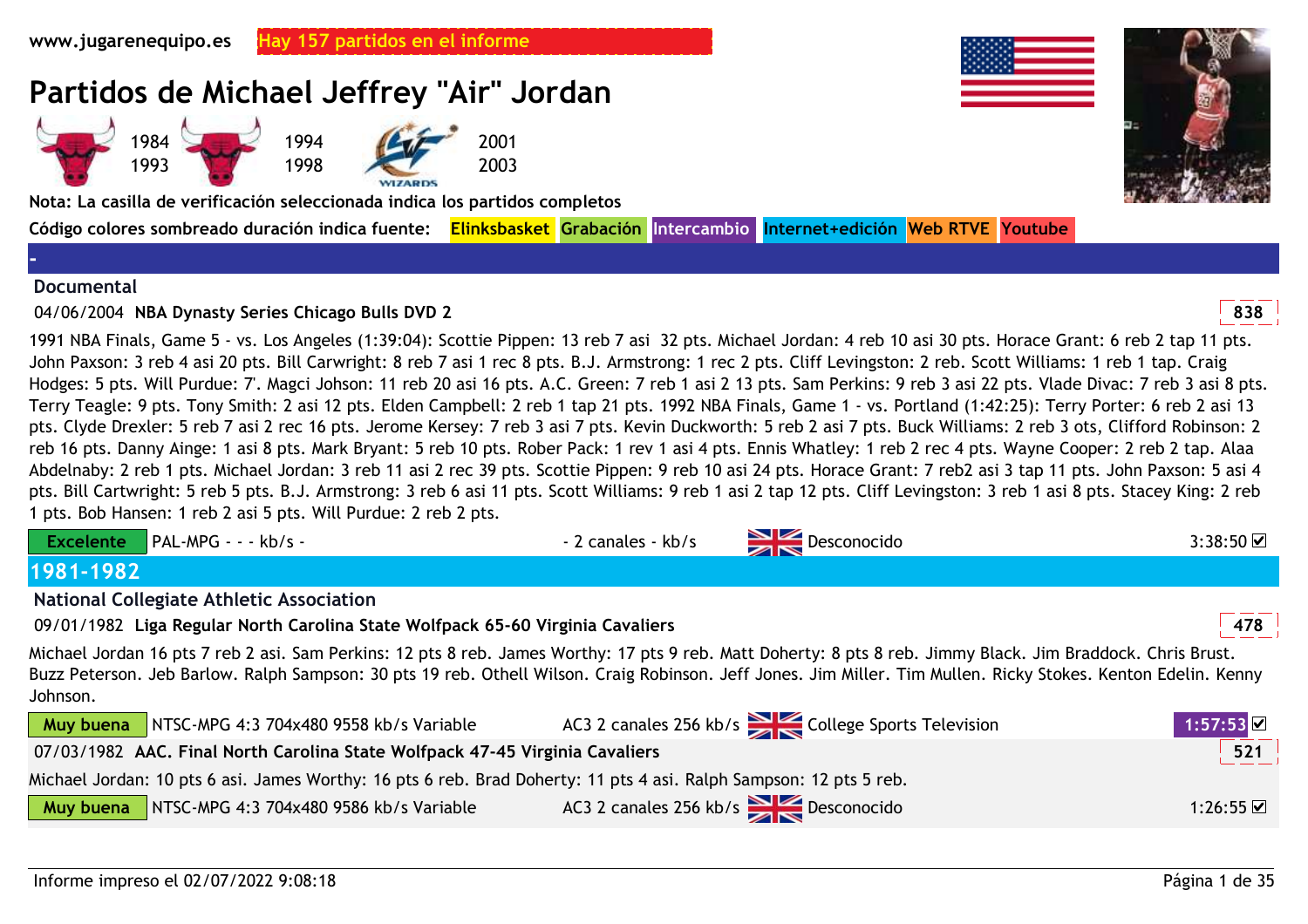# 23/03/1982 **<sup>444</sup>Semifinal North Carolina State Wolfpack 68-63 Houston Cougars**

Sam Perkins: 25 pts. Michael Jordan: 18 pts. James Worthy: 14 pts. Matt Doherty: 5 pts. Jimmy Black: 6 pts. Buzz Peterson: 0 reb. Jim Braddock: 1 asi. Chris Brust: 1 asi 1 reb. Clyde Drexler: 17 pts. Jalen Rose: 20 pts. Larry Micheaux: 18 pts. Young: 2 pts. R. Williams: 2 pts. Olajuwon: 2 pts. Davis: 2 pts.

| Muy buena        | NTSC-MPG 4:3 704x480 9586 kb/s Variable                                                                                                         | AC3 2 canales 256 kb/s CBS Sports |                                                                                                                                                                                                                                                                                                                                                                                                                                                                                                                | $1:28:55$ $\boxtimes$   |
|------------------|-------------------------------------------------------------------------------------------------------------------------------------------------|-----------------------------------|----------------------------------------------------------------------------------------------------------------------------------------------------------------------------------------------------------------------------------------------------------------------------------------------------------------------------------------------------------------------------------------------------------------------------------------------------------------------------------------------------------------|-------------------------|
| 1982             |                                                                                                                                                 |                                   |                                                                                                                                                                                                                                                                                                                                                                                                                                                                                                                |                         |
| Amistoso         |                                                                                                                                                 |                                   |                                                                                                                                                                                                                                                                                                                                                                                                                                                                                                                |                         |
|                  | 20/06/1982 Selección Europa 103-88 Selección NCAA                                                                                               |                                   |                                                                                                                                                                                                                                                                                                                                                                                                                                                                                                                | 1465                    |
|                  | Turner: 4 pts. Cox: -. Granholme: 4 pts.                                                                                                        |                                   | Juan Domingo de la Cruz: 6 pts. Drazen Dalipagic: 21 pts. Juan Antonio San Epifanio: 10 pts. Miki Berkowitz: 14 pts. Zeljko Jerkov: 3 pts. Juan Antonio Corbalán:<br>7 pts. Anatoly Mishkin: 15 pts. Stanislav Kropilak: 8 pts. Pierluigi Marzorati: 4 pts. Lanhzy: 6 pts. Vladimir Tachenko: 9 pts. Howard Carter: 2 pts. Lars Jones: 11<br>pts. Michael Jordan: 14 pts. John Paxson: 8 pts. Mike Payne: 7 pts. John Revelli: 7 pts. David Russell: 14 pts. Chralie Sitton: 11 pts. Jim Thomas: 6 pts. Jeff   |                         |
| <b>Buena</b>     | P+N-MPG - 720x480 4593 kb/s -                                                                                                                   | AC3 2 canales 256 kb/s            | Desconocido<br>(40)                                                                                                                                                                                                                                                                                                                                                                                                                                                                                            | 1:29:24凶                |
| 1982-1983        |                                                                                                                                                 |                                   |                                                                                                                                                                                                                                                                                                                                                                                                                                                                                                                |                         |
|                  | <b>National Collegiate Athletic Association</b>                                                                                                 |                                   |                                                                                                                                                                                                                                                                                                                                                                                                                                                                                                                |                         |
|                  | 29/01/1983 Liga Regular North Carolina State Wolfpack 72-65 Indianapolis Crispus Attucks                                                        |                                   |                                                                                                                                                                                                                                                                                                                                                                                                                                                                                                                | 568                     |
|                  | Michael Jordan: 39 pts (su record en universidad) 4 reb 3 asi. Sam Perkins: 23 pts 9 reb. Mark Price: 26 pts 5 reb 3 asi. Harvey: 13 pts 7 reb. |                                   |                                                                                                                                                                                                                                                                                                                                                                                                                                                                                                                |                         |
| <b>Buena</b>     | PAL-MPG - - - kb/s -                                                                                                                            | - 2 canales - kb/s                | Desconocido                                                                                                                                                                                                                                                                                                                                                                                                                                                                                                    | 1:25:06 $\boxtimes$     |
| 1983-1984        |                                                                                                                                                 |                                   |                                                                                                                                                                                                                                                                                                                                                                                                                                                                                                                |                         |
|                  | <b>National Collegiate Athletic Association</b>                                                                                                 |                                   |                                                                                                                                                                                                                                                                                                                                                                                                                                                                                                                |                         |
|                  | 17/03/1984 Liga Regular North Carolina Tar Heels 77-66 Temple                                                                                   |                                   |                                                                                                                                                                                                                                                                                                                                                                                                                                                                                                                | 707                     |
|                  | Aguilar: 1'. Scott Baggot: 1 reb. KevinClifton: 1 reb. Mark Poplawski: 2 reb.                                                                   |                                   | Sam Perkins: 14 reb 4 tap 12 pts. Kenny Smith: 11 pts 6 asi 4 reb. Brad Daugherty: 10 pts 7 reb. Matt Doherty: 6 reb 5 asi 3 rec 3 tap 8 pts. Michael Jordan: 27<br>pts 6 reb. Steve Hale: 1 asi 7 pts. Joe Wolf: 4 reb 2 pts. Cecil Exum: 1 reb. Dave Popson: 2'. Buzz Peterson: 1'. Terence Stansbury: 26 pts 4 reb. Jim Mcloughlin:<br>10 pts 6 asi 3 reb. Granger Hall: 13 pts 12 reb. Ed Coe: 2 reb 2 asi 4 pts. Colin McNish: 2 reb. Charles Rayne: 6 reb 9 pts. Nate Blackwell: 2 reb 1 asi 2 rec. Pete |                         |
| <b>Buena</b>     | $PAL-MPG - - kb/s -$                                                                                                                            | - 2 canales - kb/s                | $\sum$ Desconocido                                                                                                                                                                                                                                                                                                                                                                                                                                                                                             | 1:15:06 $\triangledown$ |
|                  | 18/02/1994 Liga Regular North Carolina State Wolfpack 71-95 North Carolina Tar Heels                                                            |                                   |                                                                                                                                                                                                                                                                                                                                                                                                                                                                                                                | 704                     |
|                  | Michael Jordan: 32 pts 7 reb. Spudd Webb: 22 pts.                                                                                               |                                   |                                                                                                                                                                                                                                                                                                                                                                                                                                                                                                                |                         |
| Muy buena        | PAL-MPG 4:3 720x480 4361 kb/s Variable                                                                                                          |                                   | AC3 2 canales 384 kb/s College Sports Television                                                                                                                                                                                                                                                                                                                                                                                                                                                               | 1:59:54 立               |
| 1984             |                                                                                                                                                 |                                   |                                                                                                                                                                                                                                                                                                                                                                                                                                                                                                                |                         |
| Juegos Olímpicos |                                                                                                                                                 |                                   |                                                                                                                                                                                                                                                                                                                                                                                                                                                                                                                |                         |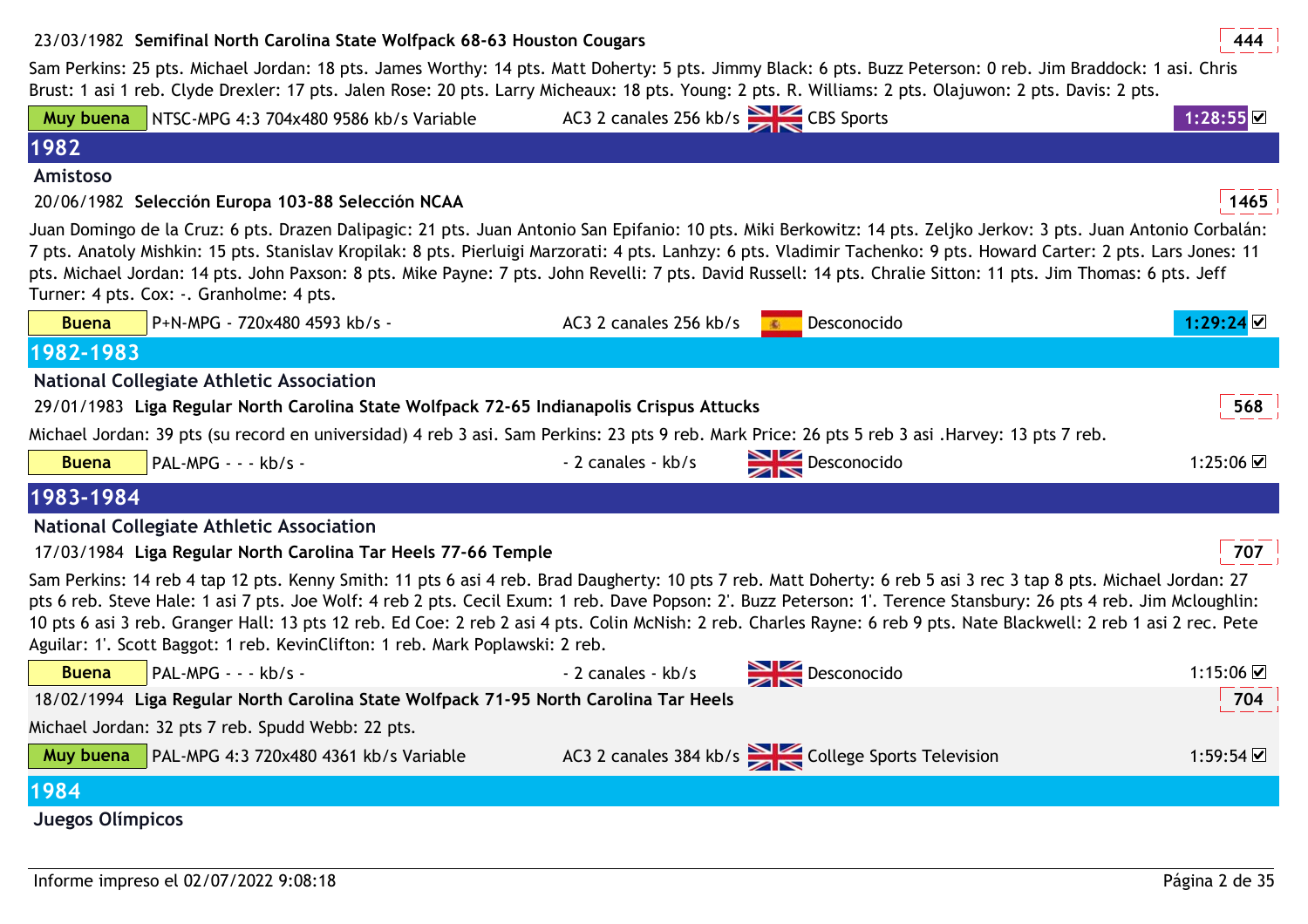# 10/08/1984 **<sup>442</sup>Final Estados Unidos de América 96-65 España**

 Steve Alford: 10 pts 7 asi. Michael Jordan: 20 pts 2 asi. Wayman Tisdale: 14 pts 6 reb. Sam Perkins: 12 pts 7 reb. Patrick Ewing: 9 pts 4 reb. Leon Wood: 8 asi 6 pts 2 reb. Vern Fleming: 9 pts 2 reb. Alvin Robertson: 6 pts 3 asi. Chris Mullin: 6 asi 4 pts Andrés Jiménez: 16 pts 8 reb. Fernando Martín: 14 pts 3 reb. José María Margall: 10 pts 3 reb. José Luis Llorente: 4 asi 2 pts. Fernando Romay: 5 reb 5 pts 1 tap. Juan Antonio Corbalán: 6 pts. Juan Manuel López Iturriaga: 6 pts. Epi: 4 pts 3 asi.

| Muy buena    | PAL-MPG 4:3 720x576 5961 kb/s Variable                                                                                                                                                                                                                                                                                                                                                                                                                                                                                                                                                                                                                                                                                       | MP2 2 canales 224 kb/s             | Canal 50 Años TVE<br>40 | 1:37:06                |
|--------------|------------------------------------------------------------------------------------------------------------------------------------------------------------------------------------------------------------------------------------------------------------------------------------------------------------------------------------------------------------------------------------------------------------------------------------------------------------------------------------------------------------------------------------------------------------------------------------------------------------------------------------------------------------------------------------------------------------------------------|------------------------------------|-------------------------|------------------------|
| 1984-1985    |                                                                                                                                                                                                                                                                                                                                                                                                                                                                                                                                                                                                                                                                                                                              |                                    |                         |                        |
|              | <b>National Basketball Asociation</b>                                                                                                                                                                                                                                                                                                                                                                                                                                                                                                                                                                                                                                                                                        |                                    |                         |                        |
|              | 26/10/1984 Liga Regular Chicago Bulls 109-93 Washington Bullets                                                                                                                                                                                                                                                                                                                                                                                                                                                                                                                                                                                                                                                              |                                    |                         | 3092                   |
|              | Michael Jordan: 6 reb 7 asi 4 tap 16 pts. Orlando Woolridge: 9 reb 3 asi 28 pts. Ennis Whatley: 4 reb 10 asi 11 pts. Steve Johnson: 9 reb 3 asi 18 pts. Caldwell<br>Jones: 5 reb 5 asi. Quintin Dailey: 2 reb 1 asi 1 rec 25 pts. Jawann Oldham: 3 reb 3 tap. Sidney Green: 7 reb 4 pts. Dave Corzine: 1 reb 2 pts. Rod Higgins: 3 pts.<br>Wes Matthews: 2 asi 2 pts. Dudley Bradley: 3 reb 10 asi 11 pts. Jeff Ruland: 9 reb 3 asi 12 pts. Frank Johnson: 1 reb 4 asi 15 pts. Rick Mahorn: 12 reb 3 tap 14<br>pts. Darren Daye: 2 reb 2 asi 11 pts. Cliff Robinson: 11 reb 1 tap 8 pts. Gus Williams: 1 reb 5 asi 2 rec 15 pts. Charles Davis: 4 reb 5 pts. Greg Ballard: 1 reb. Tom<br>Sewell: 2 pts. Tom McMillen: 2 reb. |                                    |                         |                        |
| <b>Buena</b> | --DivX 4:3 688x528 1393 kb/s Variable                                                                                                                                                                                                                                                                                                                                                                                                                                                                                                                                                                                                                                                                                        | MP3 2 canales 128 kb/s             | NBA Television          | 0:37:30                |
|              | 05/01/1985 Liga Regular New York Knickerbockers 119-113 Chicago Bulls                                                                                                                                                                                                                                                                                                                                                                                                                                                                                                                                                                                                                                                        |                                    |                         | 1403                   |
| Higgins: 3'. | Bernard King: 4 reb 5 asi 3 rec 1 tap 34 pts. Pat Cummings: 5 reb 20 pts. Rory Sparrow: 1 reb 4 asi 14 pts. Darrell Walker: 3 reb 7 asi 3 rec 16 pts. James Bailey:<br>6 reb 2 asi 1 rec 10 pts. Trent Tucker: 5 reb 5 asi 3 rec 9 pts. Louis Orr: 2 reb 1 asi 1 rec 10 pts. Ron Cavenall: 2 reb 1 asi 1 tap. Buch Carter: 1 asi 4 pts. Ken<br>Bannister: 2 pts. Michael Jordan: 7 reb 4 asi 1 tap 42 pts. Orlando Woolridge: 3 reb 2 asi 27 pts. Dave Corzine: 12 reb 4 asi 20 pts. Steve Johnson: 6 reb 1 asi 4<br>pts. Wes Matthews: 6 asi 4 pts. Dave Greenwood: 9 reb 8 pts. Quintin Dailey: 1 reb 5 asi 6 pts. Jawann Oldham: 3 reb 1 asi 1 tap 2 pts. Ennis Whatley: 6'. Rod                                          |                                    |                         |                        |
| <b>Buena</b> | P+N-MPG - 720x480 7892 kb/s Variable                                                                                                                                                                                                                                                                                                                                                                                                                                                                                                                                                                                                                                                                                         | MP2 2 canales 256 kb/s Desconocido |                         |                        |
|              | 12/02/1985 Liga Regular Chicago Bulls 139-126 Detroit Pistons                                                                                                                                                                                                                                                                                                                                                                                                                                                                                                                                                                                                                                                                |                                    |                         | 832                    |
|              | Orlando Woolridge: 6 reb 4 asi 31 pts. Michael Jordan: 49 pts 15 reb 5 asi 4 rec. Dave Corzine: 7 reb 3 asi 6 pts. Sidney Green: 15 reb 3 asi 16 pts. Wes<br>Matthews: 1 reb 5 asi 14 pts. Quintin Dailey: 2 reb 5 asi 21 pts. Dave Greenwood: 3 reb. Jawann Oldham: 2 reb 2 pts. Rod Higgins: 5'. John Long: 1 reb 26 pts.<br>Bill Laimbeer: 19 pts. Kent Benson: 13 reb 3 tap 9 pts. Isiah Thomas: 19 pts 9 asi 3 reb 2 tap. Terry Tyler: 5 reb 1 asi 2 tap 4 pts. Earl Cureton: 6 reb 2 rec 6 pts.<br>Vinnie Johnson: 2 reb 7 asi 28 pts. Tony Campbell: 4 reb 2 asi 2 rec 10 pts. Brook Steppe: 1 reb 2 pts. Major Jones: 3 pts.                                                                                         |                                    |                         |                        |
| <b>Buena</b> | PAL-MPG - - - kb/s -                                                                                                                                                                                                                                                                                                                                                                                                                                                                                                                                                                                                                                                                                                         | - 2 canales - kb/s                 | $\sum$ Desconocido      | l:48:56 <mark>⊻</mark> |
|              | 06/03/1985 Liga Regular Boston Celtics 104-107 Chicago Bulls                                                                                                                                                                                                                                                                                                                                                                                                                                                                                                                                                                                                                                                                 |                                    |                         | 1400                   |
|              | Larry Bird: 9 reb 10 asi 1 tap 25 pts. Kevin McHale: 8 reb 1 asi 22 pts. Robert Parish: 13 reb 2 rec 26 pts. Danny Ainge: 7 reb 5 asi 10 pts. Dennis Johnson: 9 asi 1<br>tap 9 pts. Scott Wedman: 1 reb 1 aso 1 rec 4 pts. Ray Williams: 2 reb 4 asi 6 pts. Greg Kite: 1 tap. Quinn Buckner: 1 reb 1 asi 2 pts. Orlando Woolridge: 2 reb 1<br>asi 29 pts. Michael Jordan: 7 reb 3 asi 2 tap 33 pts. Ennis Whatley: 4 reb 12 asi 8 pts. Dave Corzine: 5 reb 2 asi 1 tap 10 pts. Dave Greenwood: 8 reb 2 rec 10 pts.<br>Steve Johnson: 1 reb 1 asi 27 pts. Jawann Oldham: 3 reb 4 tap 2 pts. Quintin Dailey: 3 reb 2 asi 4 pts. Wes Matthews: 1 rev 4 pts.                                                                     |                                    |                         |                        |
| Muy buena    | $\sqrt{P+N-MPG}$ - 720x480 7078 kb/s Variable                                                                                                                                                                                                                                                                                                                                                                                                                                                                                                                                                                                                                                                                                | AC3 2 canales 256 kb/s Desconocido |                         | 1:21:52                |
|              | Informe impreso el 02/07/2022 9:08:18                                                                                                                                                                                                                                                                                                                                                                                                                                                                                                                                                                                                                                                                                        |                                    |                         | Página 3 de 35         |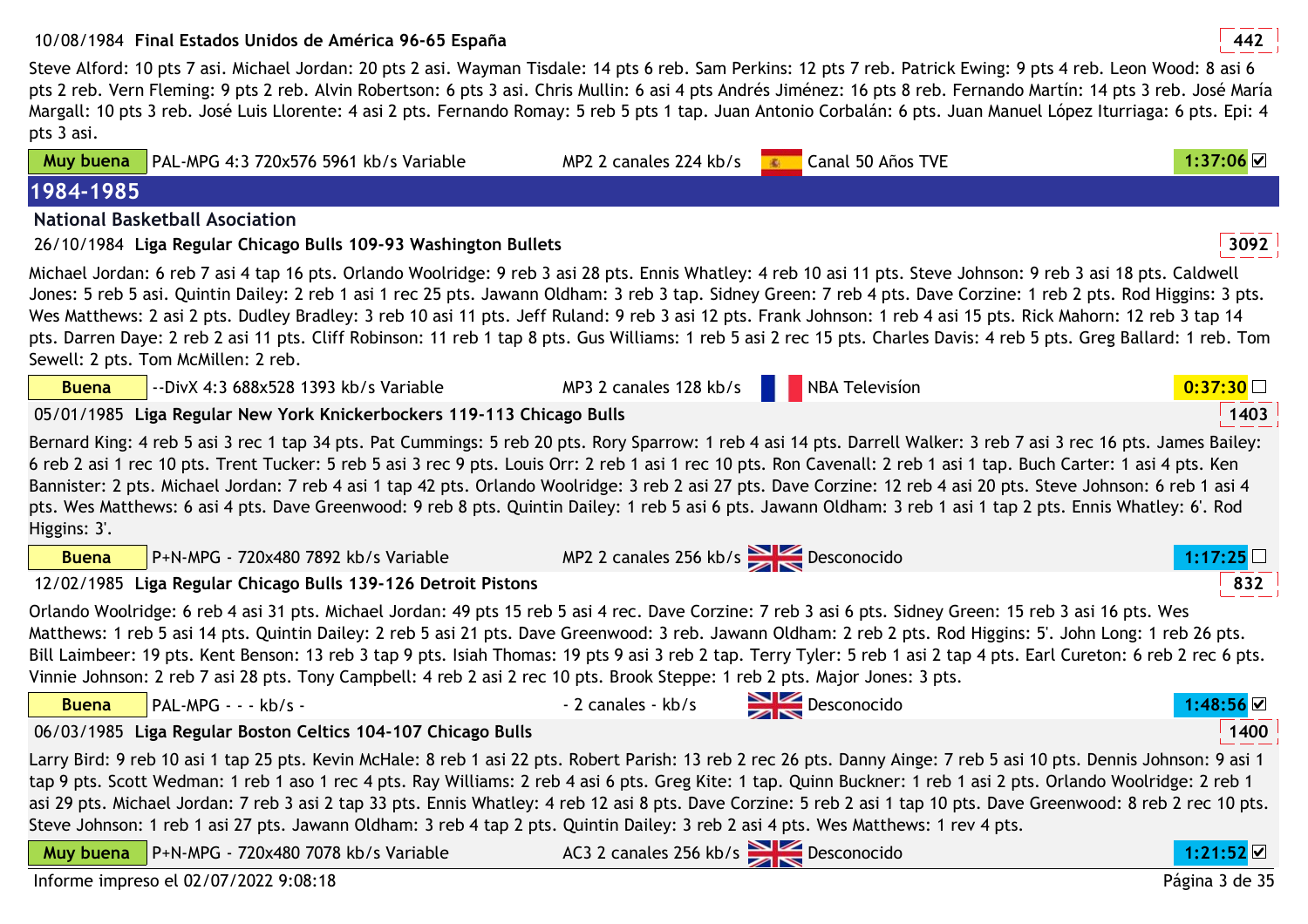## 09/03/1985 **<sup>1411</sup>Liga Regular Chicago Bulls 105-111 Utah Jazz**

Orlando Woolridge: 16 reb 5 asi 35 pts. Michael Jordan: 6 reb 4 asi 28 pts. Dave Greenwood: 10 reb 1 asi 12 pts. Dave Corzine: 8 reb 3 asi 2 tap 7 pts. Ennis Whatley: 1 reb 4 asi 4 pts. Jawann Oldham: 6 reb 2 asi 5 tap 6 pts. Wes Matthews: 1 reb 2 asi. Quintin Dailey: 2 reb 2 asi 8 pts. Steve Johnson: 7 reb 5 pts. Darrell Griffith: 9 reb 6 asi 3 rec 40 pts. John Stockton: 2 reb 11 asi 2 rec 14 pts. Mark Eaton: 12 reb 1 asi 5 tap 11 pts. Thurl Bailey: 8 reb 3 tap 23 pts. Rick Kelley: 10 reb 4 asi 1 tp 7 pts. Jeff Wilkins: 11 reb 12 pts. Fred Roberts: 1 reb 1 asi 2 pts. Bob Hansen: 1 reb 2 pts.

|                                                                                                                                                                                                                                                                                                                                                                                                                                                                                                                                                                                                                                                                     |                               | AC3 2 canales 256 kb/s Desconocido        | 1:59:36 ☑      |
|---------------------------------------------------------------------------------------------------------------------------------------------------------------------------------------------------------------------------------------------------------------------------------------------------------------------------------------------------------------------------------------------------------------------------------------------------------------------------------------------------------------------------------------------------------------------------------------------------------------------------------------------------------------------|-------------------------------|-------------------------------------------|----------------|
| 19/04/1985 Milwaukee Bucks 109-100 Chicago Bulls                                                                                                                                                                                                                                                                                                                                                                                                                                                                                                                                                                                                                    |                               |                                           | 674            |
| Terry Cummings: 22 pts 5 reb 4 asi. Sidney Moncrief: 30 pts 3 reb 6 asi. Paul Pressey: 12 pts 9 asi 8 reb 2 tap. Alton Lister: 4 reb 13 pts. Craig Hodges: 2 reb 1 asi<br>7 pts. Ricky Pierce: 4 reb 2 asi 10 pts. Paul Mokeski: 10 reb 6 asi 13 pts. Charles Davis: 2 reb 2 asi 2 pts. Randy Breuer: 3'. Michael Jordan: 23 pts 10 asi 4 reb.<br>Orlando Wooldridge: 16 pts 3 reb 4 asi. Dave Grreenwood: 13 reb 1 asi 8 pts. Wes Matthews: 3 reb 9 pts. Dave Corzine: 4 reb 4 pts. Quintin Dailey: 25 pts 2 asi.<br>Jawann Oldham: 6 reb 1 tap 6 pts. Sidney Green: 2 reb 5 pts. Steve Johnson: 2 reb 2 pts. Caldwell Jones: 2 reb 2 pts.                         |                               |                                           |                |
| PAL-MPG - - - kb/s -<br><b>Buena</b>                                                                                                                                                                                                                                                                                                                                                                                                                                                                                                                                                                                                                                |                               | - 2 canales - kb/s Desconocido            | 2:01:23        |
| 26/04/1985 C.E. 1ª Ronda Partido 4 Chicago Bulls 97-105 Milwaukee Bucks                                                                                                                                                                                                                                                                                                                                                                                                                                                                                                                                                                                             |                               |                                           | 604            |
| Michael Jordan: 29 pts 7 reb 5 asi. Orlando Woolridge: 12 pts 4 reb. Quintin Dailey: 17 pts 4 reb. Dave Greenwood: 8 pts 8 reb 3 tap. Wes Matthews: 6 pts 3 asi.<br>Dave Corzine: 12 pts 9 reb. Jawaan Oldham: 4 pts 3 reb 2 asi. Sidney Green: 9 pts 4 reb 2 asi. Terry Cummings: 29 pts 12 reb. Sidney Moncrief: 23 pts. Paul<br>Pressey: 20 pts 4 asi. Alton Lister: 7 reb 5 pts 3 asi. Craig Hodges: 4 pts 3 rec. Ricky Pierce: 15 pts 3 asi. Paul Mokeski: 6 reb 5 pts 2 asi. Randy Breuer: 6 reb 4<br>pts. Charles Davis: 1 asi.                                                                                                                              |                               |                                           |                |
| PAL-MPG - - - kb/s -<br><b>Buena</b>                                                                                                                                                                                                                                                                                                                                                                                                                                                                                                                                                                                                                                |                               | AC3 2 canales - kb/s Desconocido          | 2:21:43        |
| 1985-1986                                                                                                                                                                                                                                                                                                                                                                                                                                                                                                                                                                                                                                                           |                               |                                           |                |
| <b>National Basketball Asociation</b>                                                                                                                                                                                                                                                                                                                                                                                                                                                                                                                                                                                                                               |                               |                                           |                |
| 17/04/1986 Boston Celtics 123-104 Chicago Bulls                                                                                                                                                                                                                                                                                                                                                                                                                                                                                                                                                                                                                     |                               |                                           | 1068           |
| Larry Bird: 6 reb 8 asi 30 pts. Kevin McHale: 10 reb 4 asi 2 tap 27 pts. Robert Parish: 10 reb 3 asi 2 tap 23 pts. Dennis Johnson: 4 reb 5 asi 26 pts. Danny Ainge: 4<br>reb 2 asi 9 pts. Jerry Sichting: 2 reb 2 asi 8 pts. Bill Walton: 4 reb 2 asi 2 tap. Scott Wedman: 1 asi. Rick Carslile: 2 asi. David Thirdkill: 2'. Greg Kite: 1 reb.<br>Michael Jordan: 4 reb 2 asi 1 tap 49 pts. Orlando Woolrirge: 2 reb 2 asi 1 tap 25 pts. Dave Corzine: 5 reb 2 asi 6 pts. Kyle Macy: 2 reb 4 asi 5 pts. Charles Oakley:<br>10 reb 2 asi 13 pts. Gene Banks: 3 reb 1 asi 4 pts. John Paxson: 4 asi. Sidney Green: 3 reb 2 pts. George Gervin: 1 reb. Mike Smrek: 1'. |                               |                                           |                |
| Muy buena NTSC-MPG - 720x480 5100 kb/s Variable                                                                                                                                                                                                                                                                                                                                                                                                                                                                                                                                                                                                                     |                               | MP2 2 canales 192 kb/s $\geq$ Desconocido | 1:40:20 L      |
| 20/04/1986 C.E. 1ª Ronda Partido 2 Boston Celtics 135-131 Chicago Bulls                                                                                                                                                                                                                                                                                                                                                                                                                                                                                                                                                                                             |                               |                                           | 799            |
| Larry Bird: 36 pts 12 reb 8 asi. Kevin McHale: 27 pts 15 reb. Danny Ainge: 24 pts 5 asi 4 reb 3 rec. Dennis Johnson: 4 reb 8 asi 15 pts. Robert Parish: 9 reb 13 pts.<br>Bill Walton: 15 reb 2 asi 10 pts. Jerry Sichting: 4 asi 8 pts. Scott Wedman: 2 pts. Rick Carlisle: 3'. Orlando Woolridge: 24 pts 9 reb 2 asi. Michael Jordan: 63 pts 6<br>asi 5 reb. Dave Corzine: 7 reb 1 tap 8 pts. Charles Oakley: 14 reb 3 rec 10 pts. Kyle Macy: 1 reb 2 asi 7 pts. John Paxson: 2 rec 4 pts. Gene Banks: 3 reb 3 asi 8<br>pts. Sidney Green: 5 reb 7 pts. Geroge Gervin: 1 asi. Mike Smrek: 2'.                                                                      |                               |                                           |                |
| NTSC-MPG 4:3 720x480 4084 kb/s Variable<br><b>Excelente</b>                                                                                                                                                                                                                                                                                                                                                                                                                                                                                                                                                                                                         | AC3 2 canales 192 kb/s Sports |                                           |                |
| 1986-1987                                                                                                                                                                                                                                                                                                                                                                                                                                                                                                                                                                                                                                                           |                               |                                           |                |
| Informe impreso el 02/07/2022 9:08:18                                                                                                                                                                                                                                                                                                                                                                                                                                                                                                                                                                                                                               |                               |                                           | Página 4 de 35 |

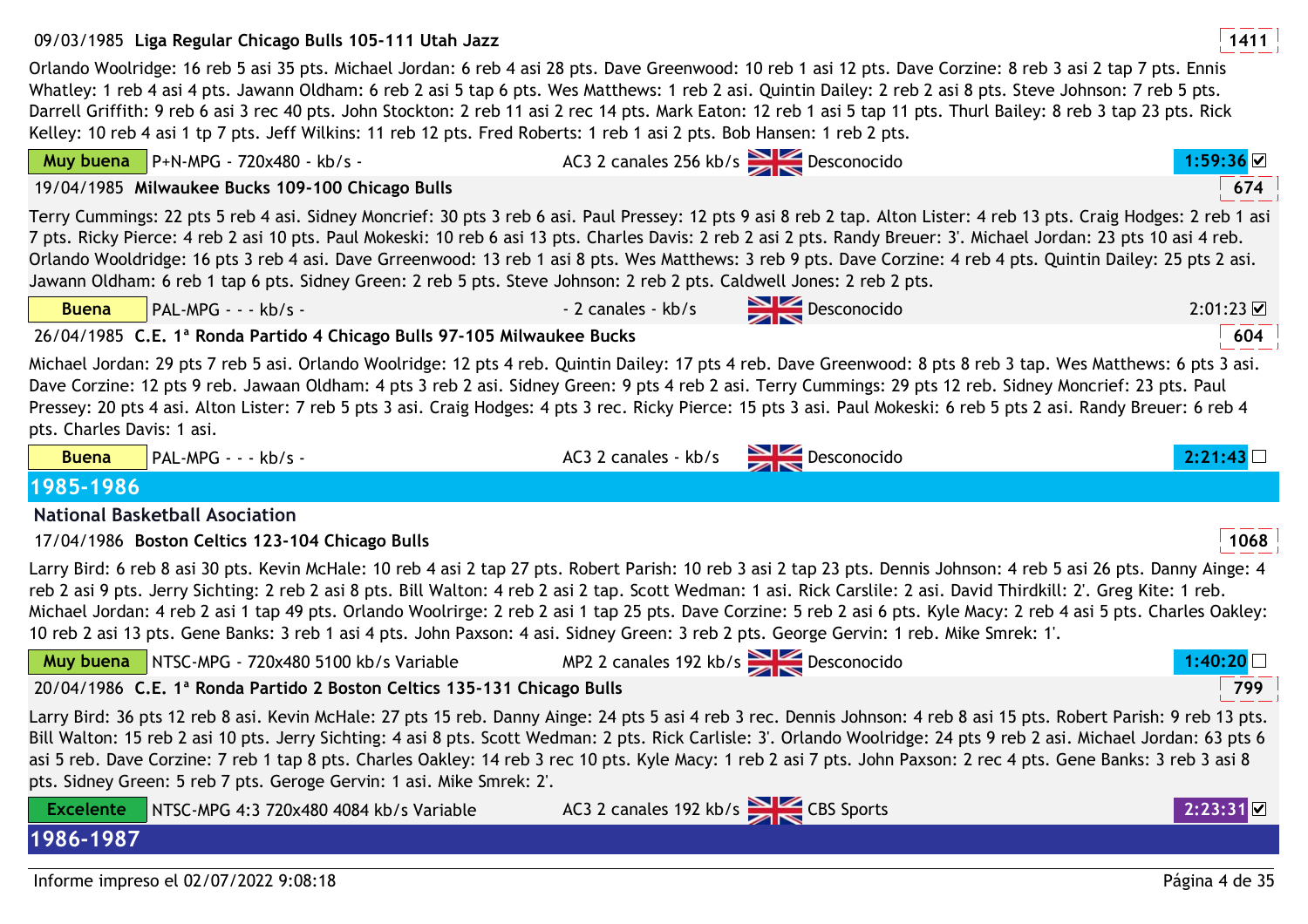#### **National Basketball Asociation**

| <b>Buena</b> |                       | NTSC-MPG - - 3350 kb/s Variable                                                                                                              | - 2 canales - kb/s                    | Desconocido                                                                                                                                                                                                                                                                                                                                                                                                                                                                                                          | $1:47:26$ $\vee$ |
|--------------|-----------------------|----------------------------------------------------------------------------------------------------------------------------------------------|---------------------------------------|----------------------------------------------------------------------------------------------------------------------------------------------------------------------------------------------------------------------------------------------------------------------------------------------------------------------------------------------------------------------------------------------------------------------------------------------------------------------------------------------------------------------|------------------|
|              |                       | 21/11/1986 Liga Regular Chicago Bulls 101-99 New York Knickerbockers                                                                         |                                       |                                                                                                                                                                                                                                                                                                                                                                                                                                                                                                                      | 638              |
|              |                       | Cummings: 14 pts 4 reb. Gerald Henderson: 2 pts 2 asi. Louis Orr: 1 rec.                                                                     |                                       | Michael Jordan: 40 pts 6 reb 4 asi 3 rec. John Paxson: 20 pts 4 asi. Dave Corzine: 12 pts 7 reb. Earl Cureton: 7 pts 7 tap 6 reb 3 asi. Charles Oakley: 8 pts 7 reb 1<br>asi. Steve Colter: 5 asi 1 reb. Granville Walters: 5 reb. Brad Sellers: 12 pts 5 reb. Dave Corzine: 12 pts 7 reb. Elston Turner: 4 reb 3 asi. Gerald Wilkins: 21 pts 7<br>asi 5 reb 3 asi 2 tap. Kenny Walker: 20 pts 10 reb. Patrick Ewing: 9 reb 6 pts 2 tap. Rory Sparrow: 22 pts 10 asi 2 asi. Bill Cartwright: 14 pts 7 reb 2 asi. Pat |                  |
| <b>Buena</b> | NTSC-MPG - - - kb/s - |                                                                                                                                              | - 2 canales - kb/s                    | Desconocido                                                                                                                                                                                                                                                                                                                                                                                                                                                                                                          | 1:56:19          |
|              |                       | 30/01/1987 Liga Regular Philadelphia 76ers 121-112 Chicago Bulls                                                                             |                                       |                                                                                                                                                                                                                                                                                                                                                                                                                                                                                                                      | 1608             |
|              |                       | 3 asu 8 pts. Mike Brown: 4 reb 1 asi 8 pts. Perry Young: 3 pts. Pete Myers: 1 asi. Granville Waiters: 1'.                                    |                                       | Charles Barkley: 40 pts 21 reb 5 asi. Maurice Cheeks: 17 pts 8 asi 5 reb. Tim McCormick: 4 reb 2 asi 2 tap 14 pts. Andrew Toney: 2 reb 6 asi 2 rec 8 pts. Cliff<br>Robinson: 16 pts 2 reb. Roy Hinson: 7 reb 10 pts. David Wingate: 3 reb 1 asi 12 pts. Danny Vranes: 1 reb 1 asi 2 pts. World B. Free: 2 pts. John Paxson: 11 pts 9<br>asi. Michael Jordan: 49 pts 5 asi 3 rec. Dave Corzine: 7 reb 4 asi 2 rec 7 pts. Charles Oakley: 18 pts 17 reb 6 asi. Brad Sellers: 2 reb 2 asi 8 pts. Gene Banks: 4 reb      |                  |
| <b>Buena</b> |                       | PAL-MPG 4:3 720x480 4705 kb/s Constante                                                                                                      | AC3 2 canales 256 kb/s Desconocido    |                                                                                                                                                                                                                                                                                                                                                                                                                                                                                                                      |                  |
|              |                       | 04/03/1987 Liga Regular Detroit Pistons 120-125 Chicago Bulls                                                                                |                                       |                                                                                                                                                                                                                                                                                                                                                                                                                                                                                                                      | 985              |
|              |                       | rec. Sedale Threatt: 19 pts 6 asi 3 reb. Charles Oakley: 16 reb 7 pts.                                                                       |                                       | Adrian Dantley: 32 pts 6 reb 4 asi. Isiah Thomas: 31 pts 18 asi 5 reb. Joe Dumars: 19 pts 4 reb. Bill Laimbeer: 18 pts 7 reb. Michael Jordan: 61 pts 7 reb 3 asi 3                                                                                                                                                                                                                                                                                                                                                   |                  |
| <b>Buena</b> |                       | NTSC-MPG - 720x480 - kb/s -                                                                                                                  | MP2 2 canales 192 kb/s<br>Desconocido |                                                                                                                                                                                                                                                                                                                                                                                                                                                                                                                      | 2:03:50          |
|              |                       | 24/03/1987 Liga Regular Chicago Bulls 93-91 Philadelphia 76ers                                                                               |                                       |                                                                                                                                                                                                                                                                                                                                                                                                                                                                                                                      | 2699             |
| <b>Buena</b> |                       | 2 asi 6 pts. David Wingate: 2 reb 3 asi 13 pts. Danny Vranes: 4 reb 2 rec 7 pts. Mark McNamara: 4'.<br>--Xvid 4:3 512x384 860 kb/s Constante | MP3 2 canales 128 kb/s<br>Desconocido | John Paxson: 8 pts 3 asi. Michael Jordan: 56 pts 7 reb 3 asi 8 rec. Dave Corzine: 5 reb 4 asi. Charles Oakley: 3 pts 7 reb 3 asi. Brad Sellers: 2 reb 2 asi 8 pts.<br>Gene Banks: 4 reb 13 pts. Brad Sellers: 5 reb 1 tap 8 pts. Sedale Threatt: 1 reb 2 asi 4 pts. Mike Brown: 1 reb. Ben Poquette: 1 reb 1 asi 1 pts. Elston Turner: 1<br>rec. Charles Barkley: 17 pts 25 reb 6 asi. Steve Colter: 1 reb 2 asi 21 pts. Tim McCormick: 6 reb 2 asi 13 pts. Andrew Toney: 3 reb 7 asi 14 pts. Roy Hinson: 9 reb      | 2:12:46          |
|              |                       |                                                                                                                                              |                                       |                                                                                                                                                                                                                                                                                                                                                                                                                                                                                                                      |                  |

Charles Oakley: 20 pts 13 reb. Michael Jordan: 48 pts 5 reb 2 rec. Earl Cureton: 5 reb 1 tap 6 pts. Granville Waiters: 6 reb 1 asi 2 pts. Steve Colter: 3 asi. John Paxson: 16 pts 5 asi 2 reb. Brad Sellers: 7 reb 4 pts. Dave Corzine: 6 reb 3 asi 2 pts. Elston Turner: 9'. Mike Brown: 1'. Larry Bird: 37 pts 10 asi 5 reb 2 tap. Dennis Johnson: 3 reb 5 asi 4 pts. Jerry Sichting: 4 reb 9 asi 4 pts. Robert Parish: 27 pts 18 reb 2 rec. Kevin McHale: 32 pts 8 reb 2 tap. Fred Roberts: 1 reb 2 asi 4 pts. Rick Carlisle: 1 reb 2 pts. David Thirdkill: 1'.

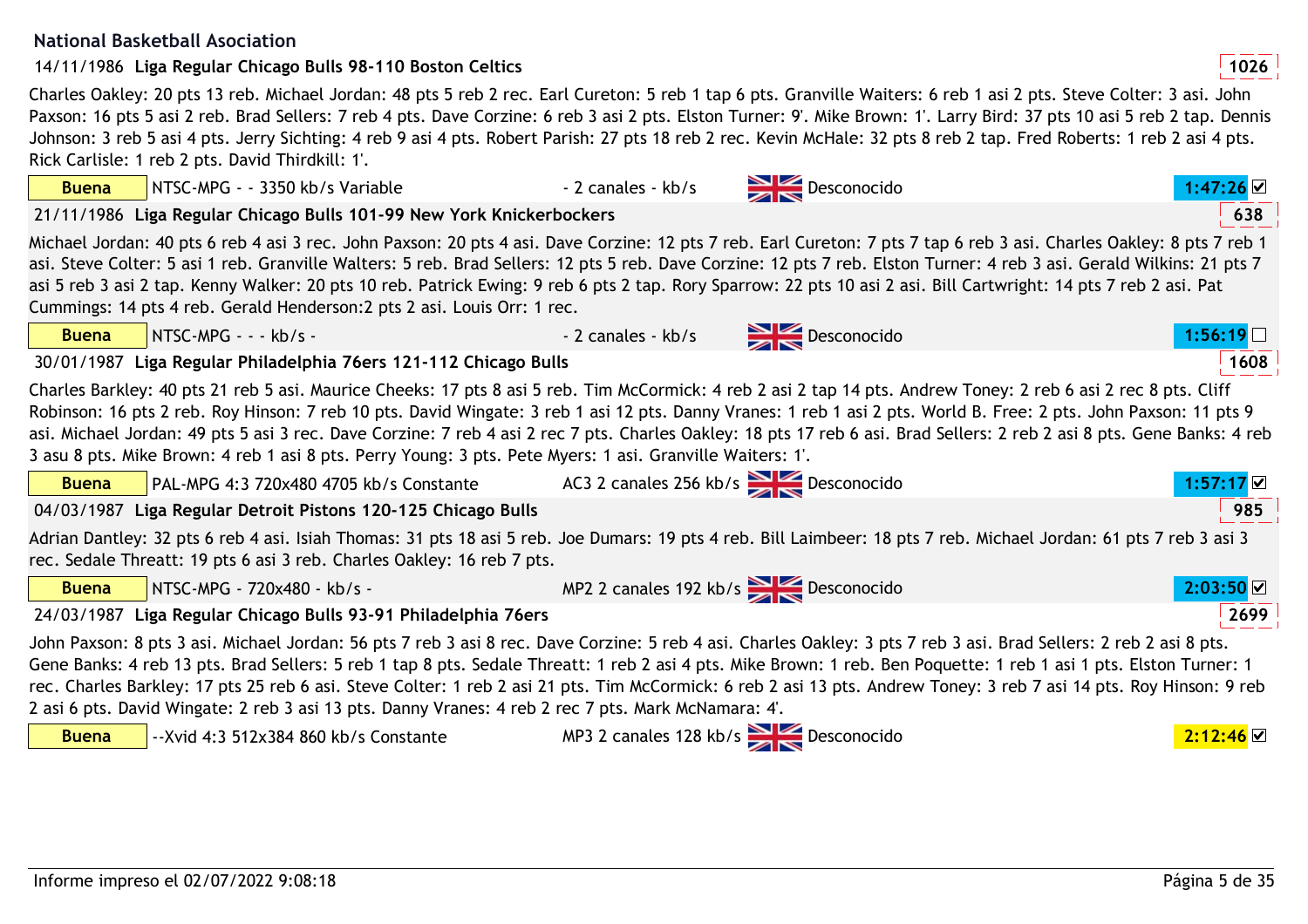| 27/03/1987 Liga Regular Chicago Bulls 106-111 Boston Celtics                                                                                                                                                                                                                                                                                                                                                                                                                                                                                                                                                                                                                                                                                        |                                              | 1676    |
|-----------------------------------------------------------------------------------------------------------------------------------------------------------------------------------------------------------------------------------------------------------------------------------------------------------------------------------------------------------------------------------------------------------------------------------------------------------------------------------------------------------------------------------------------------------------------------------------------------------------------------------------------------------------------------------------------------------------------------------------------------|----------------------------------------------|---------|
| John Paxson: 3 asi 23 pts. Dave Corzine: 10 reb 3 asi 1 tap 17 pts. Michael Jordan: 7 reb 7 asi 7 rec 1 tap 22 pts. Charles Oakley: 11 reb 5 asi 1 tap 7 pts. Ben<br>Poquette:: 2 pts. Brad Sellers: 9 reb 2 asi 23 pts. Sedale Threatt: 2 reb 4 asi 10 pts. Ganville Waiters: 6 reb 1 asi 2 pts. Mike Brown: 3'. Larry Bird: 7 reb 7 asi 3<br>rec 1 tap 41 pts. Kevin McHale: 7 reb 4 asi 21 pts. Danny Ainge: 4 reb 15 asi 10 pts. Robert Parish: 5 reb 3 asi 3 tap 18 pts. Jerry Sichting: 3 reb 8 asi 14 pts. Greg<br>Kite: 1 reb 1 asi 3 pts. Darren Daye: 1 reb 4 pts. Conner Henry: 1 reb 1 asi. Fred Roberts: 2'.                                                                                                                           |                                              |         |
| <b>Muy buena</b> $\vert$ P+N-MPG - 720x480 4828 kb/s Variable                                                                                                                                                                                                                                                                                                                                                                                                                                                                                                                                                                                                                                                                                       | AC3 2 canales 256 kb/s Desconocido           | 1:30:00 |
| 03/04/1987 Liga Regular Washington Bullets 122-118 Chicago Bulls                                                                                                                                                                                                                                                                                                                                                                                                                                                                                                                                                                                                                                                                                    |                                              | 1473    |
| Jay Vincent: 5 reb 33 pts. Jeff Malone: 3 reb 3 asi 3 rec 33 pts. Moses Malone: 11 reb 6 asi 1 tap 22 pts. Ennis Whatley: 8 reb 9 asi 2 rec 12 pts. Terry Catledge: 2<br>reb 1 asi 4 pts. Manute Bol: 2 tap 4 pts. Charles Jones: 6 reb 3 tap 1 pts. Michael Adams: 1 asi 5 pts. John Williams: 2 reb 1 asi 6 pts. Darwin Cook: 1 asi 2 pts.<br>Michael Jordan: 1 reb 7 asi 1 tap 32 pts. John Paxson: 1 reb 6 asi 15 pts. Dave Corzine: 5 reb 4 asi 2 tap 12 pts. Charles Oakley: 14 reb 3 asi 17 pts. Gene Banks:<br>5 reb 5 asi 3 rec 14 pts. Brad Sellers: 8 reb 2 asi 1 tap 16 pts. Sedale Threatt: 5 asi 8 pts. Elston Turner: 1 asi 1 rec 2 pts. Ben Poquette: 1 reb 1 asi 2 pts.                                                            |                                              |         |
| Muy buena   PAL-MPG - 720x576 4165 kb/s Variable                                                                                                                                                                                                                                                                                                                                                                                                                                                                                                                                                                                                                                                                                                    | AC3 2 canales 384 kb/s $\sum$ Desconocido    | 2:05:12 |
| 12/04/1987 Liga Regular Chicago Bulls 116-95 Indiana Pacers                                                                                                                                                                                                                                                                                                                                                                                                                                                                                                                                                                                                                                                                                         |                                              | 1065    |
| Dave Corzine: 16 pts 7 reb 4 asi 2 tap. Michael Jordan: 53 pts 8 asi 4 rec 4 reb 2 tap. Charles Oakley: 16 reb 4 asi 8 pts. John Paxson: 2 reb 4 asi 1 rec 6 pts.<br>Gene Banks: 1 asi 2 pts. Brad Sellers: 15 pts 4 reb 1 tap. Sedale Threatt: 7 asi 1 rec 10 pts. Mike Brown: 3 reb 4 pts. Elston Turner: 1 reb 2 pts. Ben Poquette: .<br>Herb Williams: 12 pts 9 reb 5 asi. Chuck Person: 19 pts 3 reb 1 asi 1 tap. Vern Fleming: 4 reb 2 asi 19 pts. Steve Stipanovich: 6 reb 1 rec 13 pts. Wayman Tisdale:<br>3 reb 1 asi 14 pts. Clint Richardson: 2 reb 4 asi 1 rec 6 pts. Ron Anderson: 2 asi 5 pts. Kyle Macy: 10'.                                                                                                                        |                                              |         |
| Muy buena   PAL-MPG 4:3 352x576 7810 kb/s Variable                                                                                                                                                                                                                                                                                                                                                                                                                                                                                                                                                                                                                                                                                                  | AC3 2 canales 256 kb/s > Desconocido         | 2:11:10 |
| 17/04/1987 Liga Regular Boston Celtics 108-105 Chicago Bulls                                                                                                                                                                                                                                                                                                                                                                                                                                                                                                                                                                                                                                                                                        |                                              | 1063    |
| Larry Bird: 8 reb 7 asi 1 tap 38 pts. Kevin McHale: 14 reb 3 asi 1 tap 22 pts. Robert Parish: 14 reb 2 asi 2 tap 14 pts. Danny Ainge: 5 reb 3 asi 7 pts. Dennis<br>Johnson: 5 reb 9 asi 1 tap 15 pts. Jerry Sichting: 1 reb 2 asi 2 rec 4 pts. Bill Walton: 1 reb 1 asi 2 rec 2 pts. Sam Vincent: 1 reb 4 pts. Darren Daye: 1 asi 2 pts.<br>Fred Roberts: 2'. Brad Sellers: 5 reb 21 pts. John Paxson: 2 reb 5 asi 13 pts. Charles Oakley: 10 reb 1 tap 20 pts. Michael Jordan: 4 reb 8 asi 2 tap 17 pts.<br>Granville Waiters: 2 reb 1 asi 6 pts. Sedale Threatt: 3 reb 10 asi 10 pts. Gene Banks: 2 reb 4 asi 8 pts. Dave Corzine: 3 reb 4 asi 4 pts. Mike Brown: 5 reb 2 rec 4<br>pts. Elston Turner: 1 reb 2 pts.                               |                                              |         |
| NTSC-MPG - 704x480 6830 kb/s Variable<br><b>Buena</b>                                                                                                                                                                                                                                                                                                                                                                                                                                                                                                                                                                                                                                                                                               | AC3 2 canales 192 kb/s<br>Desconocido        | 1:24:26 |
| 1987-1988                                                                                                                                                                                                                                                                                                                                                                                                                                                                                                                                                                                                                                                                                                                                           |                                              |         |
| <b>National Basketball Asociation</b>                                                                                                                                                                                                                                                                                                                                                                                                                                                                                                                                                                                                                                                                                                               |                                              |         |
| 07/11/1987 Liga Regular Chicago Bulls 104-94 Philadelphia 76ers                                                                                                                                                                                                                                                                                                                                                                                                                                                                                                                                                                                                                                                                                     |                                              | 1541    |
| Charles Oakley: 21 reb 2 asi 12 pts. Michael Jordan: 5 reb 3 asi 4 tap 36 pts. Brad Sellers: 4 reb 3 asi 14 pts. John Paxson: 3 reb 7 asi 8 pts. Artis Gilmore: 2 reb.<br>Dave Corzine: 4 reb 1 asi 2 tap 11 pts. Scottie Pippen: 1 reb 4 asi 10 pts. Sedale Threatt: 1 reb 5 asi 10 pts. Horace Grant: 1 reb 4 rec 3 pts. Tony White: 1'<br>Charles Barkley: 10 reb 7 asi 34 pts. Roy Hinson: 8 reb 1 asi 2 tap 6 pts. David Wingate: 2 reb 3 asi 17 pts. Maurice Cheeks: 2 reb 1 asi 14 pts. Tim McCormick: 2<br>reb 1 asi 1 tap 4 pts. Danny Vranes: 7 reb 1 rec 4 pts. Steve Colter: 3 asi 4 pts. Vincent Askew: 1 asi 5 pts. Chris Welp: 3 reb 1 tap 6 pts. Mar McNamara: 2 reb 1<br>tap.<br>Muy buena<br>PAL-MPG - 720x480 6800 kb/s Variable | MP2 2 canales 192 kb/s<br><b>Desconocido</b> | 1:24:34 |
|                                                                                                                                                                                                                                                                                                                                                                                                                                                                                                                                                                                                                                                                                                                                                     |                                              |         |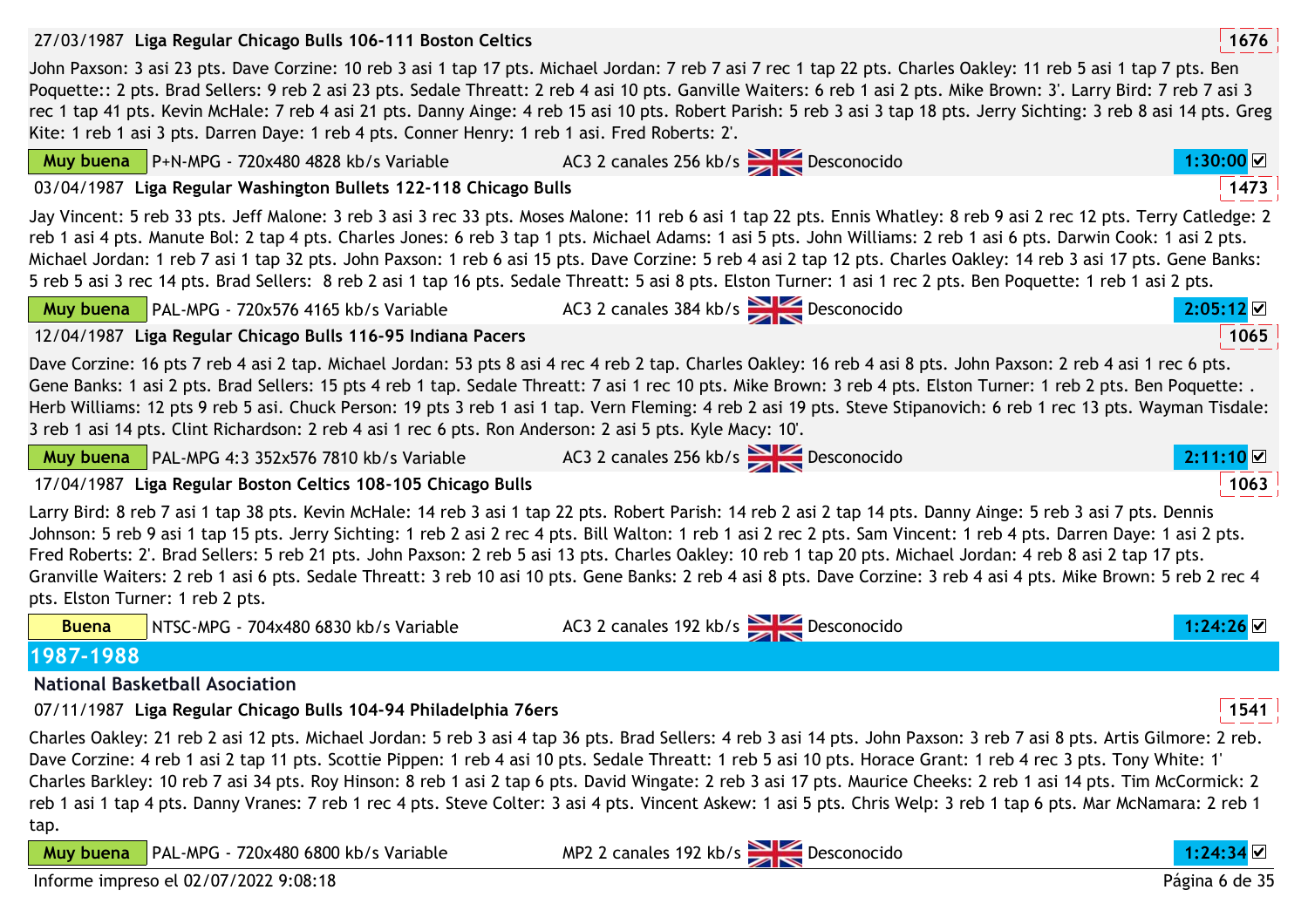## 07/02/1988 **<sup>835</sup>Conferencia Este 138-133 Conferencia Oeste**

**Muy buena PAL-MPG 4:3 720x576 - kb/s -**

Larry Bird: 7 reb 4 rec 6 pts. Dominique Wilkins: 5 reb 1 tap 29 pts. Michael Jordan: 8 reb 3 asi 4 tap 40 pts. Isiah Thomas: 2 reb 15 asi 8 pts. Moses Malone: 9 reb 2 asi 7 pts. Danny Ainge: 3 reb 2 asi 12 pts. Patrick Ewing: 6 reb 9 pts. Doc Rivers: 3 reb 6 asi 9 pts. Brad Duagherty: 3 reb 1 asi 12 pts. Charles Barkley: 3 reb 4 pts. Kevin McHale: 1 reb 1 asi 2 pts. Maurice Cheeks: 2 reb 1 asi. Magic Johson: 6 reb 19 asi 2 tap 17 pts. Karl Malone: 10 reb 2 asi 22 pts. Fat Lever: 4 reb 3 asi 17 pts. Hakeem Olajuwon: 9 reb 2 asi 2 tap 21 pts. Alex English: 3 reb 3 asi 10 pts. Clyde Drexler: 5 reb 12 pts. Kareem Abdul Jabbar: 4 reb 10 pts. James Worthy: 3 reb 1 asi 4 pts. Xavier McDaniel: 2 reb 2 pts. Mark Aguirre: 1 reb 1 asi 14 pts. Alvin Robertson: 1 asi 2 rec 2 pts. James Donaldson: 6 reb 1 asi 2 tap 2 pts.

PAL-MPG 4:3 720x576 - kb/s - MP2 2 canales 192 kb/s Desconocido

|              | <b>Muy buena</b> $\vert$ PAL-MPG 4:3 720x576 - kb/s -                                                                                                                                                                                                                                                                                                                                                                                                                                                                                                                                                                                                                                                                                                                          | MP2 2 canales 192 kb/s             | Desconocido | $2:09:41 \, \text{M}$ |
|--------------|--------------------------------------------------------------------------------------------------------------------------------------------------------------------------------------------------------------------------------------------------------------------------------------------------------------------------------------------------------------------------------------------------------------------------------------------------------------------------------------------------------------------------------------------------------------------------------------------------------------------------------------------------------------------------------------------------------------------------------------------------------------------------------|------------------------------------|-------------|-----------------------|
|              | 15/02/1988 Liga Regular Chicago Bulls 126-107 Atlanta Hawks                                                                                                                                                                                                                                                                                                                                                                                                                                                                                                                                                                                                                                                                                                                    |                                    |             | 1393                  |
|              | Brad Sellers: 9 reb 8 asi 1 tap 17 pts. Charles Oakley: 11 reb 6 asi 3 rec 19 pts. Michael Jordan: 13 reb 8 asi 5 rec 2 tap 32 pts. Mike Brown: 3 reb 1 asi 2 pts.<br>Rory Sparrow: 1 asi. Dave Corzine: 4 reb 2 tap 16 pts. Scottie Pippen: 8 reb 3 asi 2 tap 12 pts. Sedale Threatt: 1 reb 6 asi 11 pts. John Paxson: 1 reb 2 asi 9 pts.<br>Horace Grant: 3 reb 8 pts. Doc Rivers: 2 reb 10 asi 15 pts. Dominique Wilkins: 6 reb 5 asi 25 pts. Randy Wittman: 1 reb 3 asi 18 pts. Cliff Levingston: 7 reb 2 asi 2<br>rec 9 pts. Tree Rollins: 3 reb 3 tap 6 pts. Kevin Willis: 6 reb 1 asi 2 tap 8 pts. Antoine Carr: 2 reb 1 asi 2 tap 13 pts. Spud Webb: 2 reb 6 asi 5 pts. Chris<br>Washburn: 5 reb 2 tap 4 pts. Ennis Whatley: 1 reb 2 pts. Scott Hastings: 1 reb 2 pts. |                                    |             |                       |
| <b>Buena</b> | P+N-MPG - 720x480 4372 kb/s Variable                                                                                                                                                                                                                                                                                                                                                                                                                                                                                                                                                                                                                                                                                                                                           | AC3 2 canales 256 kb/s Desconocido |             | 1:54:01               |
|              |                                                                                                                                                                                                                                                                                                                                                                                                                                                                                                                                                                                                                                                                                                                                                                                |                                    |             | $\overline{a}$        |

10/03/1988 **<sup>1678</sup>Liga Regular Chicago Bulls 128-107 Los Ángeles Lakers**

Michael Jordan: 9 reb 7 asi 3 rec 1 tap 38 pts. Dave Corzine: 8 reb 2 asi 1 tap 12 pts. Charles Oakley: 11 reb 8 asi 20 pts. Brad Sellers: 3 reb 1 rec 1 tap 9 pts. Sam Vincent: 5 reb 11 asi 13 pts. Horace Grant: 11 reb 1 asi 2 rec 1 tap 13 pts. John Paxson: 3 reb 6 asi 2 rec 4 pts. Scottie Pippen: 3 reb 4 asu 1 tao 16 pts. Rory Sparrow: 1 asi 1 rec 2 pts. Elston Turner: 2' Byron Scott: 5 reb 5 asi 2 rec 20 pts. James Worthy: 3 reb 4 asi 3 tap 21 pts. A.C. Green: 12 reb 1 tap 15 pts. Kareem Abdul-Jabbar: 1 reb 2 asi 13 pts. Earvin "Magic" Johnson: 2 reb 4 asi 7 pts. Milt Wagner: 2 reb 6 asi 14 pts. Mychal Thompson: 12 reb 1 asi 1 rec 13 pts. Kurt Rambis: 1 reb. Mike Smrek: 1 asi. Ray Tolbert: 2'. Billy Thompson: 2 reb.

| <b>Muy buena</b> $\sqrt{P+N-MPG}$ 16:9 720x480 3691 kb/s Variable | AC3 2 canales 256 kb/s Desconocido | 2:15:00 |
|-------------------------------------------------------------------|------------------------------------|---------|
| 23/03/1988 Liga Regular Philadelphia 76ers 102-118 Chicago Bulls  |                                    | 675     |

Mike Gminski: 11 reb 3 asi 1 tap 19 pts. Cliff Robinson: 23 pts 6 reb. Charles Barkley: 23 pts 13 reb. Maurice Cheeks: 14 asi 13 pts 4 reb. Albert King: 1 reb 3 pts. Gerald Henderson: 3 reb 6 asi 2 rec 9 pts. David Wingate: 1 reb 11 pts. Ben Coleman: 5 reb 1 pts. Bob Thornton: 1 reb. Michael Jordan: 49 pts 13 reb 2 rec 2 tap. Sam Vincent: 22 pts 12 reb. Brad Sellers: 7 reb 3 asi 12 pts. Charles Oakley: 19 reb 13 pts. Dave Corzine: 6 reb 1 asi 3 pts. Horace Grant: 4 reb 2 asi 1 rec 11 pts. Scottie Pippen: 2 reb 8 pts. John Paxson: 11'. Rory Sparrow: 3 asi.

 PAL-MPG - - - kb/s - - 2 canales - kb/s Desconocido  $\overline{\mathbf{v}}$ **Excelente**03/05/1988 **<sup>685</sup>C.E. 1ª Ronda Partido 3 Cleveland Cavaliers 110-102 Chicago Bulls**Brad Daugherty: 13 pts 10 reb. Mark Price: 31 pts 6 reb 6 asi. Larry Nance: 16 pts 9 reb 3 asi. Ron Harper: 4 reb 2 asi 14 pts. Mike Sanders: 7 reb 1 asi 8 pts. Hot

 Rod Williams: 7 reb 20 pts. Craig Ehlo: 2 reb 2 asi 6 pts. Dell Curry: 6'. Chris Dudley: 1 reb 2 asi 2 pts. Phil Hubbard: 5' Michael Jordan: 38 pts 9 asi 5 reb. Charles Oakley: 10 pts 9 reb. Brad Sellers: 22 pts 3 reb 1 tap. Sam Vincent: 3 asi 2 pts. Dave Corzine: 2 reb. Horace Grant: 8 reb 2 asi 14 pts. John Paxson: 1 reb 4 asi 8 pts. Scottie Pippen: 1 reb 3 asi 6 pts. Rory Sparrow: 1 asi 2 pts.

**Buena**

PAL-MPG - - - kb/s - - 2 canales - kb/s Desconocido

0 2:05:52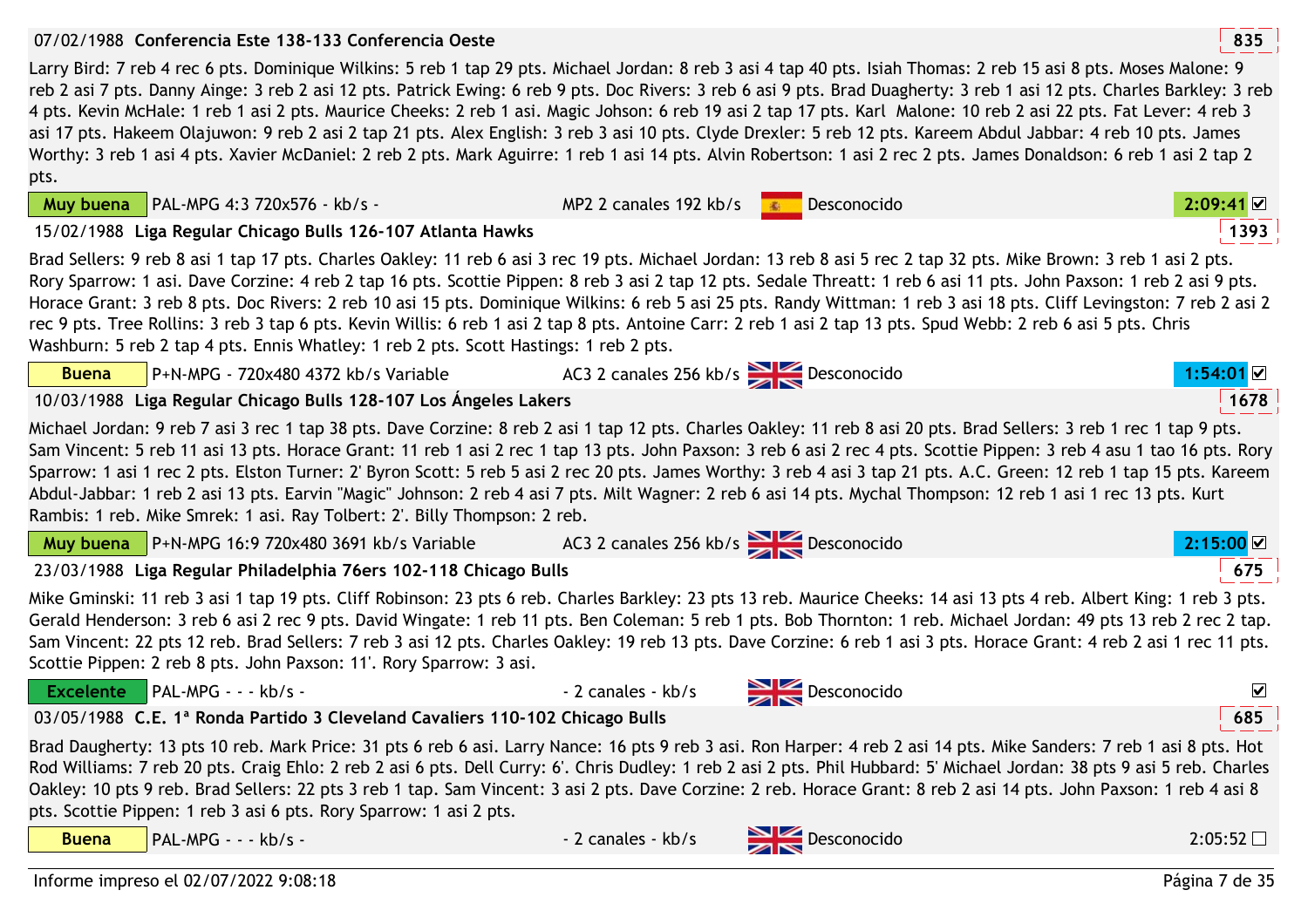**Buena**

# 05/05/1988 **<sup>686</sup>C.E. 1ª Ronda Partido 4 Cleveland Cavaliers 97-91 Chicago Bulls**

Mark Price: 13 pts 7 asi 2 reb. Brad Daugherty: 9 reb 1 tap 17 pts. Larry Nance: 4 reb 2 asi 13 pts. Ron Harper: 8 reb 5 asi 3 rec 30 pts. Mike Sanders: 6 reb 2 asi 10 pts. Hod Rod Williams: 8 reb 1 asi 1 rec 2 tap 9 pts. Craig Ehlo: 4 reb 2 asi 4 pts. Chris Dudley: 4 reb 1 pts. Michael Jordan: 44 pts 5 reb 4 asi. Dave Corzine: 9 reb 1 asi 1 rec 12 pts. Charles Oakley: 10 reb 5 pts. Sam Vincent: 8 pts 5 asi. Brad Sellers: 1 reb 1 asi 2 pts. Scottie Pippen: 5 reb 2 tap 15 pts. Horace Grant: 6 reb 1 asi 1 pts. Rory Sparrow: 1 reb 4 asi 2 pts. John Paxson: 1 reb 1 asi 2 pts.

PAL-MPG - - - kb/s - - 2 canales - kb/s Desconocido

08/05/1988 **<sup>687</sup>C.E. 1ª Ronda Partido 5 Chicago Bulls 107-101 Cleveland Cavaliers**

Michael Jordan: 39 pts 6 asi 4 reb 2 tap. Dave Corzine: 8 reb 3 asi 14 pts. Scottie Pippen: 6 reb 5 asi 24 pts. Charles Oakley: 20 pts 5 asi 8 pts. Sam Vincent: 2 reb 3 asi 2 pts. Rory Sparrow: 2 reb 7 asi 7 pts. Horace Grant: 4 reb 1 rec 8 pts. John Paxson: 1 asi 3 pts. Brad Sellers: 1 asi 2 pts. Brad Daugherty: 16 pts 10 reb. Mark Price: 25 pts 7 asi. Larry Nance: 9 reb 2 asi 11 pts. Mike Sanders: 6 reb 3 asi 13 pts. Ron Harper: 2 reb 4 asi 6 rec 17 pts. Hot Rod Williams: 3 reb 1 tap 11 pts. Craig Ehlo: 1 reb 4 asi 8 pts. Chris Dudley: 4'.

**Second State** 

| <b>Buena</b>      | PAL-MPG - - - kb/s -                                                                                                                                                                                                                                                                                                                                                                                                                                                                                                                                                                                                                                           | - 2 canales - kb/s                   | Desconocido | $1:46:29$ $\Box$ |
|-------------------|----------------------------------------------------------------------------------------------------------------------------------------------------------------------------------------------------------------------------------------------------------------------------------------------------------------------------------------------------------------------------------------------------------------------------------------------------------------------------------------------------------------------------------------------------------------------------------------------------------------------------------------------------------------|--------------------------------------|-------------|------------------|
| 1988-1989         |                                                                                                                                                                                                                                                                                                                                                                                                                                                                                                                                                                                                                                                                |                                      |             |                  |
|                   | <b>National Basketball Asociation</b>                                                                                                                                                                                                                                                                                                                                                                                                                                                                                                                                                                                                                          |                                      |             |                  |
| 08/11/1988 Varios |                                                                                                                                                                                                                                                                                                                                                                                                                                                                                                                                                                                                                                                                |                                      |             | 836              |
|                   | 8-11-88 NBA LR NYK-CHI (Falta C3 completo): Michael Jordan: 3 reb 9 asi 31 pts. Patrick Ewing: 18 reb 3 asi 5 tap 18 pts. 22-11-1988 NBA LR NYK-LAL (empieza<br>en C3 5:44): Magic Johnson: 12 reb 13 asi 25 pts. Kareem Abdul-Jabbar: 6 reb 3 asi 12 pts. Patrick Ewing: 13 reb 1 asi 5 tap 17 pts. NBA Today 9-12-1988:<br>completo. NBA Today 25-01-1988: incompleto                                                                                                                                                                                                                                                                                        |                                      |             |                  |
| Muy buena         | PAL-MPG 4:3 720x576 4150 kb/s Constante                                                                                                                                                                                                                                                                                                                                                                                                                                                                                                                                                                                                                        | MP2 2 canales 192 kb/s               | Desconocido | 2:22:46          |
|                   | 13/01/1989 Liga Regular Chicago Bulls 104-99 Denver Nuggets                                                                                                                                                                                                                                                                                                                                                                                                                                                                                                                                                                                                    |                                      |             | 1070             |
|                   | Michael Jordan: 12 reb 11 asi 38 pts. Scottie Pippen: 4 reb 5 asi 18 pts. Bill Cartwright: 13 reb 3 asi 20 pts. Horace Grant: 4 reb 1 tap 6 pts. John Paxson: 2 reb 4<br>asi 11 pts. Craig Hodges: 2 reb 4 asi 1 tap 4 pts. Brad Sellers: 1 asi 5 pts. Will Purdue: 4 reb 2 pts. Charles Davis: 1 reb. Alex English: 2 reb 6 asi 34 pts. Fat<br>Leever: 12 reb 5 asi 10 pts. Wayne Cooper: 11 reb 3 asi 5 tap 6 pts. Michael Adams: 5 reb 4 asi 12 pts. Blair Rasmussen: 2 reb 1 rec. Walter Davis: 3 reb 4 asi 21<br>pts. Danny Schayes: 3 reb 2 asi 1 tap 5 pts. Eddie Hughes: 2 reb 1 rec 7 pts. Elston Turner: 14'. Jerome Lane: 2 reb 1 rec 4 pts.        |                                      |             |                  |
| <b>Buena</b>      | NTSC-MPG - 704x480 6890 kb/s Variable                                                                                                                                                                                                                                                                                                                                                                                                                                                                                                                                                                                                                          | AC3 2 canales 256 kb/s Desconocido   |             | 1:58:32          |
|                   | 03/05/1989 C.E. 1ª Ronda Partido 3 Chicago Bulls 101-94 Cleveland Cavaliers                                                                                                                                                                                                                                                                                                                                                                                                                                                                                                                                                                                    |                                      |             | 1546             |
|                   | Horace Grant: 17 reb 5 asu 2 tap 8 pts. Michael Jordan: 7 reb 10 asi 1 tao 44 pts. Craig Hodges: 3 reb 2 asi 12 pts. Scottie Pippen: 11 reb 6 asi 7 pts. Bill<br>Cartwright: 8 reb 3 asi 9 pts. Dave Corzine: 5 reb 1 asi 9 pts. Brad Sellers: 2 reb 1 tap 8 pts. Sam Vincent: 3 asi 4 pts. John Paxson: 1 reb. Charles Davis: 1' Larry<br>Nance: 9 reb 2 asi 2 tap 20 pts. Mark Price: 1 reb 4 asi 2 pts. Ron Harper: 3 reb 5 asi 1 tap 14 pts. Brad Daugherty: 6 reb 2 asi 1 rec 3 tap 17 pts. Mike Sanders: 5<br>reb 3 asi 1 tap 2 pts. Hot Rod Williams: 11 reb 2 tap 22 pts. Darnell Valentine: 4 reb 8 asi 8 pts. Tree Rollins: 6 reb 1 rec 4 tap 9 pts. |                                      |             |                  |
| Muy buena         | P+N-MPG 4:3 704x480 4367 kb/s Variable                                                                                                                                                                                                                                                                                                                                                                                                                                                                                                                                                                                                                         | AC3 2 canales 256 kb/s > Desconocido |             | 2:00:55 ☑        |

o 1:44:54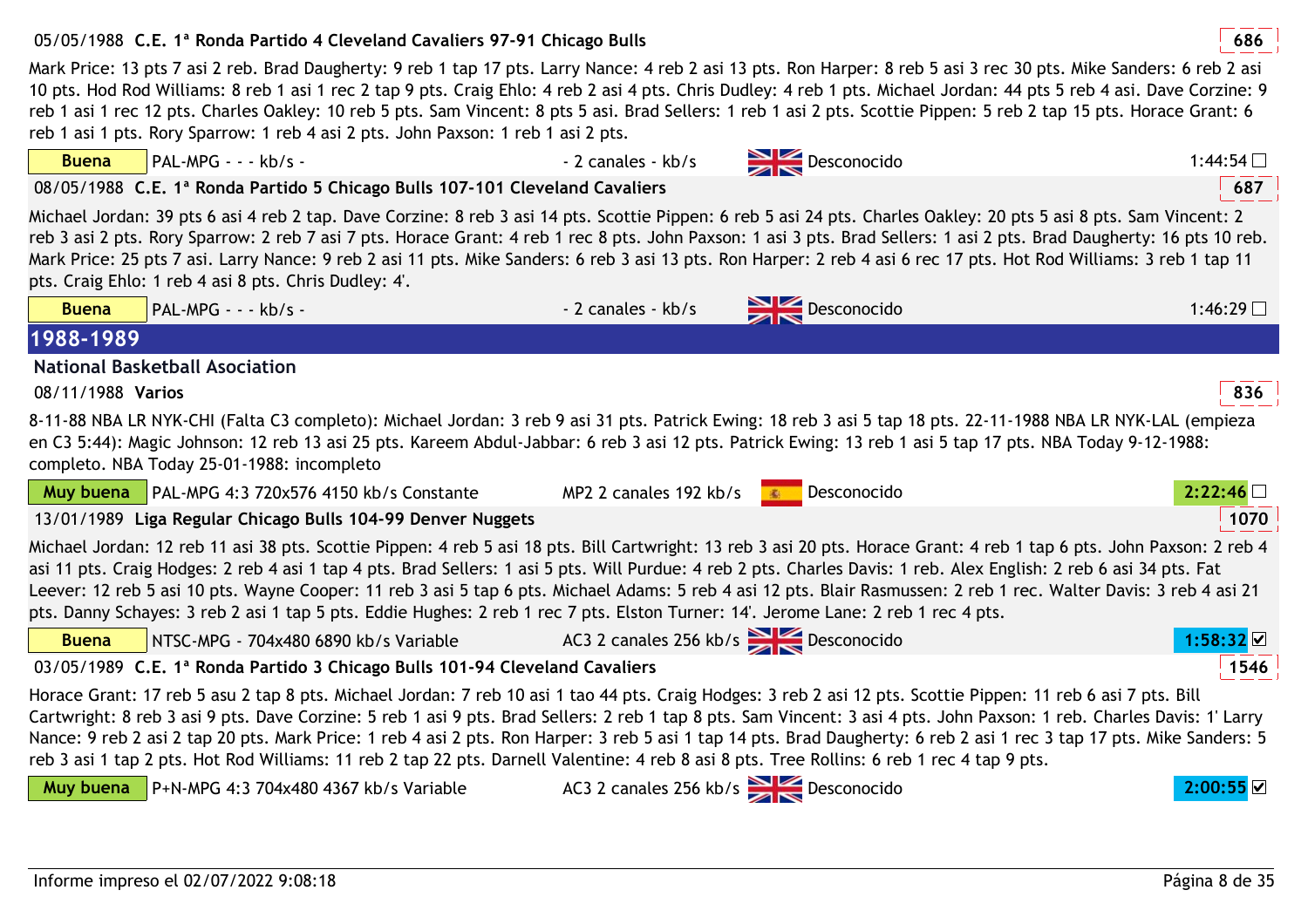| impreso el 02/07/2022 9:08:19 | Página 9 de 35 |
|-------------------------------|----------------|

| PAL-MPG - - - kb/s -<br><b>Excelente</b>                                                                                                                                                                                                                                                                                                                                                                                                                                                                                                                                                                                                                                                                                                                            | - 2 canales - kb/s                    | Desconocido | $1:34:01$ <b>⊠</b>      |  |  |
|---------------------------------------------------------------------------------------------------------------------------------------------------------------------------------------------------------------------------------------------------------------------------------------------------------------------------------------------------------------------------------------------------------------------------------------------------------------------------------------------------------------------------------------------------------------------------------------------------------------------------------------------------------------------------------------------------------------------------------------------------------------------|---------------------------------------|-------------|-------------------------|--|--|
| 09/05/1989 C.E. Semifinal Partido 1 New York Knicks 109-120 Chicago Bulls                                                                                                                                                                                                                                                                                                                                                                                                                                                                                                                                                                                                                                                                                           |                                       |             | 1159                    |  |  |
| Patrick Ewing: 10 reb 2 asi 1 tap 22 pts. Mark Jackson: 3 reb 11 asi 12 ots, Gerald Wilkins: 1 reb 3 asi 18 pts. Charles Oakley: 3 reb 1 asi 1 rec 2 pts. Johnny<br>Newman: 3 reb 2 asi 1 rec 27 pts. Kiki Vandeweghe: 2 reb 1 rec 13 pts. Trent Tucker: 3 reb 1 asi 2 rec 1 pts. Sidney Green: 6 reb 1 asi 2 pts. Rod Strickland: 4<br>reb 6 asi 2 rec 5 pts. Kenny Walker: 3 reb 1 tap 7 pts. Michael Jordan: 10 reb 12 asi 34 pts. Horace Grant: 9 reb 3 asi 1 tao 19 pts. Bill Cartwright: 14 reb 4 asi 1<br>tap 18 pts. Scottie Pippen: 9 reb 6 asi 15 pts. Craig Hodges: 4 reb 1 asi 3 rec 1 tap 24 pts. Sam Vincent: 1 reb 2 pts. Brad Sellers: 2 reb 1 rec 4 pts. Charles Davis:<br>4 reb 1 asi 2 pts. Dave Corzine: 1 reb 1 tap 2 pts. John Paxson: 2 asi. |                                       |             |                         |  |  |
| NTSC-MPG - 720x480 4400 kb/s Constante<br><b>Buena</b>                                                                                                                                                                                                                                                                                                                                                                                                                                                                                                                                                                                                                                                                                                              | MP2 2 canales 192 kb/s<br>Desconocido |             |                         |  |  |
| 21/05/1989 C.E. Final Partido 1 Detroit Pistons 88-94 Chicago Bulls                                                                                                                                                                                                                                                                                                                                                                                                                                                                                                                                                                                                                                                                                                 |                                       |             | 1427                    |  |  |
| Isiah Thomas: 4 reb 10 asi 2 rec 9 pts. Bill Laimbeer: 15 reb 3 asi 1 tap 15 pts. Joe Dumars: 4 reb 6 asi 10 pts. Mark Aguirre: 4 reb 1 asi 14 pts. Rick Mahorn: 7<br>reb 1 tap 17 pts. Dennis Rodman: 8 reb 2 tap 9 pts. Vinnie Johnson: 4 reb 1 asi 1 tap 8 pts. John Salley: 5 reb 1 tap 1 pts. James Edwards: 2 reb 5 pts. Michael<br>Jordan: 11 reb 4 asi 32 pts. Scottie Pippen: 11 reb 6 asi 2 tap 14 pts. Bill Cartwright: 4 reb 1 asi 10 pts. Craig Hodges: 3 reb 4 asi 14 pts. Horace Grant: 7 reb 1<br>asi 1 tap 4 pts. Dave Corzine: 5 reb 2 rec 12 pts. Charles Davis: 3 reb 8 pts. John Paxson: 1 reb 3 asi 2 rec. Sam Vincent: 3'. Brad Seller: 3'.                                                                                                  |                                       |             |                         |  |  |
| Excelente P+N-MPG - 720x480 5600 kb/s Constante                                                                                                                                                                                                                                                                                                                                                                                                                                                                                                                                                                                                                                                                                                                     | AC3 2 canales 192 kb/s > Desconocido  |             | $1:41:04$ ⊠             |  |  |
| 21/05/1989 C.E. Final Partido 1 Detroit Pistons 88-94 Chicago Bulls                                                                                                                                                                                                                                                                                                                                                                                                                                                                                                                                                                                                                                                                                                 |                                       |             | 125                     |  |  |
| Isiah Thomas: 0 pts 4 reb 10 asi. Bill Laimbeer: 15 pts 15 reb 3 asi 1 tap. Joe Dumars: 10 pts 4 reb 6 asi. Mark Aguirre: 14 pts 4 reb 1 asi. Rick Mahorn: 17 pts 7<br>reb 1 tap. Dennis Rodman: 9 pts 8 reb 2 tap. Vinnie Johnson: 8 pts 4 reb 1 asi 1 tap. John Salley: 1 pts 5 reb 1 tap. James Edwards: 5 pts 2 reb. Michael Jordan:<br>32 pts 11 reb 4 asi. Scottie Pippen: 14 pts 11 reb 6 asi 2 tap. Bill Cartwright: 10 pts 4 reb 1 asi. Craig Hodges: 14 pts 3 reb 4 asi. Horace Grant: 4 pts 7 reb 1 asi 1<br>tap. Dave Corzine: 12 pts 5 reb 2 rec. Charles Davis: 8 pts 3 reb. John Paxson: 1 reb 3 asi. Sam Vincent: 3'. Brad Sellers: 3'.                                                                                                             |                                       |             |                         |  |  |
| Excelente NTSC-MPG 4:3 720x480 6925 kb/s Variable                                                                                                                                                                                                                                                                                                                                                                                                                                                                                                                                                                                                                                                                                                                   | AC3 2 canales 192 kb/s Desconocido    |             | 1:42:00 ☑               |  |  |
| 23/05/1989 C.E. Final Partido 2 Detroit Pistons 100-91 Chicago Bulls                                                                                                                                                                                                                                                                                                                                                                                                                                                                                                                                                                                                                                                                                                |                                       |             | 1428                    |  |  |
| Isiah Thomas: 3 reb 4 asi 33 pts. Joe Dumars: 3 reb 3 asi 20 pts. Mark Aguirre: 8 reb 1 asi 8 pts. Bill Laimbeer: 5 reb 2 asi 1 tap 7 pts. Rick Mahorn: 3 reb 1 tap 1<br>pts. Vinnie Johnson: 3 reb 16 pts. John Salley: 4 reb 6 pts. Dennis Rodman: 12 reb 1 asi 8 pts. John Long: 2'. Michael Williams: 1'. Horace Grant: 20 reb 2 asi 2<br>tap 16 pts. Michael Jordan: 4 reb 4 asi 27 pts. Bill Cartwright: 7 reb 1 tap 9 pts. Scottie Pippen: 5 reb 3 asi 3 rec 12 pts. Craig Hofges: 1 asi 6 pts. John Paxson: 6<br>asi 3 rec 6 pts. Charles Davis: 5 reb 1 tap 4 pts. Dave Corzine: 2 reb 5 pts. Sam Vincent: 5 asi 6 pts.                                                                                                                                    |                                       |             |                         |  |  |
| <b>Excelente</b><br>P+N-MPG - 720x480 - kb/s -                                                                                                                                                                                                                                                                                                                                                                                                                                                                                                                                                                                                                                                                                                                      | AC3 2 canales 192 kb/s 2 Desconocido  |             | $\overline{\mathbf{v}}$ |  |  |

07/05/1989 **<sup>871</sup>C.E. 1ª Ronda Partido 5 Cleveland Cavaliers 100-101 Chicago Bulls**

Excelente **DAL-MDC** = = = kb/s

Informe

 Ron Harper: 2 reb 7 asi 2 tap 22 pts. Mark Price: 6 reb 7 asi 23 pts. Larry Nance: 7 reb 1 asi 16 pts. Brad Daugherty: 11 reb 6 asi 1 tap 8 pts. Hot Rod Williams: 6 reb 3 asi 7 pts. Craig Ehlo: 2 reb 4 asi 24 pts. Tree Rollins: 15'. Darnell Valentine: 1 asi. Mike Sanders: 1'. Michael Jordan: 44 pts 9 reb 6 asi. Scottie Pippen: 13 pts 10 reb. Craig Hodges: 2 reb 4 asi 10 pts. Bill Cartwright: 5 reb 1 asi 1 tap 16 pts. Horace Grant: 5 reb 1 asi 1 rewc 12 pts. Brad Sellers: 3 reb 3 asi 2 pts. Dave Corzine: 3 reb 1 asi 2 pts. Sam Vincent: 2 asi 2 pts. Charles Davis: 4'.

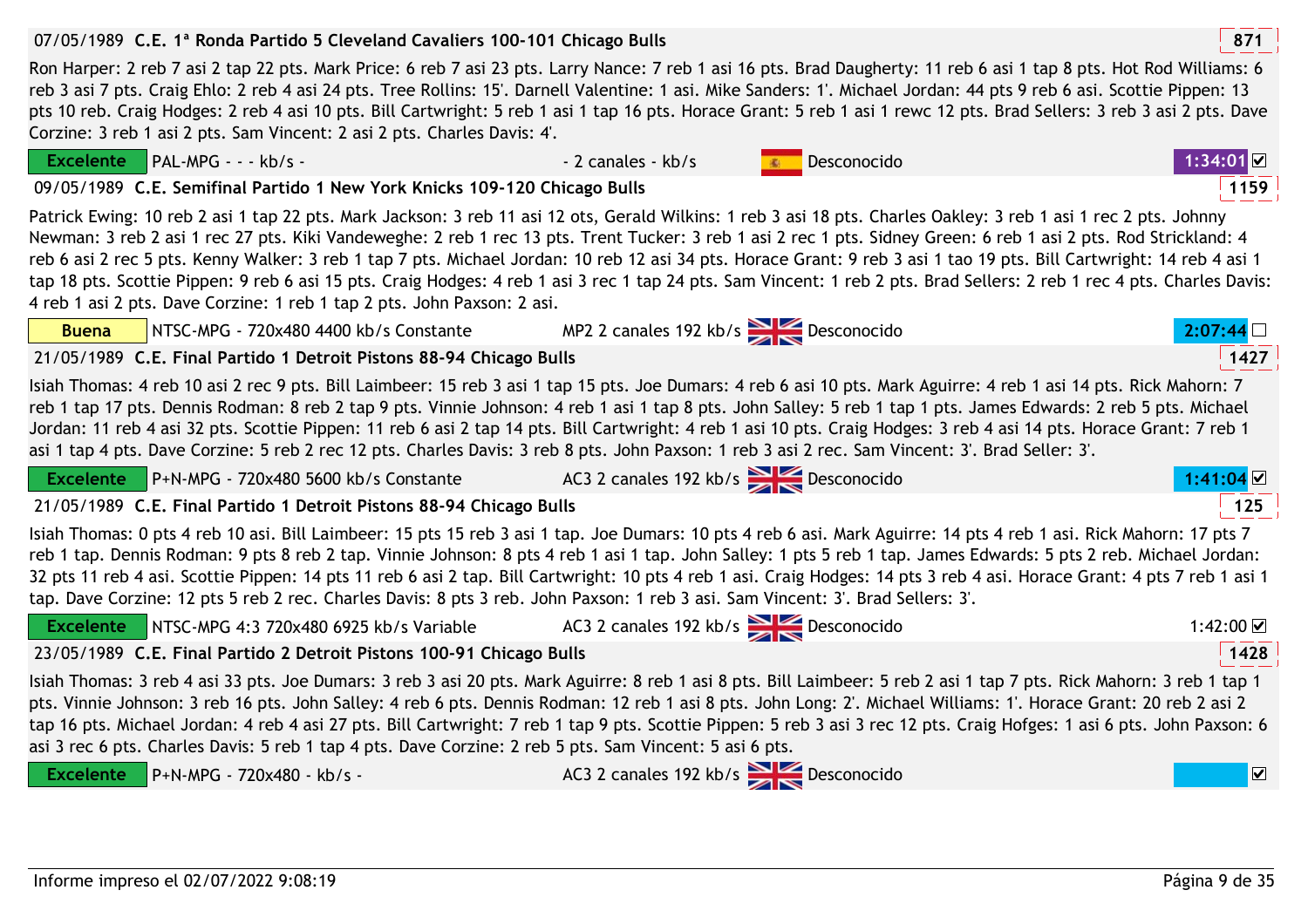# 27/05/1989 **<sup>1429</sup>C.E. Final Partido 3 Chicago Bulls 99-97 Detroit Pistons**

Michael Jordan: 7 reb 5 asi 5 rec 46 pts. Scottie Pippen: 8 reb 4 asi 1 tap 7 pts. Bill Cartwright: 4 reb 1 asi 1 tap 15 pts. Horace Grant: 3 reb 1 asi 7 pts. Craig Hodges: 5 asi 2 pts. John Paxson: 1 reb 4 asi 12 pts. Dave Corzine: 3 reb 3 tap 4 pts. Charles Davis: 3 reb 6 pts. Sam Vincent: 1 asi. Isiah Thomas: 5 reb 11 asi 5 pts. Mark Aguirre: 3 reb 4 asi 25 pts. Bill Laimbeer: 6 reb 5 asi 1 tap 4 pts. Joe Dumars: 2 reb 4 asi 12 pts. Rick Mahorn: 4 reb 9 pts. Dennis Rodman: 13 reb 8 pts. Vinnie Johnson: 3 reb 1 asi 19 pts. John Salley: 3 reb 8 pts. James Edwards: 1 reb 2 asi 4 pts. John Long: 3 pts.

| $P+N-MPG 4:3 720x480 5393 kb/s Variable$<br><b>Excelente</b>                                                                                                   | AC3 2 canales 192 kb/s CBS Sports                                                                                                                                                                                                                                                                                                                                                                                                                                                                                                                                                                                                                            | 1:46:51 ☑           |
|----------------------------------------------------------------------------------------------------------------------------------------------------------------|--------------------------------------------------------------------------------------------------------------------------------------------------------------------------------------------------------------------------------------------------------------------------------------------------------------------------------------------------------------------------------------------------------------------------------------------------------------------------------------------------------------------------------------------------------------------------------------------------------------------------------------------------------------|---------------------|
| 27/05/1989 C.E. Final Partido 3 Chicago Bulls 99-97 Detroit Pistons                                                                                            |                                                                                                                                                                                                                                                                                                                                                                                                                                                                                                                                                                                                                                                              | 126                 |
| Vinnie Johnson: 19 pts 3 reb 1 asi. John Salley: 8 pts 3 reb. James Edwards: 4 pts 1 reb 2 asi. John Long: 3 pts.                                              | Michael Jordan: 46 pts 7 reb 5 asi 5 rec. Scottie Pippen: 7 pts 8 reb 4 asi 1 tap. Bill Cartwright: 15 pts 4 reb 1 asi 1 tap. Horace Grant: 7 pts 3 reb 1 asi. Craig<br>Hodges: 2 pts 5 asi. John Paxson: 12 pts 1 reb 4 asi. Dave Corzine: 4 pts 3 reb 3 tap. Charles Davis: 6 pts 3 reb. Sam Vincent: 1 asi. Isiah Thomas: 5 pts 5 reb 11<br>asi. Mark Aguirre: 25 pts 3 reb 4 asi. Bill Laimbeer: 4 pts 6 reb 5 asi 1 tap. Joe Dumars: 12 pts 2 reb 4 asi. Rick Mahorn: 9 pts 4 reb. Dennis Rodman: 8 pts 13 reb.                                                                                                                                         |                     |
| Excelente NTSC-MPG 4:3 720x480 5377 kb/s Variable AC3 2 canales 192 kb/s                                                                                       |                                                                                                                                                                                                                                                                                                                                                                                                                                                                                                                                                                                                                                                              | 1:46:00 $\boxtimes$ |
| 29/05/1989 C.E. Final Partido 4 Chicago Bulls 80-86 Detroit Pistons                                                                                            |                                                                                                                                                                                                                                                                                                                                                                                                                                                                                                                                                                                                                                                              | 127                 |
|                                                                                                                                                                | Horace Grant: 12 pts 12 reb 4 asi 1 tap. Michael Jordan: 23 pts 2 reb 4 asi. Scottie Pippen: 18 pts 11 reb 3 asi 3 tap. Bill Cartwright: 9 pts 3 reb 1 asi 2 tap. Craig<br>Hodges: 16 pts 4 reb 5 asi 1 tap. John Paxson: 2 reb 2 asi. Dave Corzine: 5 reb 1 asi 1 tap. Charles Davis: 1 reb. Sam Vincent: 2 pts. Jack Haley: 1'. Isiah Thomas:<br>27 pts 10 reb 6 asi 3 rec. Joe Dumars: 15 pts 3 reb 1 asi. Bill Laimbeer: 2 pts 5 reb 1 asi 1 tap. Mark Aguirre: 6 pts 4 reb 1 tap. Rick Mahorn: 3 reb 1 rec. John<br>Salley: 9 pts 8 reb. Dennis Rodman: 7 pts 18 reb 2 asi 1 tap. James Edwards: 13 pts 2 reb 1 asi. Vinnie Johnson: 7 pts 3 reb 4 asi. |                     |
| Excelente NTSC-MPG 4:3 720x480 7237 kb/s Variable AC3 2 canales 192 kb/s                                                                                       |                                                                                                                                                                                                                                                                                                                                                                                                                                                                                                                                                                                                                                                              | 1:46:00 $\boxtimes$ |
| 29/05/1989 C.E. Final Partido 4 Chicago Bulls 80-86 Detroit Pistons                                                                                            |                                                                                                                                                                                                                                                                                                                                                                                                                                                                                                                                                                                                                                                              | 1430                |
|                                                                                                                                                                | Horace Grant: 12 reb 4 asi 1 tap 12 pts. Michael Jordan: 2 reb 4 asi 23 pts. Scottie Pippen: 11 reb 3 asi 3 tap 18 pts. Bill Cartwright: 3 reb 1 asi 2 tap 9 pts. Craig<br>Hodges: 4 reb 5 asi 1 tap 16 pts. John Paxson: 2 reb 2 asi. Dave Corzine: 5 reb 1asi 1 tap. Charles Davis: 1 reb. Sam Vincent: 2 pts. Jack Haley: 1'. Isiah Thomas:<br>10 reb 6 asi 27 pts. Joe Dumars: 3 reb 1 asi 15 pts. Bill Laimbeer: 5 reb 1 asi 1 tap 2 pts. Mark Aguirre: 4 reb 1 tap 6 pts. Rick Mahorn: 3 reb 1 rec. John Salley: 8<br>reb 9 pts. Dennis Rodman: 18 reb 2 asi 1 tap 7 pts. James Edwards: 2 reb 1 asi 13 pts. Vinnie Johnson: 3 reb 4 asi 1 rec 7 pts.  |                     |
| Excelente $\blacksquare$ P+N-MPG - 720x480 - kb/s -                                                                                                            | AC3 2 canales 192 kb/s Desconocido                                                                                                                                                                                                                                                                                                                                                                                                                                                                                                                                                                                                                           | 1:37:07 ☑           |
| 31/05/1989 C.E. Final Partido 5 Detroit Pistons 94-85 Chicago Bulls                                                                                            |                                                                                                                                                                                                                                                                                                                                                                                                                                                                                                                                                                                                                                                              | 1431                |
| reb 2 asi 6 pts. John Paxson: 6 pts. Dave Corzine: 4 reb 7 pts. Charles Davis: 7'. Sam Vincent: 1 asi 2 pts.<br><b>Excelente</b><br>P+N-MPG - 720x480 - kb/s - | Joe Dumars: 1 reb 2 asi 9 pts. Isiah Thomas: 3 reb 12 asi 17 pts. Mark Aguirre: 3 reb 1 asi 19 pts. Bill Laimbeer: 3 reb 1 asi 7 pts. Rick Mahorn: 2 reb 1 tap. John<br>Salley: 5 reb 1 asi 3 rec 8 pts. Dennis Rodman: 14 reb 1 tap. James Edwards: 1 reb 1 asi 12 pts. Vinnie Johnson: 2 reb 4 asi 22 pts. Michael Jordan: 5 reb 9 asi 18<br>pts. Scottie Pippen: 9 reb 2 asi 1 tap 7 pts. Bill Cartwright: 12 reb 16 pts. Craig Hodges: 2 reb 1 asi 19 pts. Horace Grant: 1 reb 1 asi 1 tap 4 pts. Brad Sellers: 6<br>AC3 2 canales 192 kb/s<br>Desconocido                                                                                               | l:36:52l⊻l          |

Informe impreso el 02/07/2022 9:08:19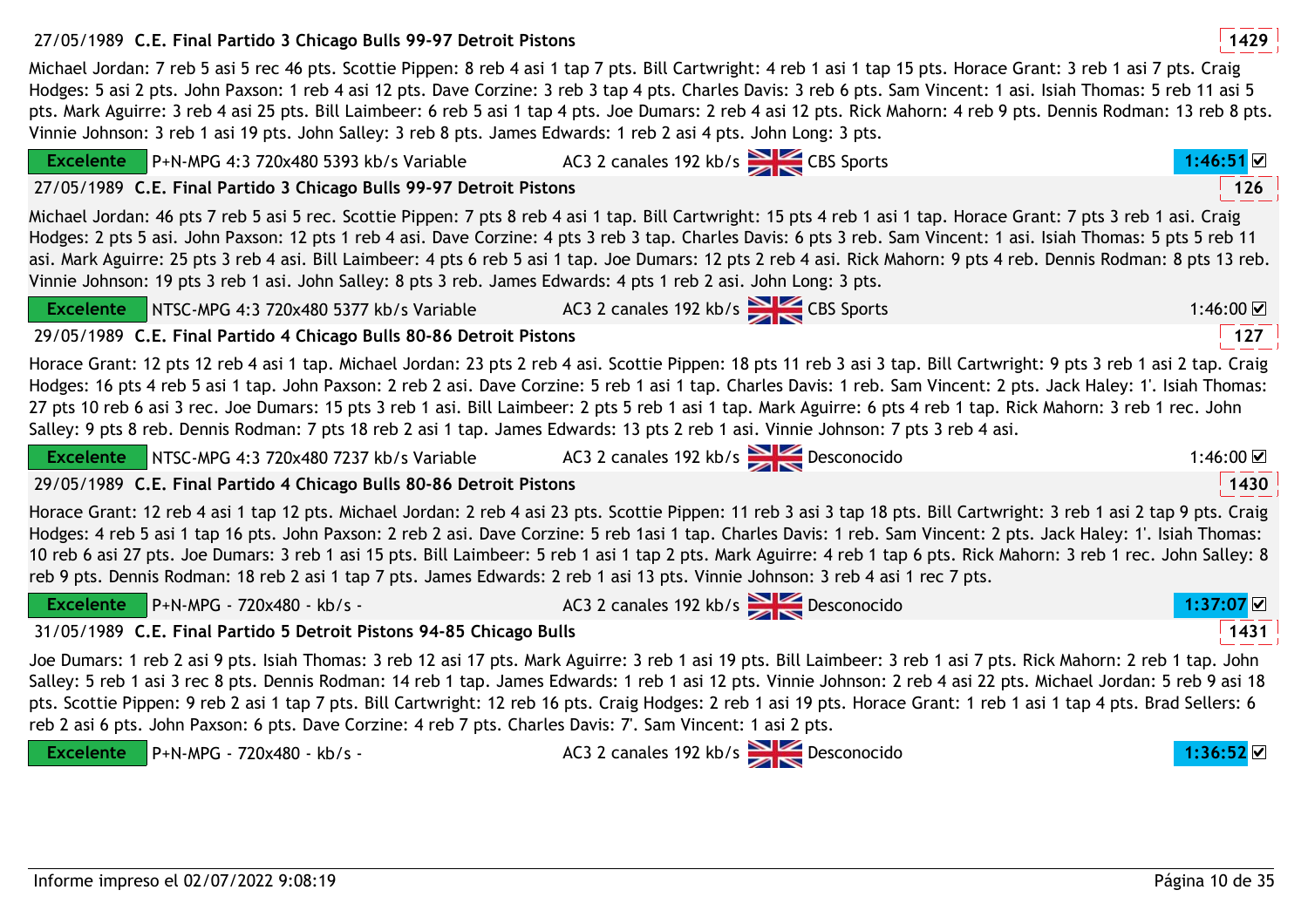|                                                                                                                                                                                                                                                                                                                                                                                                                                                                                                                                                                                                                                                                                                      | 128                 |
|------------------------------------------------------------------------------------------------------------------------------------------------------------------------------------------------------------------------------------------------------------------------------------------------------------------------------------------------------------------------------------------------------------------------------------------------------------------------------------------------------------------------------------------------------------------------------------------------------------------------------------------------------------------------------------------------------|---------------------|
| Joe Dumars: 9 pts 1 reb 2 asi. Isiah Thomas: 17 pts 3 reb 12 asi. Mark Aguirre: 19 pts 3 reb 1 asi. Bill Laimbeer: 7 pts 3 reb 1 asi. Rick Mahorn: 2 reb 1 tap. John<br>Salley: 8 pts 5 reb 1asi 3 rec. Dennis Rodman: 14 reb 1 tap. James Edwards: 12 pts 1 reb 1asi. Vinnie Johnson: 22 pts 2 reb 4 asi. Michael Jordan: 18 pts 5 reb 9<br>asi. Scottie Pippen: 7 pts 9 reb 2 asi 1 tap. Bill Cartwright: 16 pts 12 reb. Craig Hodges: 19 pts 2 reb 1 asi. Horace Grant: 4 pts 1 reb 1 asi 1 tap. Brad Sellers: 6<br>pts 6 reb 2 asi. John Paxson: 6 pts. Dave Corzine: 7 pts 4 re. Charles Davis: 7'. Sam Vincent: 2 pts 1 asi.                                                                   |                     |
| AC3 2 canales 192 kb/s Desconocido<br>NTSC-MPG 4:3 720x480 5983 kb/s Variable<br><b>Excelente</b>                                                                                                                                                                                                                                                                                                                                                                                                                                                                                                                                                                                                    | 1:36:03 $\boxtimes$ |
| 02/06/1989 C.E. Final Partido 6 Chicago Bulls 94-103 Detroit Pistons                                                                                                                                                                                                                                                                                                                                                                                                                                                                                                                                                                                                                                 | 1432                |
| Michael Jordan: 4 reb 13 asi 2 tap 32 pts. Bill Cartwright: 6 reb 1 tap 4 pts. Craig Hodges: 2 reb 2 asi 15 pts. Horace Grant: 13 reb 2 asi 1 tap 13 pts. Scottie<br>Pippen: 1'. Brad Sellers: 7 reb 3 asi 1 tap 16 pts. John Paxson: 1 reb 1 asi 10 pts. Charles Davis: 5 reb 2 pts. Dave Corzine: 1 reb. Sam Vincent: 1 reb 2 pts. Isiah<br>Thomas: 5 reb 4 asi 33 pts. Joe Dumars: 4 reb 9 asi 12 pts. Bill Laimbeer: 10 reb 5 asi 11 pts. Mark Aguirre: 7 reb 4 asi 10 pts. Rick Mahorn: 3 reb 1 tap 4 pts.<br>Dennis Rodman: 15 reb 9 pts. Vinnie Johnson: 1 reb 2 asi 8 pts. James Edwards: 2 reb 11 pts. John Salley: 3 reb 1 rec 5 pts. John Long: 1'.                                       |                     |
| AC3 2 canales 192 kb/s<br>Desconocido<br>Excelente $\blacksquare$ P+N-MPG - 720x480 - kb/s -                                                                                                                                                                                                                                                                                                                                                                                                                                                                                                                                                                                                         | 0:00:00             |
| 02/06/1989 C.E. Final Partido 6 Chicago Bulls 94-103 Detroit Pistons                                                                                                                                                                                                                                                                                                                                                                                                                                                                                                                                                                                                                                 | 129                 |
| Michael Jordan: 32 pts 4 reb 13 asi 2 tap. Bill Cartwright: 4 pts 6 reb 1 tap. Craig Hodges: 15 pts 2 reb 2 asi. Horace Grant: 13 pts 13 reb 2 asi 1 tap. Scottie<br>Pippen: 1'. John Paxson: 10 pts 1 reb 1 asi. Brad Sellers: 16 pts 7 reb 3 asi 1 tap. John Paxson: 10 pts 1 reb 1 asi. Charles Davis: 2 pts 5 reb. Dave Corzine: 1 reb.<br>Sam Vincent: 2 pts 1 reb. Isiah Thomas: 33 pts 5 reb 4 asi. Joe Dumars: 12 pts 4 reb 9 asi. Bill Laimbeer: 11 pts 10 reb 5 asi. Mark Aguirre: 10 pts 7 reb 4 asi. Rick<br>Mahorn: 4 pts 3 reb 1 tap. Dennis Rodman: 9 pts 15 reb. Vinnie Johnson: 8 pts 1 reb 2 asi. James Edwards: 11 pts 2 reb. John Salley: 5 pts 3 reb 1 rec, John<br>Long: $1'.$ |                     |
| AC3 2 canales 192 kb/s 2 Desconocido<br>NTSC-MPG 4:3 720x480 5632 kb/s Variable<br><b>Excelente</b>                                                                                                                                                                                                                                                                                                                                                                                                                                                                                                                                                                                                  | 1:43:00 $\Box$      |
|                                                                                                                                                                                                                                                                                                                                                                                                                                                                                                                                                                                                                                                                                                      |                     |
| 1989-1990                                                                                                                                                                                                                                                                                                                                                                                                                                                                                                                                                                                                                                                                                            |                     |
| <b>National Basketball Asociation</b>                                                                                                                                                                                                                                                                                                                                                                                                                                                                                                                                                                                                                                                                |                     |
| 04/11/1989 Liga Regular Chicago Bulls 100-102 Boston Celtics                                                                                                                                                                                                                                                                                                                                                                                                                                                                                                                                                                                                                                         | 1562                |
| Scottie Pippen: 28 pts 8 reb 5 asi 3 rec 2 tap. Bill Cartwright: 15 pts 9 reb 5 rec 4 asi. Michael Jordan: 24 pts 6 asi 5 reb. Horace Grant: 10 reb 4 asi 9 pts. John<br>Paxson: 1 reb 6 asi 11 pts. B.J. Armstrong: 1 reb 6 pts. Stacey King: 4 reb 2 tap. Craig Hodges: 1 asi 2 pts. Will Perdue: 5 reb 1 tap 2 pts. Charles Davis: 3 pts.<br>Larry Bird: 27 pts 9 reb 6 asi. John Bagley: 10 asi 1 rec 1 pts. Robert Parish: 18 pts 9 reb. Ed Pickney: 4 reb 1 asi 8 pts. Jim Paxson: 1 reb 1 asi 4 pts. Reggie<br>Lewis: 2 reb 2 asi 3 tap 15 pts. Kevin McHale: 9 reb 2 asi 2 ap 12 pts. Joe Kleine: 14 pts 12 reb. Dennis Johnson: 1 reb 3 asi. Kebin Gamble: 2 reb 3 asi 3 pts.               |                     |
| AC3 2 canales 256 kb/s $\geq$ Desconocido<br>P+N-MPG - 704x480 4265 kb/s Variable<br><b>Buena</b>                                                                                                                                                                                                                                                                                                                                                                                                                                                                                                                                                                                                    | 2:08:22             |
| 15/11/1989 Liga Regular Utah Jazz 108-107 Chicago Bulls                                                                                                                                                                                                                                                                                                                                                                                                                                                                                                                                                                                                                                              | 530                 |
| Karl Malone: 29 pts 10 reb. John Stockton: 22 pts 18 asi. Thurl Bailey: 20 pts 5 reb. Mark Eaton: 5 reb 2 tap. Bob Hansen: 4 reb 2 pts. Blue Edwards: 15 pts 5 reb.<br>Darrell Griffith: 9 pts. Mike Brown: 4 reb 4 pts. Eric Leckner: 7 pts 3 reb. Eric Johnson: 3 reb 2 asi. Michael Jordan: 40 pts 10 reb. John Paxson: 27 pts 3 asi.<br>Scottie Pippen: 14 pts 4 reb 6 asi. Horace Grant: 13 pts 4 pts 2 asi 2 rec. Bill Cartwright: 7 pts 5 reb 2 asi. Craig Hodges: 2 ps 1 reb. Stacey King: 2 reb. Will<br>Purdue: 8 pts 4 reb. B.J. Armstrong: 5 pts 1 reb 1 asi. Charles Davis: 1 reb 1 asi.                                                                                                |                     |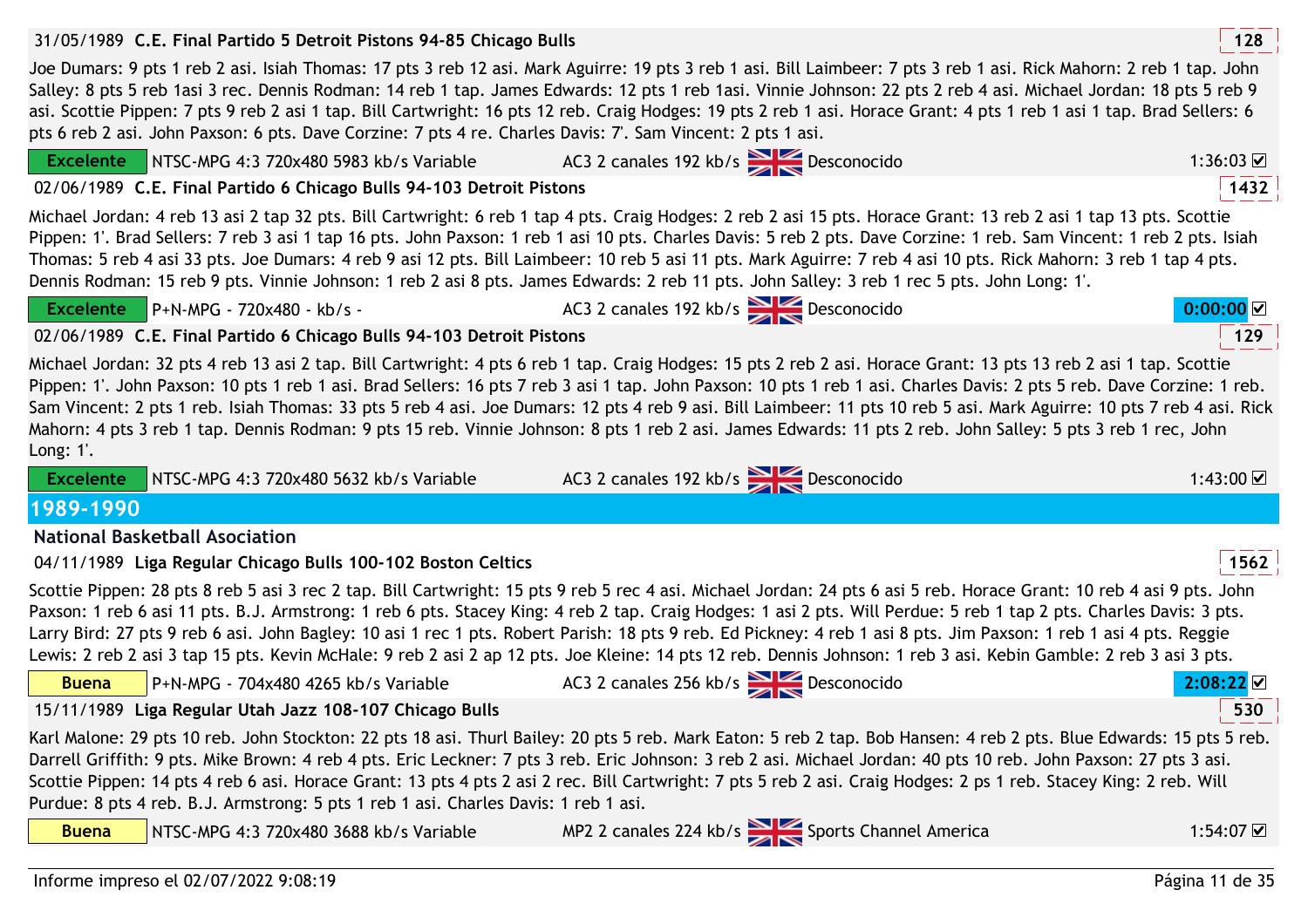# 03/02/1990 **<sup>688</sup>Liga Regular San Antonio Spurs 112-111 Chicago Bulls**

David Robinson: 33 pts 21 reb 6 asi 5 tap. Maurice Cheeks: 1 reb 4 asi 7 pts. Terry Cummings: 18 pts 5 reb. Wiliie Anderson: 18 pts 10 reb. Frank Brickowski: 6 reb 2 asi 11 pts. David Wingate: 3 reb 2 asi 7 pts. Vernon Maxwell: 3 reb 4 pts. Sean Elliot: 2 reb 3 asi 12 pts. Caldwell Jones: 4 reb 2 pts. Michael Jordan: 44 pts 5 asi 3 reb. Scottie Pippen: 22 pts 3 reb 3 rec. Horace Grant: 12 reb 11 pts 4 rec 3 asi. John Paxson: 3 asi 8 pts. Bill Cartwright: 3 reb 2 asi 2 pts. Stacey King: 4 reb 1 asi 1 rec 1 tap 14 pts. Will Purdue: 2 reb 2 rec. Craig Hodges: 1 asi 10 pts. B.J. Armstrong: 5'.

| John Paxson: 1 asi 2 pts. B. J. Armstrong: 1 reb 3 asi 2 rec 1 tap 6 pts. Stacey King: 1 reb 1 asi 2 reb 1 pts. Will Perdue: 4 reb 1 tap. Charles Davis: 2 reb 1 asi 1<br>tap 5 pts. Clifford Lett: 2 pts.                                                                                                                                                                                                                                                                                                                                                                                                                                             |                    |                                                  |                     |
|--------------------------------------------------------------------------------------------------------------------------------------------------------------------------------------------------------------------------------------------------------------------------------------------------------------------------------------------------------------------------------------------------------------------------------------------------------------------------------------------------------------------------------------------------------------------------------------------------------------------------------------------------------|--------------------|--------------------------------------------------|---------------------|
| --Xvid 4:3 480x352 1272 kb/s Constante<br><b>Regular</b>                                                                                                                                                                                                                                                                                                                                                                                                                                                                                                                                                                                               |                    | MP3 2 canales 128 kb/s Turner Network Television | 2:09:51             |
| 30/03/1990 Liga Regular Chicago Bulls 107-106 New York Knickerbockers                                                                                                                                                                                                                                                                                                                                                                                                                                                                                                                                                                                  |                    |                                                  | 690                 |
| Michael Jordan: 49 pts 12 reb 5 rec 4 asi. Horace Grant: 12 reb 9 asi 7 pts. Scottie Pippen: 14 pts 5 rec 4 asi. John Paxson: 4 reb 5 asi 8 pts. Bill Cartwright: 3<br>reb 2 asi 6 pts. B.J. Armstrong: 1 reb 1 asi 12 pts. Stacey King: 7 reb 4 pts. Will Purdue: 2 reb 7 pts. Charles Davis: 2 asi. Kenny Walker: 7 reb 2 asi 3 rec 3 tap 14<br>pts. Maurice Cheeks: 1 reb 7 asi 19 pts. Patrick Ewing: 15 reb 3 asi 4 tap 25 pts. Gerald Wilkins: 7 reb 6 asi 20 pts. Kiki Vandeweghe: 11 pts 6 reb 2 asi. Johnny<br>Newman: 1 reb 4 pts. Eddie Lee Wilkins: 2 reb 2 pts. Trent Tucker: 2 reb 7 pts. Mark Jackson: 1 reb 2 pts. Stuart Gray: 2 pts. |                    |                                                  |                     |
| Regular PAL-MPG - - - kb/s -                                                                                                                                                                                                                                                                                                                                                                                                                                                                                                                                                                                                                           |                    | - 2 canales - kb/s Desconocido                   | 1:36:01 $\Box$      |
| 07/04/1990 Liga Regular Dallas Mavericks 108-109 Chicago Bulls                                                                                                                                                                                                                                                                                                                                                                                                                                                                                                                                                                                         |                    |                                                  | 679                 |
| Derk Harper: 28 pts 10 asi. Rolando Blackman: 26 pts 4 asi. Sam Perkins: 21 pts 10 reb. Herb Williams: 4 reb 3 asi 7 pts. James Donaldson: 13 reb 11 pts. Bill<br>Wennington: 1 reb 1asi 6 pts. Randy White: 7 reb 1 asi 5 pts. Anthony Jones: 1 reb 2 pts. Steve Alford: 2 pts. Michael Jordan: 43 pts 4 asi. Scottie Pippen: 18 pts<br>7 asi 4 reb. John Paxson: 9 pts 10 asi. Horace Grant: 10 reb 4 asi 12 pts. Bill Cartwright: 7 reb 14 pts. Stacy King: 4 reb 2 asi 8 pts. B.J. Armstrong: 2 asi 1 tap.<br>Will Purdue: 3 reb 1 asiu 5 pts. Charles Davis: 4'                                                                                   |                    |                                                  |                     |
| $PAL-MPG - - kb/s -$<br><b>Buena</b>                                                                                                                                                                                                                                                                                                                                                                                                                                                                                                                                                                                                                   | - 2 canales - kb/s | Desconocido                                      | $2:09:52$ $\Box$    |
| 01/05/1990 C.E. 1ª Ronda Partido 3 Milwaukee Bucks 119-112 Chicago Bulls                                                                                                                                                                                                                                                                                                                                                                                                                                                                                                                                                                               |                    |                                                  | 676                 |
| Ricky Pierce: 19 pts 1 reb. Paul Pressey: 19 pts 12 asi 6 reb 4 rec. Alvin Robertson: 38 pts 8 reb 7 asi 3 tap. Brad Lohaus: 7 reb 2 asi 4 rec 9 pts. Fred Roberts: 5<br>reb 2 asi 23 pts. Jack Sikma: 3 reb 2 asi 8 pts. Greg Anderson: 2 reb 3 pts. Jeff Grayer: 1'. Michael Jordan: 48 pts 9 reb 5 asi 2 tap. Scottie Pippen: 21 pts 9 reb 9<br>asi. Horace Grant: 11 pts 11 reb 2 asi. John Paxson: 4 asi 15 pts. Bill Cartwright: 6 reb 2 asi 7 pts. Stacey King: 3 reb 2 asi 6 pts. B.J. Armstrong: 9. Ed Nealy: 2<br>rec. Craig Hodges: 2 pts. Charles Davis: 1 reb.                                                                            |                    |                                                  |                     |
| PAL-MPG - - - kb/s -<br><b>Regular</b>                                                                                                                                                                                                                                                                                                                                                                                                                                                                                                                                                                                                                 | - 2 canales - kb/s | $\sum$ Desconocido                               | 1:15:08 $\boxtimes$ |

28/03/1990 **<sup>2962</sup>Liga Regular Cleveland Cavaliers 113-117 Chicago Bulls**

**Regular**

Brad Daugherty: 9 reb 2 asi 2 tap 10 pts. Mark Price: 2 reb 8 asi 31 pts. Craig Ehlo: 9 reb 3 asi 26 pts. Larry Nance: 7 reb 2 asi 3 tap 11 pts. Winston Bennett: 3 reb 1 asi 6 pts. Hot Rod Williams: 10 reb 1 asi 5 rec 2 tap 23 pts. Chucky Brown: 1 asi 1 rec 1 tap 2 pts. John Morton: 4 asi 2 pts. Steve Kerr: 2 pts. Tree Rollins: 4'. Michael Jordan: 18 reb 6 reb 3 asi 4 rec 1 tap 69 pts. Scottie Pippen: 8 reb 7 asi 7 pts. Horace Grant: 5 reb 4 asi 1 tap 16 pts. Bill Cartwright: 5 reb 1 asi 9 pts.

Informe impreso el 02/07/2022 9:08:19

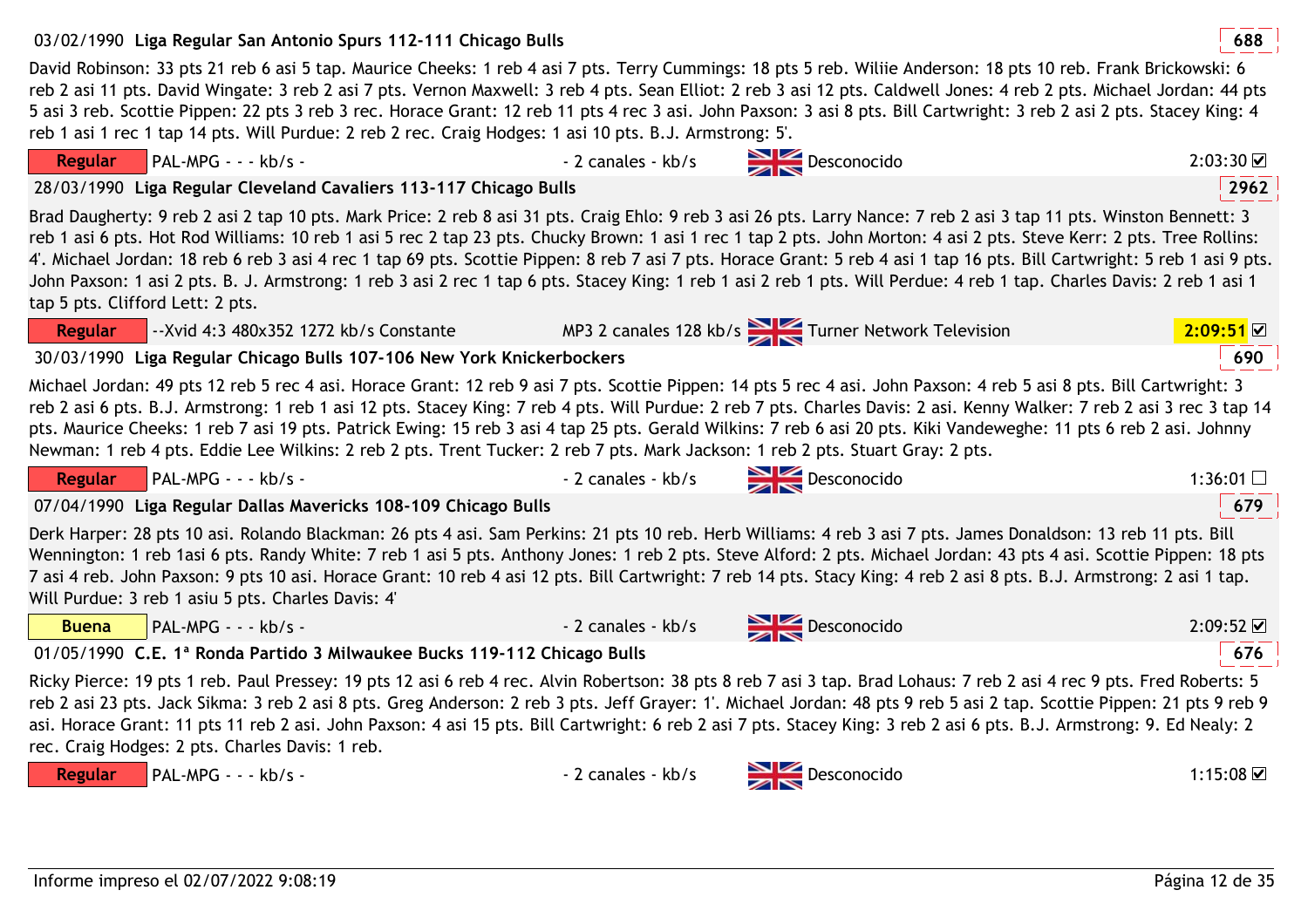|                                       | 28/05/1990 C.E. Final Partido 4 Chicago Bulls 108-101 Detroit Pistons                                                                                                                                                                                                                                                                                                                                                                                                                                                                                                                                                                                                                                                                                                                  |                        |                                  | 677       |
|---------------------------------------|----------------------------------------------------------------------------------------------------------------------------------------------------------------------------------------------------------------------------------------------------------------------------------------------------------------------------------------------------------------------------------------------------------------------------------------------------------------------------------------------------------------------------------------------------------------------------------------------------------------------------------------------------------------------------------------------------------------------------------------------------------------------------------------|------------------------|----------------------------------|-----------|
|                                       | Michael Jordan: 42 pts 9 asi 4 reb 4 rec 3 tap. Scottie Pippen: 14 pts 6 reb 4 asi. John Paxson: 17 pts 7 asi 2 reb. Horace Grant: 13 reb 2 asi 3 tap 11 pts. Bill<br>Cartwright: 4 reb 3 asi 11 pts. Ed Nealy: 1 reb 1 asi 2 pts. B.J. Armstrong: 4 reb 4 asi 4 pts. Craig Hodges: 1 reb. Will Purdue: 1 reb 5 pts. Stacey King: 1 reb 2<br>pts. Isiah Thomas: 26 pts 8 reb 8 asi 3 rec. Joe Dumars: 24 pts 5 asi 3 rec. Dennis Rodamn: 20 reb 20 pts. Bill Laimbeer: 6 reb 4 pts. James Edwards: 6 reb 9 pts.<br>Vinnie Johnson: 3 reb 1 aso 2 rec 7 pts. John Salley: 4 reb 7 pts. Mark Aguirre: 3 reb 2 pts. William Bedford: 2 pts 1 tap. Geradl Henderson: 1'                                                                                                                    |                        |                                  |           |
| <b>Buena</b>                          | PAL-MPG - - - kb/s -                                                                                                                                                                                                                                                                                                                                                                                                                                                                                                                                                                                                                                                                                                                                                                   | - 2 canales - kb/s     | Desconocido                      | 2:24:29   |
|                                       | 03/06/1990 C.E. Final Partido 7 Detroit Pistons 93-74 Chicago Bulls                                                                                                                                                                                                                                                                                                                                                                                                                                                                                                                                                                                                                                                                                                                    |                        |                                  | 672       |
| pts. Jeff SanderS: 1'.                | Isiah Thomas: 21 pts 11 asi 8 reb 2 rec. Dennis Rodamn: 13 pts 9 reb 2 tap. Joe Dumars: 2 reb 4 asi 1 rec 7 pts. Bill Laimbeer: 7 reb 2 rec 13 pts. James Edwards:<br>4 reb 8 pts. John Salley: 3 reb 1 asi 5 tap 14 pts. Mark Aguirre: 10 reb 2 asi 15 pts. Vinnie Johnson: . 3 reb 2 asi 4 pts. William Bedford: 3'. Scott Hasting: 1'.<br>Gerald Henderson: 1'. Michael Jordan: 31 pts 8 reb 9 asi. Scottie Pippen: 2 pts 2 asi 4 reb. Horace Grant: 10 pts 14 reb 2 tap. Craig Hodges: 3 reb 2 asi 8 pts. Bill<br>Cartwright: 5 reb 1 asi 6 pts. B.J. Armstrong: 1 reb 2 pts. Ed Nealy: 6 reb 1 rec 6 pts. Stacey King: 2 reb 5 pts. Charles Davis: 1 reb 2 pts. Will Purdue: 1 reb 2                                                                                              |                        |                                  |           |
| <b>Buena</b>                          | PAL-MPG - - - kb/s -                                                                                                                                                                                                                                                                                                                                                                                                                                                                                                                                                                                                                                                                                                                                                                   | - 2 canales - kb/s     | $\sum$ Desconocido               | 1:44:06 ☑ |
| 1990                                  |                                                                                                                                                                                                                                                                                                                                                                                                                                                                                                                                                                                                                                                                                                                                                                                        |                        |                                  |           |
| Amistoso                              |                                                                                                                                                                                                                                                                                                                                                                                                                                                                                                                                                                                                                                                                                                                                                                                        |                        |                                  |           |
|                                       |                                                                                                                                                                                                                                                                                                                                                                                                                                                                                                                                                                                                                                                                                                                                                                                        |                        |                                  |           |
|                                       | 30/08/1990 Azules 100-87 Naranjas                                                                                                                                                                                                                                                                                                                                                                                                                                                                                                                                                                                                                                                                                                                                                      |                        |                                  | 3271      |
|                                       | José Miguel Antúnez: 2 pts 2 asi. Jordi Villacampa: 2 pts. Rickie Winslow: 16 pts 8 reb. Kevin Magee: 20 pts 13 reb. Chandler Thompson: 12 pts. Joan Creus: 5 pts<br>3 reb 1 asi. Mike Smith: 4 pts 5 reb 1 asi. Bingenheimer: 12 pts 6 reb 2 asi. Mark Davis: 4 pts 2 reb. Michael Jordan: 21 pts 3 asi. José Luis Llorente: 4 pts 1 reb 3<br>asi. Kenny Simpson: 9 pts 2 reb 1 asi. Antonio Martín: 6 pts 4 reb 1 asi. Audie Norris: 10 pts 5 reb 3 asi. Michael Jordan: 16 pts 4 reb 1 asi. José Antonio Montero:<br>8 pts 2 asi. Brian Jackson: 4 pts 1 reb 1 asi. Ramón Rivas: 2 pts 1 reb. Carl Herrera: 15 pts 5 reb. Walter Berry: 13 pts 4 reb.                                                                                                                               |                        |                                  |           |
| <b>Excelente</b>                      | -- AVC 16:9 1920x1080 3036 kb/s Constante                                                                                                                                                                                                                                                                                                                                                                                                                                                                                                                                                                                                                                                                                                                                              | AAC 2 canales 128 kb/s | Teledeporte                      | 1:11:30 ☑ |
| 1990-1991                             |                                                                                                                                                                                                                                                                                                                                                                                                                                                                                                                                                                                                                                                                                                                                                                                        |                        |                                  |           |
| <b>All Star NBA</b>                   |                                                                                                                                                                                                                                                                                                                                                                                                                                                                                                                                                                                                                                                                                                                                                                                        |                        |                                  |           |
|                                       | 10/02/1991 Conferencia Este 116-114 Conferencia Oeste                                                                                                                                                                                                                                                                                                                                                                                                                                                                                                                                                                                                                                                                                                                                  |                        |                                  | 596       |
|                                       | Michael Jordan: 26 pts 5 reb 5 asis. Patrick Ewing: 18 pts 10 reb. Charles Barkley: 22 reb 17 pts. Bernard King: 8 pts 3 reb 3 asi. Joe Dumars: 2 pts 2 reb.<br>Dominique Wilkins: 12 pts 4 asi 3 reb. Ricky Pierce: 9 pts 2 reb 2 asi. Hersey Hawkins: 6 pts 1 asi. Kevin McHale: 3 reb 2 asi 2 pts. Brad Daugherty: 8 pts 5 reb.<br>Alvin Robertson: 6 pts 2 reb. Robert Parish: 4 reb 2 pts. Karl Malone: 16 pts 11 reb. Magic Johnson: 16 pts 3 asis. David Robinson: 16 pts 6 reb. Chris Mullin: 13<br>pts 2 asi 2 reb. Kevin Johnson: 5 pts 7 asi. James Worthy: 9 pts 2 reb 2 rec. Clyde Drexler: 12 pts 4 reb 2 asi. Kevin Duckworth: 6 pts 4 reb. Tom Chambers: 8 pts<br>4 reb. Terry Porter: 4 pts 4 asi 3 reb. Tim Hardaway: 5 pts 4 asi 3 reb. John Stockton: 4 pts 2 asi. |                        |                                  |           |
|                                       | Muy buena   PAL-MPG - - - kb/s -                                                                                                                                                                                                                                                                                                                                                                                                                                                                                                                                                                                                                                                                                                                                                       |                        | AC3 2 canales - kb/s Desconocido | 2:15:52   |
| <b>National Basketball Asociation</b> |                                                                                                                                                                                                                                                                                                                                                                                                                                                                                                                                                                                                                                                                                                                                                                                        |                        |                                  |           |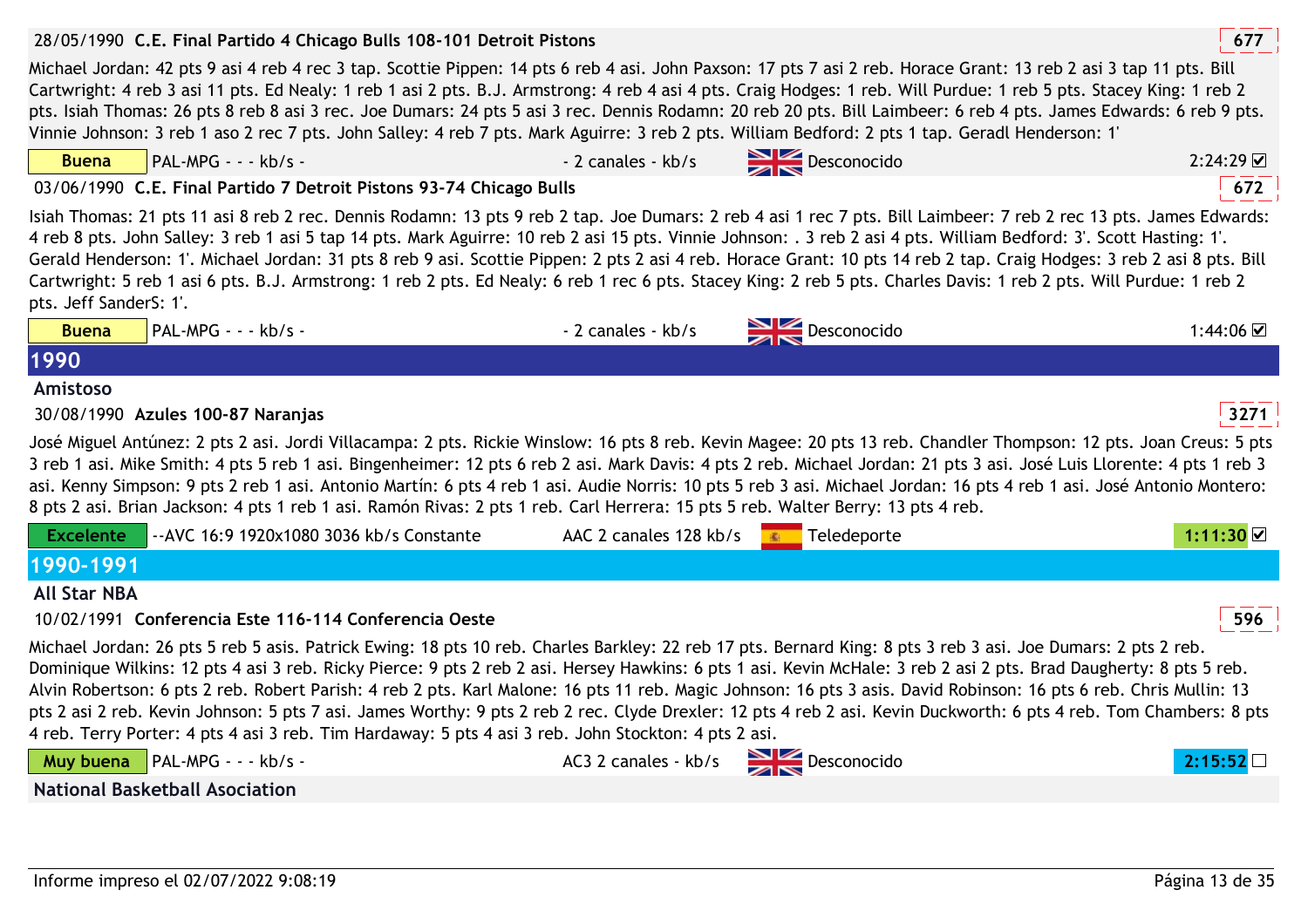## 11/05/1990 **<sup>122</sup>C.E. Semifinal Partido 3 Philadelphia 76ers 118-112 Chicago Bulls**

Hersey Hawkins: 27 pts 3 asi 2 tap. Charles Barkley: 34 pts 20 reb 8 asi 2 rec. Johnny Dawkins: 16 pts 3 ren 6 asi. Mike gminski: 10 pts 9 reb 5 asu 1 tap. Rick Mahorn: 10 pts 3 reb 1 tap. Ron Anderson: 17 pts 6 reb 1 asi. Bob Thornton: 12'. Scott Brooks: 4 pts 2 reb 3 asi. Michael Jordan: 49 pts 5 reb 5 asi 1 tap. Scottie Pippen: 20 pts 4 reb 5 asi 1 tap. Horace Grant: 8 pts 2 reb 2 asi. Bill Cartwright: 3 reb. John Paxson: 4 pts 3 reb. Stacey King: 11 pts 4 reb 1 asi 1 tap. B. J. Armstrong: 11 pts 2 reb 7 asi. Craig Hodges: 3 pts 2 reb 1 rec. Ed Nealy: 6 pts 7 reb 1 asi. Will Purdue: 2'

AC3 2 canales 192 kb/s Desconocido 1:57:38 Desconocido

AC3 2 canales 128 kb/s **Desconocido 2:15:42 2** 

AC3 2 canales 256 kb/s Desconocido **1:40:00**

o 2:11:52

 NTSC-MPG 4:3 720x480 7187 kb/s Variable18/11/1990 **<sup>1390</sup>Liga Regular Portland Trail Blazers 125-112 Chicago Bulls**

Clyde Drexler: 7 reb 9 asi 30 pts. Terry Porter: 7 reb 10 asi 18 pts. Jerome Kersey: 8 reb 4 asi 2 tap 14 pts. Kevin Duckworth: 6 reb 25 pts. Buck Williams: 6 reb 2 asi 13 pts. Clifford Robinson: 1 reb 1 asi 7 pts. Danny Ainge: 3 asi 1 rec 12 pts. Mark Bryant: 3 reb 1 tap 2 pts. Wayne Cooper: 4 pts. Danny Young: 1 asi 1 rec. Michael Jordan: 5 reb 7 asi 1 tap 29 pts. Horace Grant: 6 reb 5 asi 2 rec 6 pts. Scottie Pippen: 7 reb 6 asi 16 pts. Bill Cartwright: 8 reb 1 asi 2 rec 13 pts. John Paxosn: 1 reb 6 asi 15 pts. B. J. Armstrong: 1 asi 15 pts. Stacey King: 2 reb 1 tap 4 pts. Cliff Levingston: 3 reb 1 tap 4 pts. Dennis Hopson: 1 asi 4 pts. Will Perdue: 2 reb 6 pts.

**Muy buena** PAL-MPG - 720x576 4031 kb/s Variable22/03/1991 **<sup>120</sup>Liga Regular Philadelphia 76ers 95-90 Chicago Bulls**

Charles Barkley: 22 pts 17 reb 7 asi 1 tap. Hersey Hawkins: 16 pts 4 reb 3 asi. Rick Mahorn: 3 pts 8 reb. Armen Gilliam: 14 pts 4 reb 1 asi. Rickey Green: 8 pts 3 reb 5 asi. Andre Turner: 10 pts 1 reb 9 asi. Ron Anderson: 20 pts 4 reb 1 asi. Manute Bol: 1 reb 1 rec 1 tap. Brian Oliver: 2 pts. Horace Grant: 16 pts 10 reb 5 asi 4 rec. Michael Jordan: 20 pts 5 reb 5 asi 1 tap. Scottie Pippen: 13 pts 7 reb 4 asi 2 rec 1 tap. Bill Cartwright: 11 pts 5 reb 2 asi 1 tap. John Paxson: 4 pts 1 reb 3 asi. B. J. Armstrong: 12 pts 2 reb 7 asi. Will Purdue: 4 pts 2 reb. Craig Hodges: 3 pts 1 reb 1 asi. Cliff Levingston: 1 reb. Stacey King: 1 reb 1 asi. Dennis Hopson: 7 pts.

**Muy buena** P+N-MPG 4:3 720x480 4540 kb/s Variable31/03/1991 **<sup>680</sup>Liga Regular Boston Celtics 135-132 Chicago Bulls**

Larry Bird: 34 pts 15 reb 8 asi. Reggie Lewis: 25 pts 3 reb 4 rec. Robert Parish: 15 pts 10 reb. Brian Shaw: 6 reb 15 asi 11 pts. Kevin Gamble: 3 reb 2 asi 12 pts. Dee Brown: 2 reb 7 asi 21 pts. Kevin McHale: 6 reb 1 asi 2 rec 10 pts. Ed Pinckney: 4 reb 7 pts. Stojko Vrankovic: 1'. Horace Grant: 18 reb 2 asi 15 pts. Michael Jordan: 37 pts 9 asi 7 reb. Scottie Pippen: 35 pts 10 reb 9 asi. John Paxson: 28 pts 4 asi. Bill Cartwright: 8 reb 2 asi 5 pts. Will Purdue: 4 reb 2 pts. B.J. Armstrong: 8 pts. Craig Hodges: 13'. Cliff Levingston: 2 pts.

| <b>Buena</b> | <b>PAL-M</b> |
|--------------|--------------|
|--------------|--------------|

**Excelente**

 $\frac{P}{P}$  - - kb/s -  $\frac{P}{P}$  - 2 canales - kb/s  $\frac{P}{P}$  Desconocido

04/04/1991 **<sup>1564</sup>Liga Regular New York Knickerbockers 91-101 Chicago Bulls**

Patrick Ewing: 10 reb 2 asi 3 tap 17 pts. Maurice Cheeks: 5 reb 3 asi 2 rec 5 pts. John Starks: 2 reb 8 asi 7 pts. Kiki Vandeweghe: 1 reb 17 pts. Kenny Walker: 6 reb 7 pts. Brian Quinnett: 2 reb 2 asi 1 tap 20 pts. Mark Jackson: 1 reb 7 asi 14 pts. Jerrod Mustaf: 4 reb 2 pts. Eddie Lee Wilkins: 1 reb 2 pts. Scottie Pippen: 10 reb 12 asi 4 rec 20 pts. Michael Jordan: 8 reb 4 asi 3 rec 34 pts. Bill Cartwright: 6 reb 1 asi 11 pts. Horace Grant: 3 reb 1 asi 1 tap 10 pts. John Paxson: 2 reb 4 asi 8 pts. B. J. Armstrong: 2 reb 1 asi 9 pts. Craig Hodges: 2 asi 1 rec 6 pts. Cliff Levingston: 1 reb 2 asi 1 pts. Will Purdue: 5 reb 1 tap 2 pts.



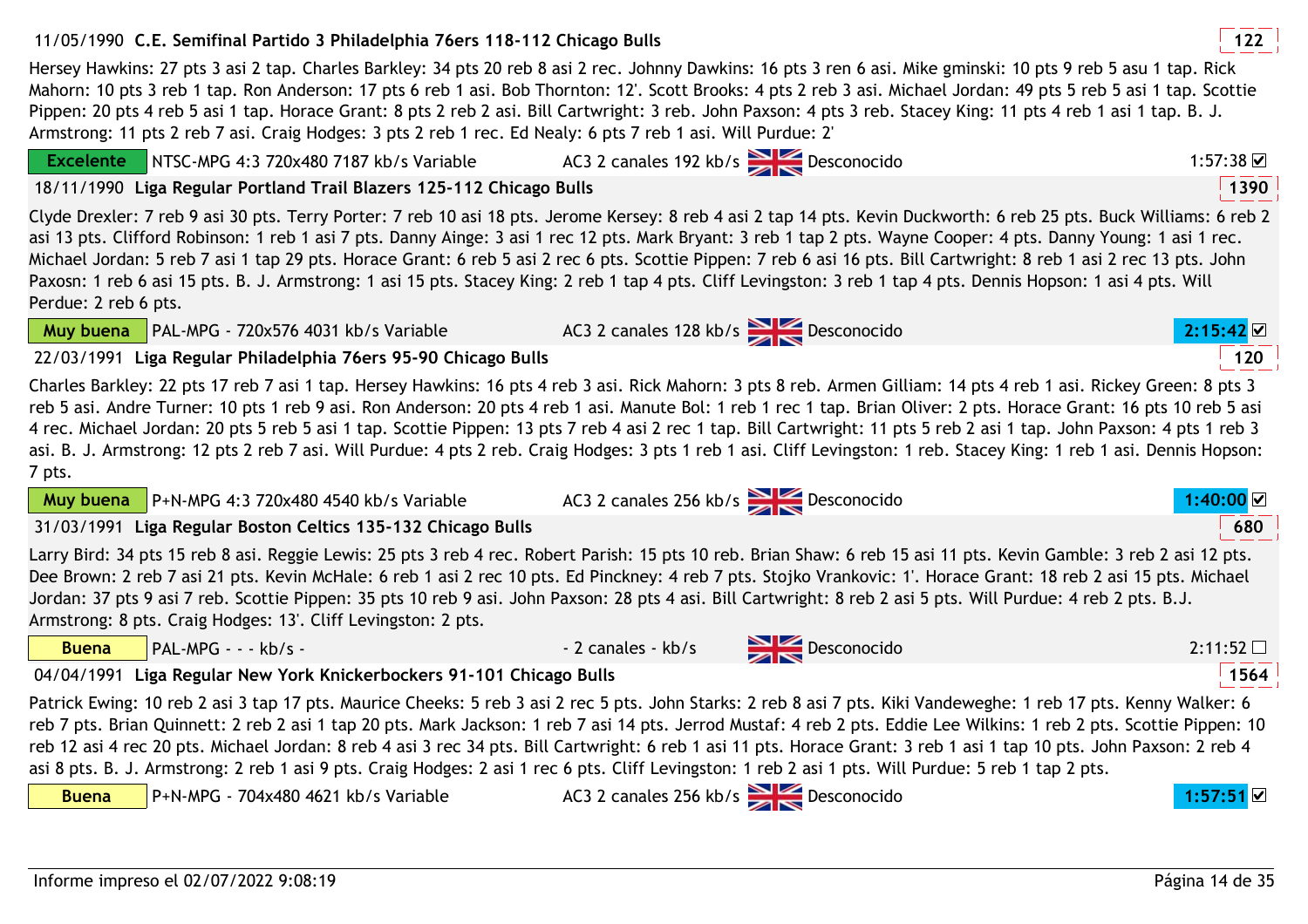|                                      | 12/04/1991 Liga Regular Detroit Pistons 95-91 Chicago Bulls                                                |                                                                                                                                                                                                                                                                                                                                                                                                                                                                                                                                                                                                                                                                                                                                                                                                                           | 1566                  |
|--------------------------------------|------------------------------------------------------------------------------------------------------------|---------------------------------------------------------------------------------------------------------------------------------------------------------------------------------------------------------------------------------------------------------------------------------------------------------------------------------------------------------------------------------------------------------------------------------------------------------------------------------------------------------------------------------------------------------------------------------------------------------------------------------------------------------------------------------------------------------------------------------------------------------------------------------------------------------------------------|-----------------------|
|                                      | reb 1 tap 2 pts. Will Purdue: 3 reb. Craig hodges: 1 reb 1 asi. Cliff Levingston: 1 rec. Dennis Hopson: 2' | Joe Dumars: 4 reb 2 asi 20 pts. Isiah Thomas: 4 reb 16 asi 26 pts. Bill Laimbeer: 9 reb 22 pts. Mark Aguirre: 3 reb 4 asi 7 pts. Dennis Rodman: 12 reb 1 rec 2 pts.<br>John Salley: 4 reb 2 tap 12 pts. Vinnie Johnson: 1 reb 1 asi 2 pts. Tree Rollins: 1 reb 1 rec 4 pts. Michael Jordan: 8 reb 4 asi 1 tap 40 pts. Scottie Pippen: 11 reb<br>5 asi 13 pts. Horace Grant: 6 reb 1 tap 13 pts. Bill Cartwright: 6 reb 1 asi 13 pts. John Paxson: 1 reb 4 asi 6 pts. B. J. Armstrong: 2 reb 2 asi 4 pts. Stacey King: 3                                                                                                                                                                                                                                                                                                   |                       |
| <b>Buena</b>                         | P+N-MPG - 704x480 5400 kb/s Variable                                                                       | AC3 2 canales 256 kb/s Desconocido                                                                                                                                                                                                                                                                                                                                                                                                                                                                                                                                                                                                                                                                                                                                                                                        | $2:08:00$ $\boxtimes$ |
|                                      | 27/05/1991 C.E. Final Partido 4 Detroit Pistons 94-115 Chicago Bulls                                       |                                                                                                                                                                                                                                                                                                                                                                                                                                                                                                                                                                                                                                                                                                                                                                                                                           | 1112                  |
|                                      |                                                                                                            | Isiah Thomas: 7 reb 5 asi 16 pts. Joe Dumars: 4 reb 2 asi 6 pts. James Edwards: 1 reb 14 pts. Mark Aguirre: 2 reb 2 asi 9 pts. Bill Laimbeer: 6 reb 11 pts. Vinnie<br>Johnson: 7 reb 2 asi 1 rec 9 pts. John Salley: 4 reb 1 asi 12 pts. Dennis Rodman: 3 reb 1 tap 6 pts. William Bedford: 6 reb 2 asi 4 pts. Scott Hastings: 3 reb 5 pts.<br>Gerald Henderson: 2 asi 2 pts. Tree Rollins: 5'. Scottie Pippen: 6 reb 10 asi 3 rec 23 pts. Michael Jordan: 8 reb 8 asi 2 tap 29 pts. Horace Grant: 9 reb 2 asi 16<br>pts. John Paxson: 2 reb 1 asi 12 pts. Bill Cartwright: 2 asi 6 pts. Cliff Levingston: 8 reb 1 asi 2 rec 2 tap 10 pts. B. J. Armstrong: 3 reb 4 asi 2 rec 4 pts. Will<br>Purdue: 4 reb 1 pts. Craig Hodges: 4 pts. Scott Williams: 3 reb 5 pts. Stacey King: 2 reb 4 pts. Dennis Hopson: 1 reb 1 pts. |                       |
| Muy buena PAL-MPG - 720x576 - kb/s - |                                                                                                            | MP2 2 canales 128 kb/s<br>Desconocido                                                                                                                                                                                                                                                                                                                                                                                                                                                                                                                                                                                                                                                                                                                                                                                     | 2:08:59               |
|                                      | 02/06/1991 Final NBA Partido 1 Chicago Bulls 91-93 Los Ángeles Lakers                                      |                                                                                                                                                                                                                                                                                                                                                                                                                                                                                                                                                                                                                                                                                                                                                                                                                           | 418                   |
|                                      |                                                                                                            | Michael Jordan: 36 pts 12 asi 8 reb 3 rec. Scottie Pippen: 19 pts 7 reb 5 asi. Horace Grant: 10 reb 6 pts. Bill Cartwright: 6 pts 4 reb. John Paxson: 6 pts 4 reb.<br>Cliff Levingston: 2 pts 2 reb 2 rec. Craig Hodges: 4 pts. Will Perdue: 6 pts 4 reb. B. J. Armstrong: 6 pts 3 reb. James Worthy: 22 pts 3 reb. Vlade Divac: 16 pts 14<br>reb 3 rec. Magic Johnson: 19 pts 11 reb 11 asi. Sam Perkins: 22 pts 4 reb. Byron Scott: 9 pts 2 asi. A.C. Green: 2 pts. Terry Teagle: 2 pts 1 reb. Larry Drew: 5'.                                                                                                                                                                                                                                                                                                          |                       |
|                                      | <b>Muy buena</b> $\vert$ PAL-MPG 4:3 352x576 5000 kb/s Constante                                           | AC3 2 canales 192 kb/s NBC Sports                                                                                                                                                                                                                                                                                                                                                                                                                                                                                                                                                                                                                                                                                                                                                                                         | 2:25:02               |
|                                      | 05/06/1991 Final NBA Partido 2 Chicago Bulls 107-86 Los Ángeles Lakers                                     |                                                                                                                                                                                                                                                                                                                                                                                                                                                                                                                                                                                                                                                                                                                                                                                                                           | 419                   |
|                                      | 2 asi. A.C. Green: 7 reb 6 pts. Terry Teagle: 6 pts. Larry Drew: 4 pts. Elden Campbell: 2 reb.             | Michael Jordan: 33 pts 7 reb 13 asi. Scottie Pippen: 20 pts 10 asi 5 reb. Horace Grant: 20 pts 5 reb. John Paxson: 16 pts 6 asi. Bill Cartwright: 12 pts 5 reb. Will<br>Perdue: 7 reb 2 pts. James Worthy: 24 pts 5 reb. Vlade Divac: 16 pts 5 reb 5 asi. Magic Johnson: 14 pts 10 asi 7 reb. Sam Perkins: 11 pts 6 reb. Byron Scott: 5 pts                                                                                                                                                                                                                                                                                                                                                                                                                                                                               |                       |
|                                      |                                                                                                            | <b>Muy buena</b> PAL-MPG 4:3 352x576 2953 kb/s Variable MP2 2 canales 224 kb/s NBC Sports                                                                                                                                                                                                                                                                                                                                                                                                                                                                                                                                                                                                                                                                                                                                 | $1:51:47$ $\&$        |
|                                      | 07/06/1991 Final NBA Partido 3 Los Ángeles Lakers 96-104 Chicago Bulls                                     |                                                                                                                                                                                                                                                                                                                                                                                                                                                                                                                                                                                                                                                                                                                                                                                                                           | 420                   |
|                                      |                                                                                                            | Magic Johnson: 22 pts 10 asi 6 reb. Vlade Divac: 24 pts 7 reb. Sam Perkins: 25 pts 9 reb 5 tap. James Worthy: 19 pts 4 asi. Byron Scottt: 3 asi. A.C. Green: 4 reb<br>2 pts. Terry Teagle: 2 pts. Elden Campbell: 2 pts. Michael Jordan: 29 pts 9 asi 9 reb 4 rec 2 tap. Horace Grant: 22 pts 11 reb 3 asi. Scottie Pippen: 19 pts 13 reb<br>5 asi. John Paxson: 10 pts 3 asi. Bill Cartwright: 6 pts 3 reb. Cliff Levingston: 10 pts 4 reb 3 tap. Scott Williams: 4 pts. Craig Hodges: 2 pts. Stacey King: 2 pts.                                                                                                                                                                                                                                                                                                        |                       |
| Muy buena                            | PAL-MPG 4:3 720x576 4537 kb/s Variable                                                                     | MP2 2 canales 224 kb/s NBC Sports                                                                                                                                                                                                                                                                                                                                                                                                                                                                                                                                                                                                                                                                                                                                                                                         | 2:22:00               |
|                                      | 09/06/1991 Final NBA Partido 4 Los Ángeles Lakers 82-97 Chicago Bulls                                      |                                                                                                                                                                                                                                                                                                                                                                                                                                                                                                                                                                                                                                                                                                                                                                                                                           | 421                   |
|                                      | 14 pts 6 reb 2 tap. Bill Cartwright: 12 pts 5 reb. Cliff Levingston: 5 reb 4 pts. Craig hodges: 6 pts.     | Vlade Divac: 27 pts 11 reb 3 tap. Magic: 22 pts 11 asi 6 reb. James Worthy: 12 pts. Sam Perkins: 10 reb 3 pts. Byron Scott: 4 reb 4 pts. Terry Teagle: 6 pts 2 rec.<br>A.C. Green: 7 reb 5 pts. Larry Drew: 3 pts. Michael Jordan: 28 pts 13 asi 5 reb. John Paxson: 15 pts 3 reb 2 asi. Scottie Pippen: 14 pts 9 reb 6 asi. Horace Grant:                                                                                                                                                                                                                                                                                                                                                                                                                                                                                |                       |
| Muy buena                            | PAL-MPG 4:3 720x576 5272 kb/s Variable                                                                     | MP2 2 canales 224 kb/s NBC Sports                                                                                                                                                                                                                                                                                                                                                                                                                                                                                                                                                                                                                                                                                                                                                                                         | $2:00:00$ $\vee$      |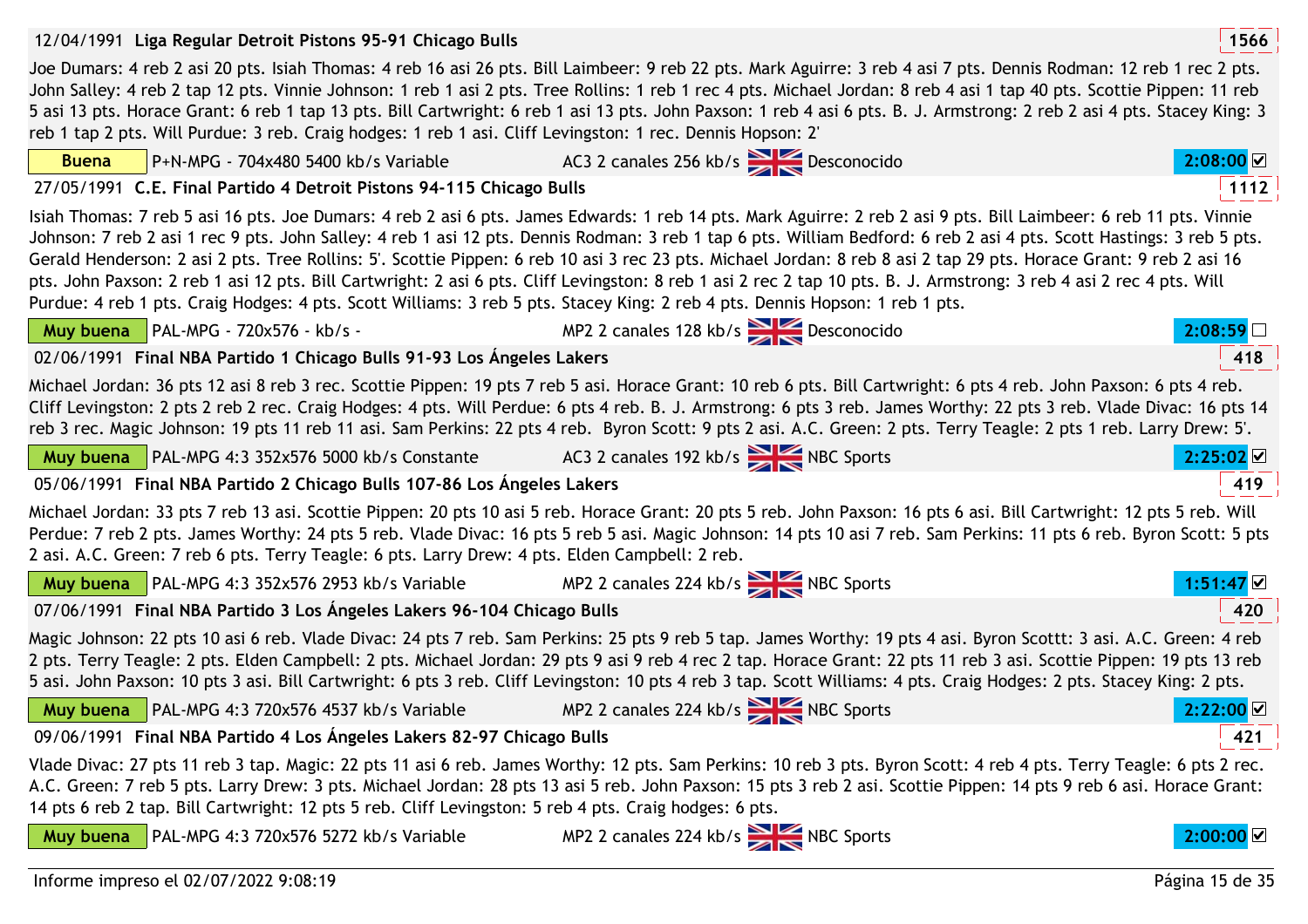

12/06/1991 **<sup>455</sup>Final NBA Partido 5 Los Ángeles Lakers 101-108 Chicago Bulls**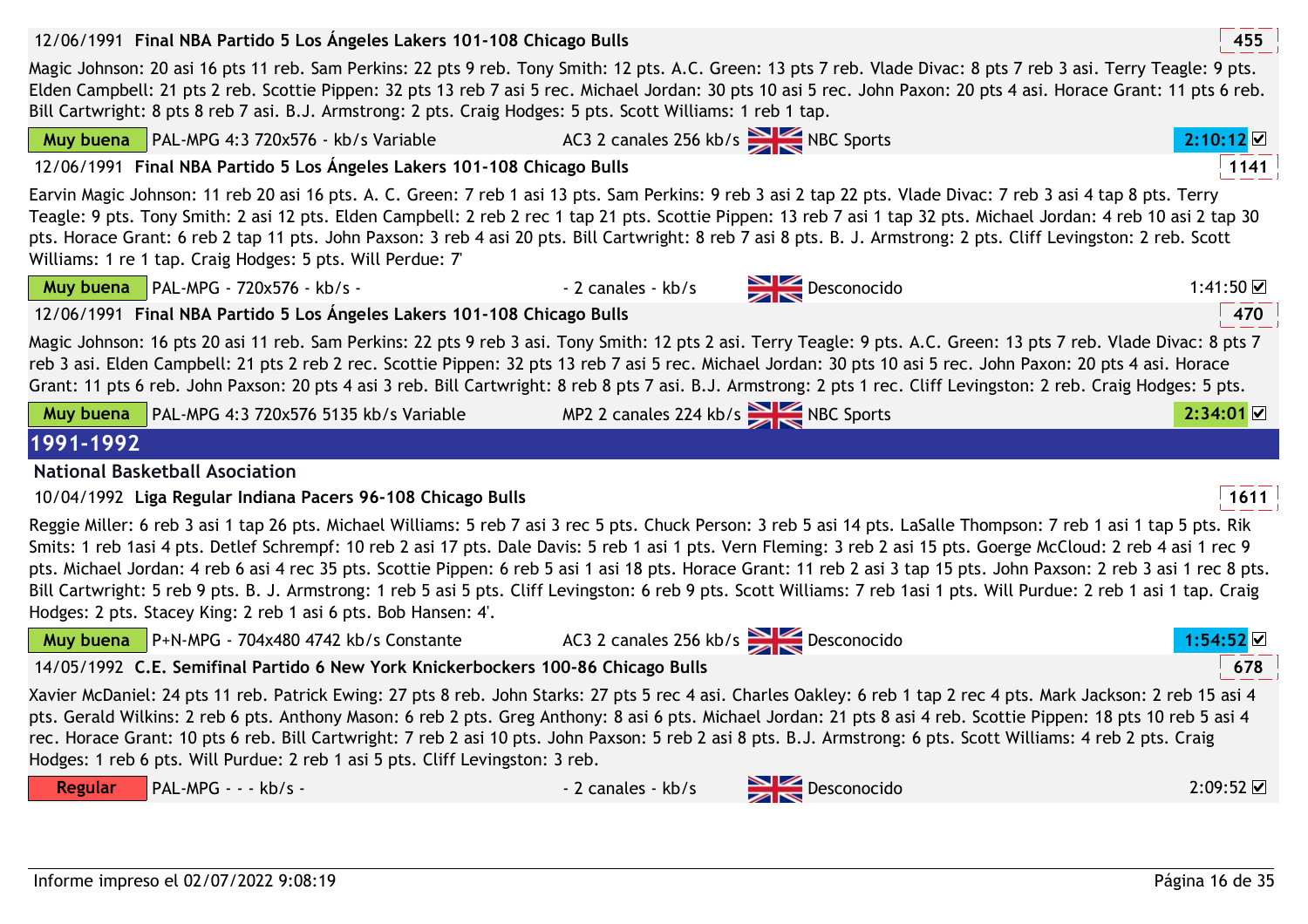# 17/05/1992 **<sup>682</sup>C.E. Semifinal Partido 7 Chicago Bulls 110-81 New York Knickerbockers**

Michael Jordan: 42 pts 6 reb 4 asi 3 tap. Scottie Pippen: 17 pts 11 reb 11 asi 3 rec. Horace Grant: 14 pts 6 reb 4 asi 4 rec. Bill Cartwright: 5 reb 2 asi 5 fpr. John Paxson: 4 asi 2 pts. B.J. Armstrong: 1 reb 5 asi 12 pts. Craig Hodges: 1 asi 2 rec 7 pts. Stacey King: 2 reb 8 pts. Cliff Levingston: 1 reb 1 pts. Scott Williams: 2 reb 2 pts. Will Purdue: 2'. Xavier McDaniel: 7 reb 14 pts. Patrick Ewing: 22 pts 9 reb. Mark Jackson: 11 asi 10 pts 3 reb. Charles Oakley: 10 reb 4 pts. Gerald Wilkins: 2 reb 7 pts. John Starks: 18 pts 5 asi 4 rec. Anthony Mason: 2 reb 4 pts. Greg Anthony: 3 asi. Kennard Winchester: 2 pts.

03/06/1992 **<sup>1142</sup>Final NBA Partido 1 Chicago Bulls 122-89 Portland Trail Blazers**

Michael Jordan: 39 pts 11 asi 3 reb 2 rec. Scottie Pippen: 24 pts 10 asi 9 reb 2 rec. Horace Grant: 7 reb 2 asi 11 pts. John Paxson: 5 asi 1 rec 4 pts. Bill Cartwright: 5 reb 5 pts. B.J. Armstrong: 3 reb 6 asi 11 pts. Scott Williams: 12 pts 9 reb 2 tap. Cliff Levingston: 3 reb 1 asi 8 pts. Stacey King: 2 reb 1 tap 1 pts. Bob Hansen: 1 reb 2 asi 5 pts. Will Perdue: 2 reb 2 pts. Clyde Drexler: 16 pts 7 asi 5 reb 2 rec. Terry Porter: 12 pts 6 reb 2 asi. Clifford Robinson: 16 pts 2 reb. Jerome Kersey: 7 reb 3 asi 7 pts. Kevin Duckworth: 5 reb 2 asi 1 tap 7 pts. Buck Williams: 2 reb 3 pts. Danny Ainge: 1 asi 1 tap 8 pts. Mark Bryant: 5 reb 10 pts. Robert Pack: 1 reb 1 asi 4 pts. Ennis Whatley: 1 reb 2 rec 4 pts. Wayne Cooper: 2 reb 2 tap. Alaa Abdelnaby: 2 reb 1 pts.

| 05/06/1992 Final NBA Partido 2 Chicago Bulls 104-115 Portland Trail Blazers | 802 |
|-----------------------------------------------------------------------------|-----|
|                                                                             |     |

Michael Jordan: 39 pts 10 asi 5 reb. Scottie Pippen: 16 pts 10 asi 8 reb. Horace Grant: 12 reb 7 asi 1 rec 5 tap 10 pts. John Paxson: 16 pts 4 asi. Bill Cartwright: 4 reb 1 asi 1 tap 10 pts. Scott Williams: 9 reb 1 tap 3 pts. Cliff Levingston: 1 reb 1 asi 7 pts. B.J. Armstrong: 1 asi. Bob Hansen: 3 pts. Will Purdue: 1 reb. Terry Porter: 1 reb 3 asi 24 pts. Buck Williams: 19 pts 14 reb 2 asi. Kevin Duckworth: 8 reb 4 asi 14 pts. Jerome Kersey: 8 reb 4 asi 12 pts. Clyde Drexler: 26 pts 8 asi 7 reb. Danny Ainge: 24 pts 3 asi. Clifford Robinson: 2 reb 2 asi 3 pts. Ennis Whatley: 5'.

**Excelente**

 $\blacksquare$ PAL-MPG - - - kb/s - 2 canales - kb/s  $\blacksquare$  Desconocido 2:30:20  $\blacksquare$ 

NTSC-MPG - 720x480 5820 kb/s Variable AC3 2 canales 192 kb/s Desconocido

07/06/1992 **<sup>821</sup>Final NBA Partido 3 Portland Trail Blazers 84-94 Chicago Bulls**

Terry Porter: 24 pts 3 asi. Clyde Drexler: 26 pts 8 asi 7 reb. Buck Williams: 19 pts 11 reb 1 tap. Jerome Kersey: 12 reb 1 asi 11 pts. Kevin Duckworth: 4 reb 11 pts. Clifford Robinson: 3 reb 1 asi 5 pts. Danny Ainge: 1 reb 1 asi 12 pts. Ennis Whatley: 4'. Scottie Pippen: 8 reb 7 asi 2 tap 18 pts. Michael Jordan: 39 pts 10 asi 5 reb. Horace Grant: 12 reb 10 pts 7 asi 5 tap. John Paxson: 16 pts 4 asi. Bill Cartwright: 7 reb 3 asi 6 pts. Scott Williams: 6 reb 2 asi 2 tap 2 pts. B.J.Armstrong: 1 asi 4 pts. Bob Hansen: 3 pts. Stacey King: 4 reb 8 pts. Cliff Levingston: 2 reb 1 pts.

|      | Excelente PAL-MPG 4:3 352x576 3174 kb/s Variable | AAC 2 canales 256 kb/s NBC Sports | 2:11:00 |
|------|--------------------------------------------------|-----------------------------------|---------|
| 1992 |                                                  |                                   |         |

**FIBA Americas**

**Buena**

**Excelente**

28/06/1992 **<sup>1612</sup>Primera Fase Jornada 2 Estados Unidos de América 136-57 Cuba**

Christian Laettner: 9 pts. David Robinson: 12 pts. Patrick Ewing: DNP. Larry Bird: 17 pts. Scottie Pippen: 8 pts. Michael Jordan: 6 pts. Clyde Drexler: 20 pts. Karl Malone: 16 pts. John Stockton: 10 pts. Chris Mullin: 12 pts. Charles Barkley: 22 pts. Earvin Magic Johnson: 4 pts. Ángel Caballero: 5 pts. Yudi Abreu: 4 pts. Félix Morales: 7 pts. Lázaro Negrín: 2 pts. José Luis Díaz: 1 pts. liécer Rojas: 2 pts. Leonardo Pérez: 12 pts. Lázaro Borrel: . Alberto Maturell: 6 pts. Gilbert: 5 pts. Juan Caballero: 4. Richard Matienzo: 8 pts. Andrés Guibert: .

**Muy buena** PAL-MPG 4:3 704x480 5578 kb/s VariableAC3 2 canales 256 kb/s NBA Television



 $\Box$ 



 PAL-MPG - - - kb/s - - 2 canales - kb/s Desconocidoo 1:57:45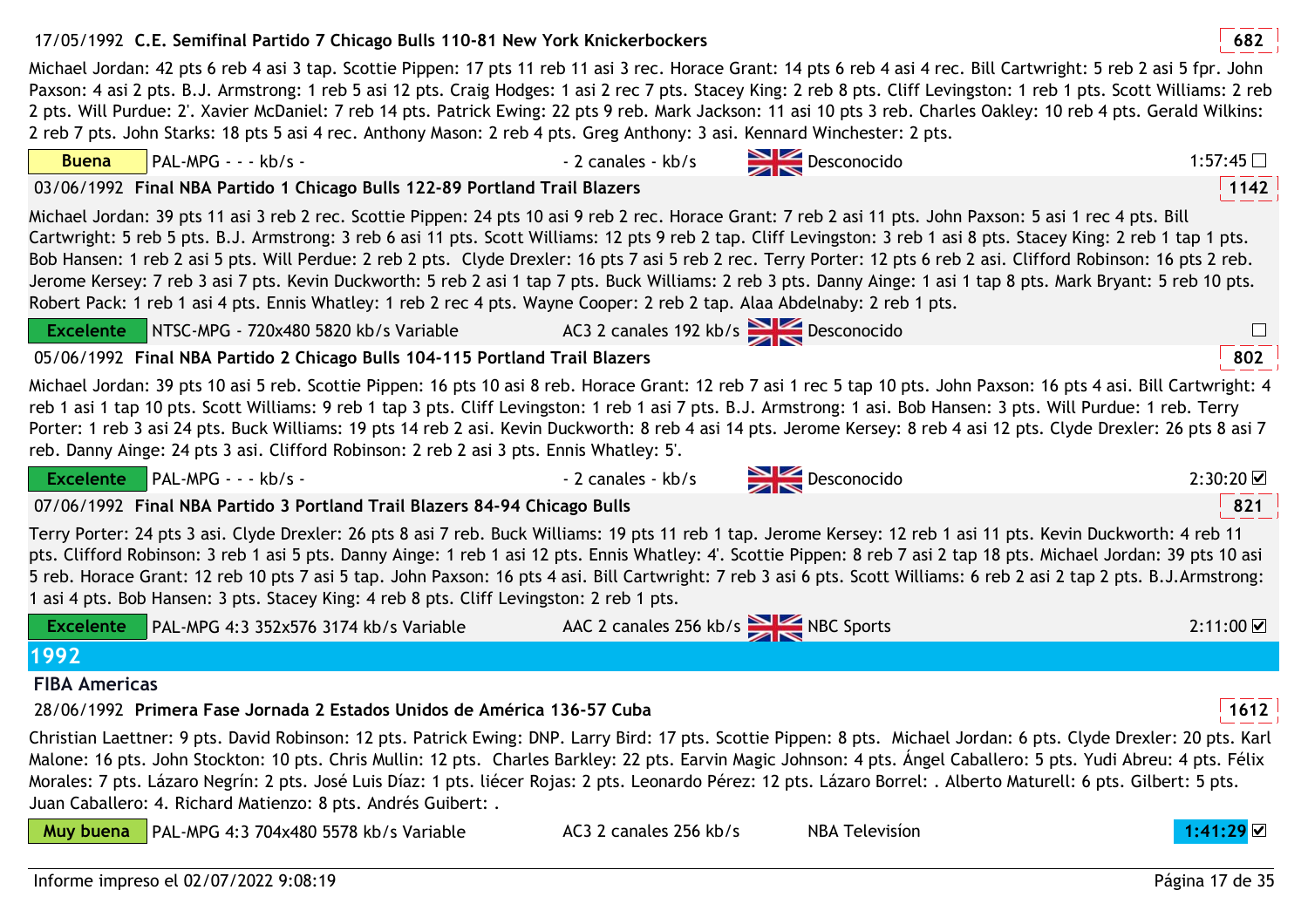|                    | 28/06/1992 Primera Fase Jornada 2 Estados Unidos de América 136-57 Cuba                                                                                                                                                                                                                                                                                                                                                                                                                                                                                                                                                                                                                                                                                                                                                                                                      |                                             |                                                  | 3813        |
|--------------------|------------------------------------------------------------------------------------------------------------------------------------------------------------------------------------------------------------------------------------------------------------------------------------------------------------------------------------------------------------------------------------------------------------------------------------------------------------------------------------------------------------------------------------------------------------------------------------------------------------------------------------------------------------------------------------------------------------------------------------------------------------------------------------------------------------------------------------------------------------------------------|---------------------------------------------|--------------------------------------------------|-------------|
|                    | Christian Laettner: 9 pts. David Robinson: 12 pts. Patrick Ewing: DNP. Larry Bird: 17 pts. Scottie Pippen: 8 pts. Michael Jordan: 6 pts. Clyde Drexler: 20 pts. Karl<br>Malone: 16 pts. John Stockton: 10 pts. Chris Mullin: 12 pts. Charles Barkley: 22 pts. Earvin Magic Johnson: 4 pts. Ángel Caballero: 5 pts. Yudi Abreu: 4 pts. Félix<br>Morales: 7 pts. Lázaro Negrín: 2 pts. José Luis Díaz: 1 pts. liécer Rojas: 2 pts. Leonardo Pérez: 12 pts. Lázaro Borrel: . Alberto Maturell: 6 pts. Gilbert: 5 pts.<br>Juan Caballero: 4. Richard Matienzo: 8 pts. Andrés Guibert: .                                                                                                                                                                                                                                                                                          |                                             |                                                  |             |
| <b>Buena</b>       | --DivX 4:3 512x384 1788 kb/s Variable                                                                                                                                                                                                                                                                                                                                                                                                                                                                                                                                                                                                                                                                                                                                                                                                                                        |                                             | MP3 2 canales 96 kb/s Turner Network Television  | 1:24:57     |
|                    | 29/06/1992 Primera Fase Jornada 3 Estados Unidos de América 106-61 Canadá                                                                                                                                                                                                                                                                                                                                                                                                                                                                                                                                                                                                                                                                                                                                                                                                    |                                             |                                                  | 2713        |
| 2 reb. Ohi: 2 reb. | Christian Laettner: 1 prs 4 reb 1 rec. David Robinson: 9 pts 7 reb 7 tap. Patrick Ewing: 6 pts 2 reb 2 tap. Larry Bird: DNP. Scottie Pippen: 7 reb 6 reb 7 asi.<br>Michael Jordan: 14 pts 6 reb 2 asi. Clyde Drexler: 8 pts 3 reb 1 tap. Karl Malone: 15 pts 6 reb 1 asi. John Stockton: 1'. Chris Mullin: 13 ps 2 reb 2 rec. Charles<br>Barkley: 19 pts 7 reb 4 asi. Magic Johnson: 13 pts 5 reb 8 asi. Rautins: 6 pts 1 asi. Wennington: 8 pts 4 reb 1 rec. Wiltjer: 4 pts 4 reb 2 asi. McMahon: 2 pts 1 reb<br>4 asi. Turcotte: 1 rec. Smrek: 14 pts 3 reb. Keone: 2 pts 2 reb. Williams: 2 pts 2 reb. Jackson: 10 pts 1 reb. Gerald Kazanowski: 2 pts 2 reb. Kristmanson: 11 pts                                                                                                                                                                                         |                                             |                                                  |             |
| <b>Buena</b>       | --DivX 4:3 512x384 1788 kb/s Constante                                                                                                                                                                                                                                                                                                                                                                                                                                                                                                                                                                                                                                                                                                                                                                                                                                       | MP3 2 canales 96 kb/s $\sum$ NBA Television |                                                  | 1:17:26     |
|                    | 30/06/1992 Primera Fase Jornada 4 Estados Unidos de América 112-52 Panamá                                                                                                                                                                                                                                                                                                                                                                                                                                                                                                                                                                                                                                                                                                                                                                                                    |                                             |                                                  | 3809        |
|                    | Christian Laettner: 3 pts 1 rec. David Robinson: 14 pts 8 reb 1 tap. Patrick Ewing: 14 pts 4 reb 2 rec 3 tap. Larry Bird: DNP. Scottie Pippen: 8 pts 2 reb 2 asi.<br>Michael Jordan: 15 pts 1 reb 4 asi 1 tap. Clyde Drexler: 11 pts 3 reb 5 asi 2 rec. Karl Malone: 13 pts 7 reb. John Stockton: DNP. Chris Mullin: 19 pts 5 reb 3 asi.<br>Charles Barkley: 9 pts 7 reb 1 tap 4 fpr. Earvin Johnson: 6 pts 5 reb 9 asi. Enrique Grenald: DNP. Eddy Chavez: 12 pts 1 reb. Reggie Grenald: 8 pts 1 asi. Ricardo<br>Chávez: DNP. Guillermo Myers: 4 pts 2 reb 1 tap. Leroy Jackson: 8 pts 3 reb. Mario Gálvez: 4 pts. Rolando Frazer: 2 reb. Ricardo Grant: DNP. Carlos Rockshead:<br>6 pts 3 reb 1 tap. Stuart Gray: 6 pts 5 reb 1 asi. Mario Butler: 4 pts 2 reb.                                                                                                            |                                             |                                                  |             |
| <b>Regular</b>     | -- AVC 4:3 384x288 1303 kb/s Variable                                                                                                                                                                                                                                                                                                                                                                                                                                                                                                                                                                                                                                                                                                                                                                                                                                        | AAC 2 canales 96 kb/s                       | Canal 33                                         | $1:16:17$ ⊠ |
|                    | 30/06/1992 Primera Fase Jornada 4 Estados Unidos de América 112-52 Panamá                                                                                                                                                                                                                                                                                                                                                                                                                                                                                                                                                                                                                                                                                                                                                                                                    |                                             |                                                  | 3811        |
|                    | Christian Laettner: 3 pts 1 rec. David Robinson: 14 pts 8 reb 1 tap. Patrick Ewing: 14 pts 4 reb 2 rec 3 tap. Larry Bird: DNP. Scottie Pippen: 8 pts 2 reb 2 asi.<br>Michael Jordan: 15 pts 1 reb 4 asi 1 tap. Clyde Drexler: 11 pts 3 reb 5 asi 2 rec. Karl Malone: 13 pts 7 reb. John Stockton: DNP. Chris Mullin: 19 pts 5 reb 3 asi.<br>Charles Barkley: 9 pts 7 reb 1 tap 4 fpr. Earvin Johnson: 6 pts 5 reb 9 asi. Enrique Grenald: DNP. Eddy Chavez: 12 pts 1 reb. Reggie Grenald: 8 pts 1 asi. Ricardo<br>Chávez: DNP. Guillermo Myers: 4 pts 2 reb 1 tap. Leroy Jackson: 8 pts 3 reb. Mario Gálvez: 4 pts. Rolando Frazer: 2 reb. Ricardo Grant: DNP. Carlos Rockshead:<br>6 pts 3 reb 1 tap. Stuart Gray: 6 pts 5 reb 1 asi. Mario Butler: 4 pts 2 reb.                                                                                                            |                                             |                                                  |             |
| <b>Buena</b>       | -- AVC 4:3 480x360 1303 kb/s Variable                                                                                                                                                                                                                                                                                                                                                                                                                                                                                                                                                                                                                                                                                                                                                                                                                                        | AAC 2 canales 128 kb/s                      | <b>NBA Television</b>                            | :09:48 ⊻    |
|                    | 01/07/1992 Primera Fase Jornada 5 Estados Unidos de América 128-87 Argentina                                                                                                                                                                                                                                                                                                                                                                                                                                                                                                                                                                                                                                                                                                                                                                                                 |                                             |                                                  | 3810        |
| Regular            | Christian Laettner: 9 pts 6 reb 1 asi. David Robinson: 14 pts 4 reb 1 tap. Patrick Ewing: 15 pts 9 reb 3 tap. Larry Bird: DNP. Scottie Pippen: 13 pts 3 reb 6 asi.<br>Michael Jordan: 24 pts 8 reb 7 asi. Clyde Drexler: DNP. Karl Malone: 6 pts 4 reb 1 asi. Chris Mullin: 15 pts 2 reb 4 asi 3 rec. Charles Barkley: 23 pts 4 reb 1 asi.<br>Earvin "Magic" Johnson: 9 pts 6 reb 11 asi. Luis Villar: 18 pts 2 reb 1 asi. Héctor Campana: 19 pts 4 reb 1 asi. Orlando Tourn: 2 pts 2 reb. Esteban de la Fuente: 3<br>pts 3 reb 2 asi. Hernán Montenegro: 12 pts 3 reb 1 asi. Marcelo Milanesio: 6 pts 2 reb 2 asi. Juan Alberto Espil: 9 pts 1 reb 5 asi. Miguel Cortijo: 2 pts 1 reb 3 asi.<br>Sebastián Uranga: 5 pts 3 reb 1 asi. Rubén Scolari: 1 reb. Esteban Pérez: 8 pts 1 reb 1 asi 1 rec. Diego Osella: 3 pts 2 reb 1 asi.<br>-- AVC 4:3 640x480 747 kb/s Variable |                                             | AAC 2 canales 128 kb/s Turner Network Television | 1:51:00     |
|                    | 1.0210712020.0030                                                                                                                                                                                                                                                                                                                                                                                                                                                                                                                                                                                                                                                                                                                                                                                                                                                            |                                             |                                                  |             |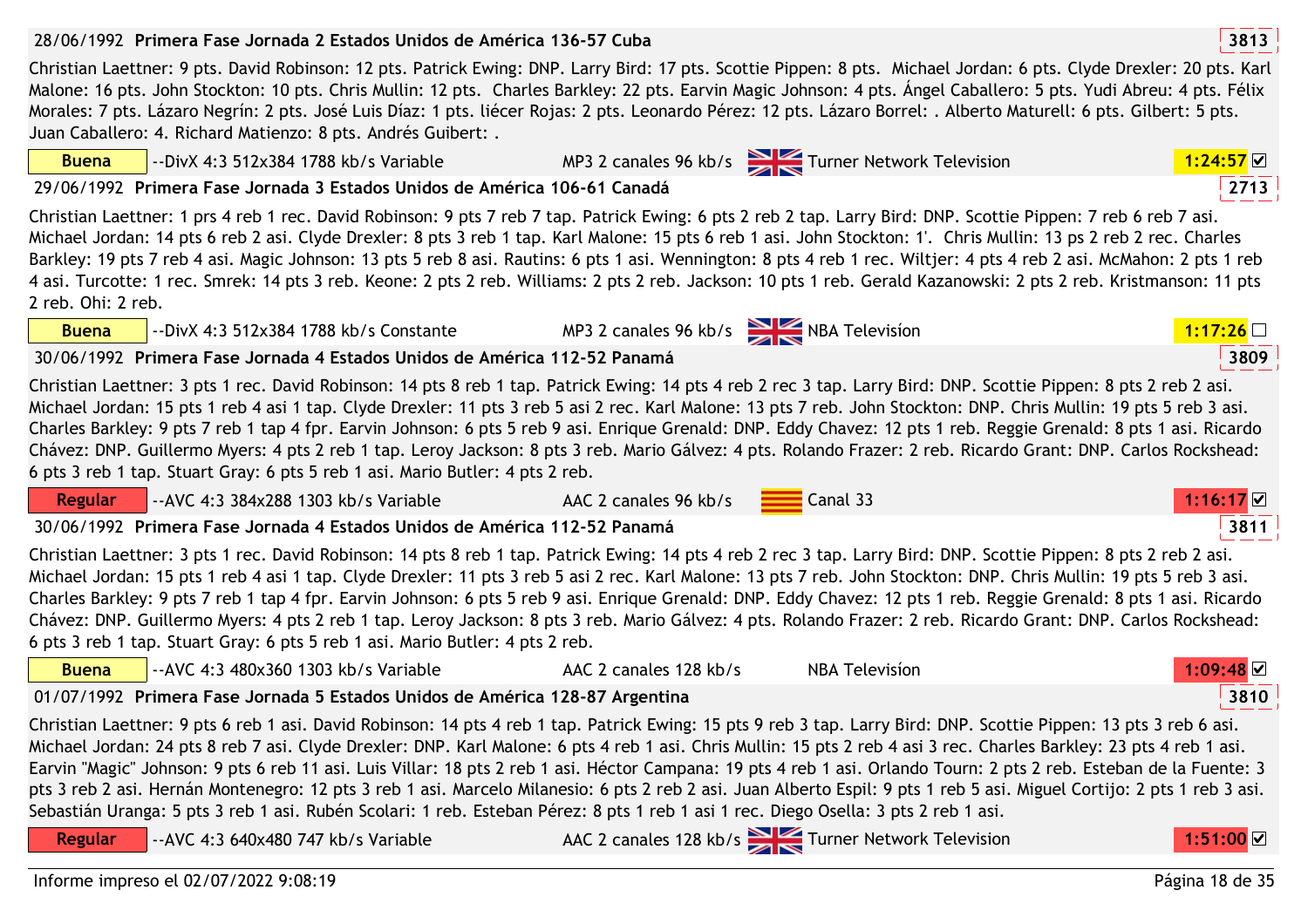01/07/1992 **<sup>3812</sup>Primera Fase Jornada 5 Estados Unidos de América 128-87 Argentina**Christian Laettner: 9 pts 6 reb 1 asi. David Robinson: 14 pts 4 reb 1 tap. Patrick Ewing: 15 pts 9 reb 3 tap. Larry Bird: DNP. Scottie Pippen: 13 pts 3 reb 6 asi. Michael Jordan: 24 pts 8 reb 7 asi. Clyde Drexler: DNP. Karl Malone: 6 pts 4 reb 1 asi. Chris Mullin: 15 pts 2 reb 4 asi 3 rec. Charles Barkley: 23 pts 4 reb 1 asi. Earvin "Magic" Johnson: 9 pts 6 reb 11 asi. Luis Villar: 18 pts 2 reb 1 asi. Héctor Campana: 19 pts 4 reb 1 asi. Orlando Tourn: 2 pts 2 reb. Esteban de la Fuente: 3 pts 3 reb 2 asi. Hernán Montenegro: 12 pts 3 reb 1 asi. Marcelo Milanesio: 6 pts 2 reb 2 asi. Juan Alberto Espil: 9 pts 1 reb 5 asi. Miguel Cortijo: 2 pts 1 reb 3 asi. Sebastián Uranga: 5 pts 3 reb 1 asi. Rubén Scolari: 1 reb. Esteban Pérez: 8 pts 1 reb 1 asi 1 rec. Diego Osella: 3 pts 2 reb 1 asi.**Regular** --AVC 4:3 640x480 732 kb/s Variable AAC 2 canales 128 kb/s Desconocido **1:06:20**04/07/1992 **<sup>558</sup>Semifinal Estados Unidos de América 119-81 Puerto Rico**Christian Laettner: 6 pts 2 reb. David Robinson: 8 pts 4 reb. Patrick Ewing: 12 pts 6 reb. Larry Bird: DNP. Scottie Pippen: 11 asi 10 pts 9 reb. Michael Jordan: 10 pts 4 asi. Clyde Drexler: 15 pts 6 asi. Karl Malone. 22 pts 7 reb. Chris Mullin: 12 pts 4 reb 3 asi. Charles Barkley: 8 pts 4 rec 7 reb. Earvin Magic Johnson: 16 pts 6 asi. Piculín Ortiz: 18 pts 5 reb. Casiano: 12 pts. Carter: 8 pts 5 asi. Mincy: 3 pts 2 reb. Ramón Rivas: 7 reb 7 pts. Gause: 8 pts. Pellot: 2 pts 2 reb. Colon: 8 pts 2 asi. Morales: 3 pts 1 asi. Cruz: 6 pts 4 reb. López: 3 asi. Soto: 6 pts 1 reb.a PAL-MPG - - - kb/s - AC3 2 canales - kb/s Desconocido **Buena**o 1:01:14 04/07/1992 **<sup>3814</sup>Semifinal Estados Unidos de América 119-81 Puerto Rico**Christian Laettner: 6 pts 2 reb. David Robinson: 8 pts 4 reb. Patrick Ewing: 12 pts 6 reb. Larry Bird: DNP. Scottie Pippen: 11 asi 10 pts 9 reb. Michael Jordan: 10 pts 4 asi. Clyde Drexler: 15 pts 6 asi. Karl Malone. 22 pts 7 reb. Chris Mullin: 12 pts 4 reb 3 asi. Charles Barkley: 8 pts 4 rec 7 reb. Earvin Magic Johnson: 16 pts 6 asi. Piculín Ortiz: 18 pts 5 reb. Casiano: 12 pts. Carter: 8 pts 5 asi. Mincy: 3 pts 2 reb. Ramón Rivas: 7 reb 7 pts. Gause: 8 pts. Pellot: 2 pts 2 reb. Colon: 8 pts 2 asi. Morales: 3 pts 1 asi. Cruz: 6 pts 4 reb. López: 3 asi. Soto: 6 pts 1 reb.e 1:32:04 MP3 2 canales 96 kb/s NBA Television **Buena** --DivX 4:3 512x384 1788 kb/s Constante05/07/1992 **<sup>2714</sup>Final Venezuela Estados Unidos de América**Víctor Díaz: . David Díaz: . Melquíades Jaramillo: . Nelson Solórzano: . Rostyn González: . Luis Jiménez: . Sam Shepherd: . Carl Herrera: . Armando Palacios: . Gabriel Estaba:. Iván Olivares: . Alexander Nelcha: . Christian Laettner: . David Robinson: . Patrick Ewing: . Larry Bird: . Scottie Pippen: . Michael Jordan: . Clyde Drexler: . Karl Malone: . John Stockton: . Chris Mullin: . Charles Barkley: . Earvin Magic Johnson: .**Regular** --DivX 4:3 512x348 1760 kb/s ConstanteMP3 2 canales 96 kb/s Desconocido **1:20:48 Juegos Olímpicos**26/07/1992 **<sup>3432</sup>Primera Fase Jornada 1 Angola 48-116 Estados Unidos de América**Benjamin Romano: DNP. Anibal Moreira: 8 pts 3 reb. Angelo Victoriano: 1 asi. Benjamin Wacuahamba: 10'. Herlánder Coimbra: 4 pts. Manuel Sousa: 5 pts.

Antonio Carvalho: DNP. Nelson Sardinha: 2 pts 3 reb. David Dias: 6 pts 2 reb. Paulo Macedo: 10 pts 2 reb. Jose Guimaraes: 3 pts 1 reb. Jean Conceiçao: 10 pts 7 reb 2 asi 6 fpr. Christian Laettner: 7 pts 3 reb 1 rec. David Robinson: 4 pts 3 reb 1 asi. Patrick Ewing: 11 pts 5 reb 1 tap. Larry Bird: 9 pts 3 reb 1 rec. Scottie Pippen: 5 pts 5 asi 5 rec. Michael Jordan: 10 pts 2 reb 2 asi 8 rec. Clyde Drexler: 10 pts 4 reb 3 asi 3 rec. Karl Malone: 19 pts 3 reb 1 tap. John Stockton: DNP. Chris Mullin: 11 pts 2 reb 3 asi 1 tap. Charles Barkley: 24 pts 6 reb 5 asi 3 rec. Magic Johnson: 6 pts 2 reb 10 asi.

--AVC 16:9 1920x1080 3364 kb/s Constante AAC 2 canales 128 kb/s **Description Constanting 1:31:18 ■** 

**Excelente**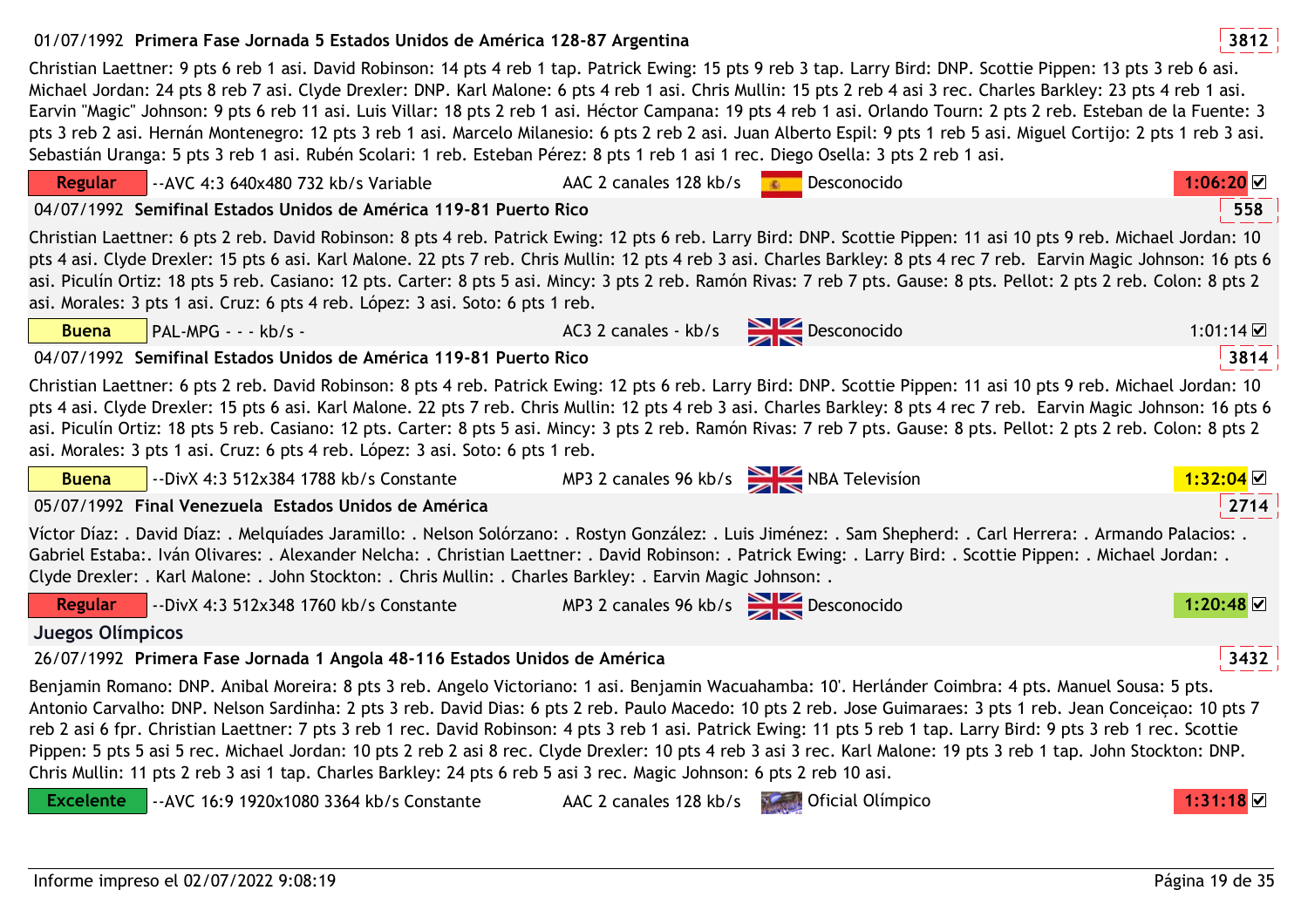# 26/07/1992 **<sup>2720</sup>Primera Fase Jornada 1 Angola 48-116 Estados Unidos de América**

Benjamin Romano: DNP. Anibal Moreira: 8 pts 3 reb. Angelo Victoriano: 1 asi. Benjamin Wacuahamba: 10'. Herlánder Coimbra: 4 pts. Manuel Sousa: 5 pts. Antonio Carvalho: DNP. Nelson Sardinha: 2 pts 3 reb. David Dias: 6 pts 2 reb. Paulo Macedo: 10 pts 2 reb. Jose Guimaraes: 3 pts 1 reb. Jean Conceiçao: 10 pts 7 reb 2 asi 6 fpr. Christian Laettner: 7 pts 3 reb 1 rec. David Robinson: 4 pts 3 reb 1 asi. Patrick Ewing: 11 pts 5 reb 1 tap. Larry Bird: 9 pts 3 reb 1 rec. Scottie Pippen: 5 pts 5 asi 5 rec. Michael Jordan: 10 pts 2 reb 2 asi 8 rec. Clyde Drexler: 10 pts 4 reb 3 asi 3 rec. Karl Malone: 19 pts 3 reb 1 tap. John Stockton: DNP. Chris Mullin: 11 pts 2 reb 3 asi 1 tap. Charles Barkley: 24 pts 6 reb 5 asi 3 rec. Magic Johnson: 6 pts 2 reb 10 asi.

#### **Regular** --DivX 4:3 512x384 1788 kb/s Constante MP3 2 canales 96 kb/s Desconocido **1:20:08**27/07/1992 **<sup>2721</sup>Primera Fase Jornada 2 Croacia 70-103 Estados Unidos de América**Drazen Petrovic: 19 pts 3 reb 3 asi. Velimir Perasovic: 6 pts 1 reb 1 rec. Danko Cvjeticanin: 3'. Tony Kukoc: 4 pts 1 reb 5 asi. Vladan Alanovic: 1 rec. Franjo Arapovic: 3'. Zan Tabak: 1 reb 1 rec. Stojan Vrankovic: 11 pts 8 reb 3 asi 4 tap. Alan Gregov: 4'. Arijan Komazec: 13 pts 2 asi 4 rec. Dino Radja: 14 pts 8 reb 4 asi. Aramis Naglic: 3 pts 1 asi. Christian Laettner: 9 pts 2 reb. David Robinson: 3 pts 3 reb 3 rec. Patrick Ewing: 2 pts 2 reb 2 tap. Larry Bird: 3 pts 3 reb 4 rec. Scottie Pippen: 13 pts 2 reb 9 asi 5 rec. Michael Jordan: 21 pts 2 reb 3 asi 8 rec. Clyde Drexler: 12 pts 3 asi 3 reb 4 rec. Karl Malone: 12 pts 5 reb 2 asi. John Stockton: DNP. Chris Mullin: 4 pts 1 reb 6 asi. Charles Barkley: 20 pts 4 reb 4 rec. Magic Johnson: 4 pts 1 asi 3 reb.**Regular** --DivX 4:3 512x384 1788 kb/s Constante MP3 2 canales 96 kb/s Desconocido **1:22:48**27/07/1992 **<sup>3480</sup>Primera Fase Jornada 2 Croacia 70-103 Estados Unidos de América**Drazen Petrovic: 19 pts 3 reb 3 asi. Velimir Perasovic: 6 pts 1 reb 1 rec. Danko Cvjeticanin: 3'. Tony Kukoc: 4 pts 1 reb 5 asi. Vladan Alanovic: 1 rec. Franjo Arapovic: 3'. Zan Tabak: 1 reb 1 rec. Stojan Vrankovic: 11 pts 8 reb 3 asi 4 tap. Alan Gregov: 4'. Arijan Komazec: 13 pts 2 asi 4 rec. Dino Radja: 14 pts 8 reb 4 asi. Aramis Naglic: 3 pts 1 asi. Christian Laettner: 9 pts 2 reb. David Robinson: 3 pts 3 reb 3 rec. Patrick Ewing: 2 pts 2 reb 2 tap. Larry Bird: 3 pts 3 reb 4 rec. Scottie Pippen: 13 pts 2 reb 9 asi 5 rec. Michael Jordan: 21 pts 2 reb 3 asi 8 rec. Clyde Drexler: 12 pts 3 asi 3 reb 4 rec. Karl Malone: 12 pts 5 reb 2 asi. John Stockton: DNP. Chris Mullin: 4 pts 1 reb 6 asi. Charles Barkley: 20 pts 4 reb 4 rec. Magic Johnson: 4 pts 1 asi 3 reb.**Excelente**--AVC 16:9 1280x720 960 kb/s Constante AAC 2 canales 128 kb/s **Definition of Constanting 1:30:32 M** 3482 29/07/1992 **<sup>3482</sup>Primera Fase Jornada 3 Estados Unidos de América 111-68 Alemania**Christian Laettner: 4 reb 3 rec 6 pts. David Robinson: 4 reb 1 asi 2 tap 9 pts. Patrick Ewing: 2 reb 1 tap 4 pts. Larry Bird: 1 reb 2 asi 3 rec 2 tap 19 pts. Scottie Pippen: 2 reb 6 asi 4 rec 4 pts. Michael Jordan: 1 reb 12 asi 15 pts. Clyde Drexler: 1 reb 4 asi 1 tap 9 pts. Karl Malone: 5 reb 2 asi 2 tap 18 pts. John Stockton: DNP. Chris Mullin: 2 reb 6 asi 13 pts. Charles Barkley: 3 reb 1 asi 2 rec 14 pts. Magic Johnson: DNP. Gunther Behnke: 1 reb 1 asi. Henrik Rodle: 2 asi 4 ts. Armin Andres: 5'. Stephan Baeck: 2 rec 8 pts. Arndt Neahaus: 1 reb 4 pts. Henning Harnisch: 3 reb 1 asi 8 pts. Uwe Blab: 2 reb 1 asi 4 pts. Detlef Schrempf: 8 reb 2 asi







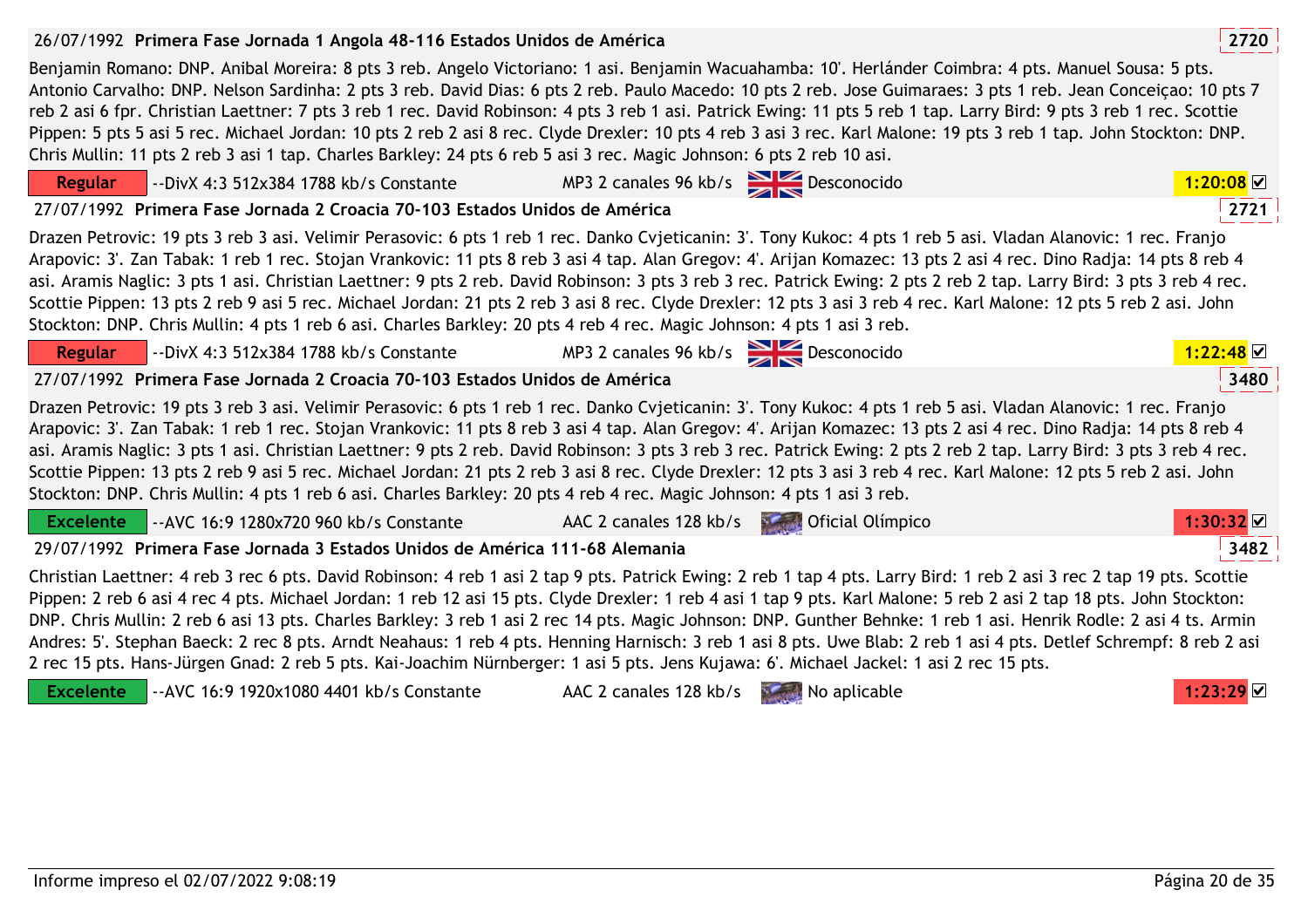# 29/07/1992 **<sup>2824</sup>Primera Fase Jornada 3 Estados Unidos de América 111-68 Alemania**

Christian Laettner: 4 reb 3 rec 6 pts. David Robinson: 4 reb 1 asi 2 tap 9 pts. Patrick Ewing: 2 reb 1 tap 4 pts. Larry Bird: 1 reb 2 asi 3 rec 2 tap 19 pts. Scottie Pippen: 2 reb 6 asi 4 rec 4 pts. Michael Jordan: 1 reb 12 asi 15 pts. Clyde Drexler: 1 reb 4 asi 1 tap 9 pts. Karl Malone: 5 reb 2 asi 2 tap 18 pts. John Stockton: DNP. Chris Mullin: 2 reb 6 asi 13 pts. Charles Barkley: 3 reb 1 asi 2 rec 14 pts. Magic Johnson: DNP. Gunther Behnke: 1 reb 1 asi. Henrik Rodle: 2 asi 4 pts. Armin Andres: 5'. Stephan Baeck: 2 rec 8 pts. Arndt Neahaus: 1 reb 4 pts. Henning Harnisch: 3 reb 1 asi 8 pts. Uwe Blab: 2 reb 1 asi 4 pts. Detlef Schrempf: 8 reb 2 asi 2 rec 15 pts. Hans-Jürgen Gnad: 2 reb 5 pts. Kai-Joachim Nürnberger: 1 asi 5 pts. Jens Kujawa: 6'. Michael Jackel: 1 asi 2 rec 15 pts.

| <b>Buena</b>     | PAL-MPG 4:3 352x288 1143 kb/s Variable                                                                                                                                                                                                                                                                                                                                                                                                                                                                                                                                                                                                                                                                                                                                                                                                                     | MP2 2 canales 224 kb/s                   | La 2         | $1:11:37$ ☑ |
|------------------|------------------------------------------------------------------------------------------------------------------------------------------------------------------------------------------------------------------------------------------------------------------------------------------------------------------------------------------------------------------------------------------------------------------------------------------------------------------------------------------------------------------------------------------------------------------------------------------------------------------------------------------------------------------------------------------------------------------------------------------------------------------------------------------------------------------------------------------------------------|------------------------------------------|--------------|-------------|
|                  | 31/07/1992 Primera Fase Jornada 4 Estados Unidos de América 127-83 Brasil                                                                                                                                                                                                                                                                                                                                                                                                                                                                                                                                                                                                                                                                                                                                                                                  |                                          |              | 2722        |
|                  | Christian Laettner: 2 reb 1 rec. David Robinson: 11 pts 3 reb 3 asi 2 rec. Patrick Ewing: 13 pts 9 reb 2 rec 2 tap. Larry Bird: 5 pts 6 reb 1 asi. Scottie Pippen: 14<br>pts 4 reb 4 asi. Michael Jordan: 15 pts 2 reb 7 asi 2 rec. Clyde Drexler: 8 pts 7 reb 10 asi 3 rec. Karl Malone: 12 pts 4 reb 1 asi tap. John Stockton: DNP. Chris<br>Mullin: 19 pts 1 reb 5 asi 1 tap. Charles Barkley: 30 pts 8 reb 1 asi 4 rec 1 tap. Magic Johnson: DNP. Paulo Villas Boas: 16 pts 1 reb 2 asi 2 rec. Jorge Guerra: 2<br>pts 1 asi. Gerson Victalino: 2 pts 5 reb. Joao Viana: 6 pts 3 reb. Rolando Ferreira: 4 pts 1 reb 1 rec. Ricardo Cardoso: 3 asi. Maury Ponikwar: 1 reb 7 asi 3 rec.<br>Marcel Ponikwar: 12 pts 3 reb 2 rec. Aristides Santos: 12 pts 9 reb. Wilson Kuhn: 2 pts 3 asi. Oscar Schmidt: 24 pts 2 reb 2 asi. Israel Machado: 3 pts 3 reb. |                                          |              |             |
| <b>Regular</b>   | --DivX 4:3 512x384 1788 kb/s Constante                                                                                                                                                                                                                                                                                                                                                                                                                                                                                                                                                                                                                                                                                                                                                                                                                     | MP3 2 canales 96 kb/s $\sum$ Desconocido |              |             |
|                  | 31/07/1992 Primera Fase Jornada 4 Estados Unidos de América 127-83 Brasil                                                                                                                                                                                                                                                                                                                                                                                                                                                                                                                                                                                                                                                                                                                                                                                  |                                          |              | 3481        |
|                  | Christian Laettner: 2 reb 1 rec. David Robinson: 11 pts 3 reb 3 asi 2 rec. Patrick Ewing: 13 pts 9 reb 2 rec 2 tap. Larry Bird: 5 pts 6 reb 1 asi. Scottie Pippen: 14<br>pts 4 reb 4 asi. Michael Jordan: 15 pts 2 reb 7 asi 2 rec. Clyde Drexler: 8 pts 7 reb 10 asi 3 rec. Karl Malone: 12 pts 4 reb 1 asi tap. John Stockton: DNP. Chris<br>Mullin: 19 pts 1 reb 5 asi 1 tap. Charles Barkley: 30 pts 8 reb 1 asi 4 rec 1 tap. Magic Johnson: DNP. Paulo Villas Boas: 16 pts 1 reb 2 asi 2 rec. Jorge Guerra: 2<br>pts 1 asi. Gerson Victalino: 2 pts 5 reb. Joao Viana: 6 pts 3 reb. Rolando Ferreira: 4 pts 1 reb 1 rec. Ricardo Cardoso: 3 asi. Maury Ponikwar: 1 reb 7 asi 3 rec.<br>Marcel Ponikwar: 12 pts 3 reb 2 rec. Aristides Santos: 12 pts 9 reb. Wilson Kuhn: 2 pts 3 asi. Oscar Schmidt: 24 pts 2 reb 2 asi. Israel Machado: 3 pts 3 reb. |                                          |              |             |
| <b>Excelente</b> | -- AVC 16:9 1920x1080 3343 kb/s Constante                                                                                                                                                                                                                                                                                                                                                                                                                                                                                                                                                                                                                                                                                                                                                                                                                  | AAC 2 canales 128 kb/s                   | No aplicable | 1:22:59     |
|                  | 02/08/1992 Primera Fase Jornada 5 España 81-122 Estados Unidos de América                                                                                                                                                                                                                                                                                                                                                                                                                                                                                                                                                                                                                                                                                                                                                                                  |                                          |              | 3483        |
|                  | Jordi Villacampa: 15 pts 3 rec. José Ángel Arcega: 5 pts. Chechu Biriukov: 4 pts. Rafael Jofresa: 6 pts 2 reb 2 asi. Andrés Jimenez: 23 pts 7 reb 6 asi. Santi<br>Aldama: 1 pts. Tomás Jofresa: 2 pts. Xavi Fernández: 3 pts. Alberto Herreros: 6 pts 2 asi. Juan Antonio Orenga: 6 pts 4 reb. Quique Andreu: 11 pts 7 reb. Juan<br>Antonio San Epifanio: DNP. Christian Laettner: 2 pts 1 asi. David Robinson: 9 pts 3 reb. Patrick Ewing: 14 pts 10 reb. Larry Bird: 14 pts. Scottie Pippen: 10 pts 9<br>asi. Michael Jordan: 11 pts 5 asi. Clyde Drexler: 17 pts 3 rec 2 asi. Karl Malone: 10 reb 7 pts. John Stockton: 4 pts. Chris Mullin: 14 pts. Charles Barkley: 20 pts 6                                                                                                                                                                          |                                          |              |             |

reb. Magic Johnson: 1 asi.**Excelente**--AVC 16:9 1920x1080 4417 kb/s Constante AAC 2 canales 128 kb/s **Definition of Constanting 1:13:03** ⊠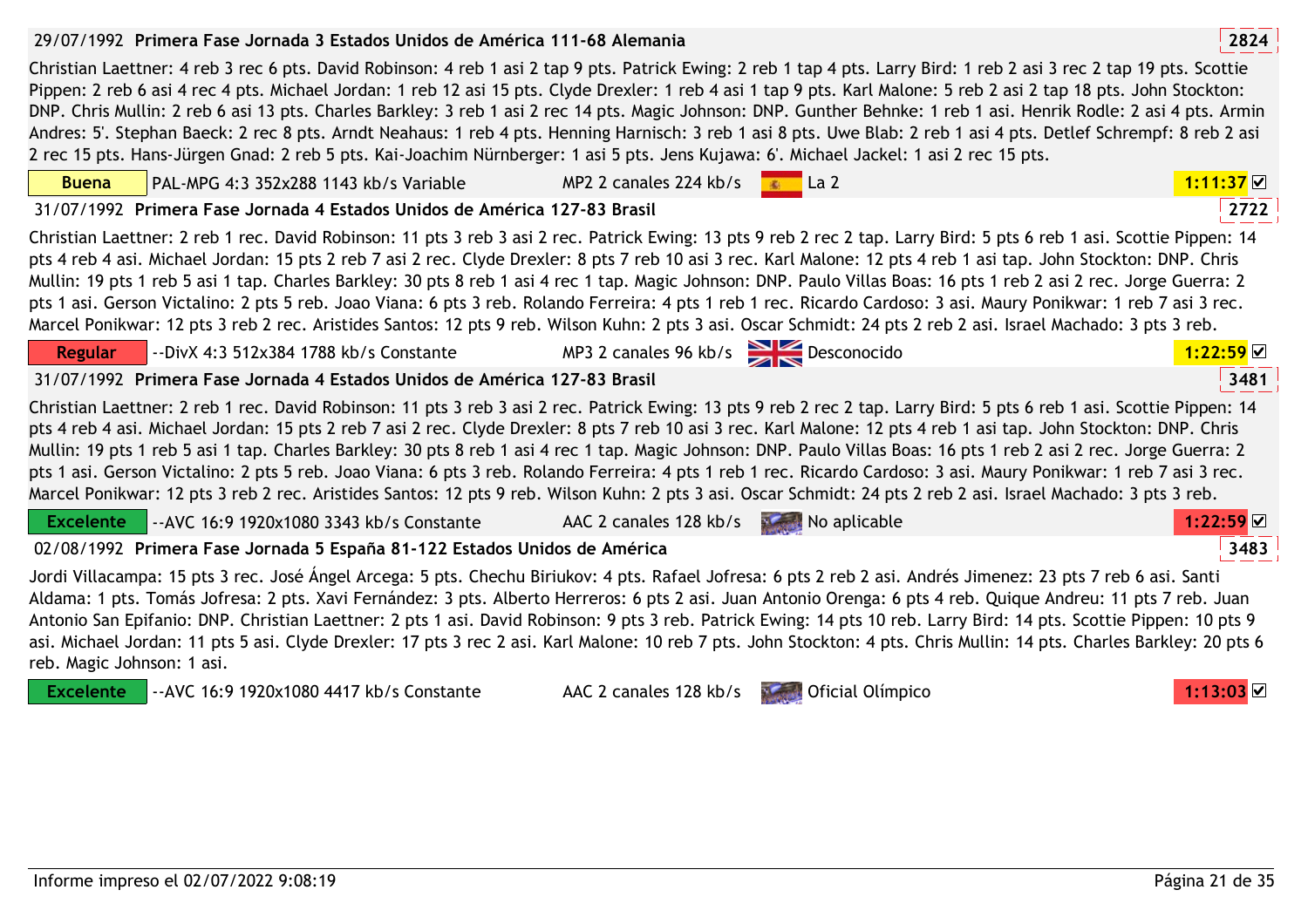**Buena**

**Regular**

## 02/08/1992 **<sup>483</sup>Primera Fase Jornada 5 España 81-122 Estados Unidos de América**

Jordi Villacampa: 15 pts 3 rec. José Ángel Arcega: 5 pts. Chechu Biriukov: 4 pts. Rafael Jofresa: 6 pts 2 reb 2 asi. Andrés Jimenez: 23 pts 7 reb 6 asi. Santi Aldama: 1 pts. Tomás Jofresa: 2 pts. Xavi Fernández: 3 pts. Alberto Herreros: 6 pts 2 asi. Juan Antonio Orenga: 6 pts 4 reb. Quique Andreu: 11 pts 7 reb. Juan Antonio San Epifanio: DNP. Christian Laettner: 2 pts 1 asi. David Robinson: 9 pts 3 reb. Patrick Ewing: 14 pts 10 reb. Larry Bird: 14 pts. Scottie Pippen: 10 pts 9 asi. Michael Jordan: 11 pts 5 asi. Clyde Drexler: 17 pts 3 rec 2 asi. Karl Malone: 10 reb 7 pts. John Stockton: 4 pts. Chris Mullin: 14 pts. Charles Barkley: 20 pts 6 reb. Magic Johnson: 1 asi.

04/08/1992 **<sup>2723</sup>Cuartos de final Estados Unidos de América 115-77 Puerto Rico**

PAL-MPG 4:3 352x576 2161 kb/s Variable

--DivX 4:3 512x348 1522 kb/s Constante

Christian Laettner: 11 reb 8 reb 1 asi 3 tap. David Robinson: 14 pts 7 reb 1 asi 2 rec 2 tap. Patrick Ewing: 7 pts 5 reb 2 tap. Larry Bird: 7 pts 5 reb 1 asi. Scottie Pippen: 12 pts 3 reb 8 asi. Michael Jordan: 4 pts 3 reb 4 asi 2 rec. Clyde Drexler: 8 pts 1 reb 2 asi. Karl Malone: 12 pts 4 reb 2 rec. John Stockton: 6 asi. Chris Mullin: 21 pts 3 reb 3 asi 1 tap. Charles Barkley: 6 pts 1 reb 2 asi. Magic Johnson: 13 pts 3 reb 7 asi 2 rec. Piculín Ortiz: 13 pts 8 reb 2 asi. Federico López: 1 reb 3 rec. Raymond Gause: 3 pts. Edwin Pellot: 9 pts 1 asi 1 rec. Jerome Mincy: 3 reb 1 asi. James Carter: 6 pts 2 reb 4 asi. Javier Colón: 3 reb 1 asi. Ramón Rivas: 6 pts 3 reb 1 asi. Mario Morales: 9 pts 2 reb 1 asi. Édgar de León: 11 pts 3 reb 1 rec. Eddie Cassiano: 13 pts 1 reb. Richard Soto: 4 pts 5 reb 1 rec.

3479 04/08/1992 **<sup>3479</sup>Cuartos de final Estados Unidos de América 115-77 Puerto Rico**Christian Laettner: 11 reb 8 reb 1 asi 3 tap. David Robinson: 14 pts 7 reb 1 asi 2 rec 2 tap. Patrick Ewing: 7 pts 5 reb 2 tap. Larry Bird: 7 pts 5 reb 1 asi. Scottie Pippen: 12 pts 3 reb 8 asi. Michael Jordan: 4 pts 3 reb 4 asi 2 rec. Clyde Drexler: 8 pts 1 reb 2 asi. Karl Malone: 12 pts 4 reb 2 rec. John Stockton: 6 asi. Chris Mullin: 21 pts 3 reb 3 asi 1 tap. Charles Barkley: 6 pts 1 reb 2 asi. Magic Johnson: 13 pts 3 reb 7 asi 2 rec. Piculín Ortiz: 13 pts 8 reb 2 asi. Federico López: 1 reb 3 rec. Raymond Gause: 3 pts. Edwin Pellot: 9 pts 1 asi 1 rec. Jerome Mincy: 3 reb 1 asi. James Carter: 6 pts 2 reb 4 asi. Javier Colón: 3 reb 1 asi. Ramón Rivas: 6 pts 3 reb 1 asi. Mario Morales: 9 pts 2 reb 1 asi. Édgar de León: 11 pts 3 reb 1 rec. Eddie Cassiano: 13 pts 1 reb. Richard Soto: 4 pts 5 reb 1 rec.

**Excelente**--AVC 16:9 1920x1080 3509 kb/s Constante AAC 2 canales 128 kb/s **Description Constanting 1:29:37 ○** 

06/08/1992 **<sup>3598</sup>Semifinal Lituania 76-127 Estados Unidos de América**

Valdemaras Chomicius: 2 reb 2 asi 1 rec. Alvydas Pazdrarzdis: 2 reb 1 asi 1 rec 3 pts. Arunas Visockas: 1 rec 2 pts. Darius Dimavicius: 1 reb 2 pts. Romanas Bradzdauskis: 3 reb 1 rec. Gintaras Krapikas: 1 asi 5 pts. Rimas Kurtinaitis: 3 reb 1 asi 1 tap 12 pts. Arvydas Sabonis: 8 reb 2 asi 4 tap 11 pts. Arturas Karnisovas: 1 reb 10 pts. Sarunas Marciulionis: 2 reb 8 asi 6 fpr 20 fpr. Gintaras Einikis: 1 reb 6 pts. Sergejus Jovaisa: 1 rec 5 pts. Christian Laettner: 1 asi 1 rec 1 pts. David Robinson: 8 reb 2 rec 2 tap 13 pts. Patrick Ewing: 1 tap 10 pts. Larry Bird: 6 reb 6 asi 2 rec 10 pts. Scottie Pippen: 1 reb 2 asi 2 rec 2 pts. Michael Jordan: 3 reb 4 asi 6 rec 21 pts. Clyde Drexler: 3 reb 4 asi 1 rec 10 pts. Karl Malone: 7 reb 1 asi 18 pts. John Stockton: 1 reb 1 asi 5 pts. Chris Mullin: 1 reb 1 asi 10 pts. Charles Barkley: 4 reb 1 asi 3 rec 13 pts. Earvin Magic Johnson: 3 reb 8 asi 14 pts.

**Excelente** --AVC 16:9 1920x1080 6000 kb/s VariableAAC 2 canales 62 kb/s **COLLECTER Oficial Olímpico 1:12:35** 







MP3 2 canales 96 kb/s **Desconocido 1:19:37 D**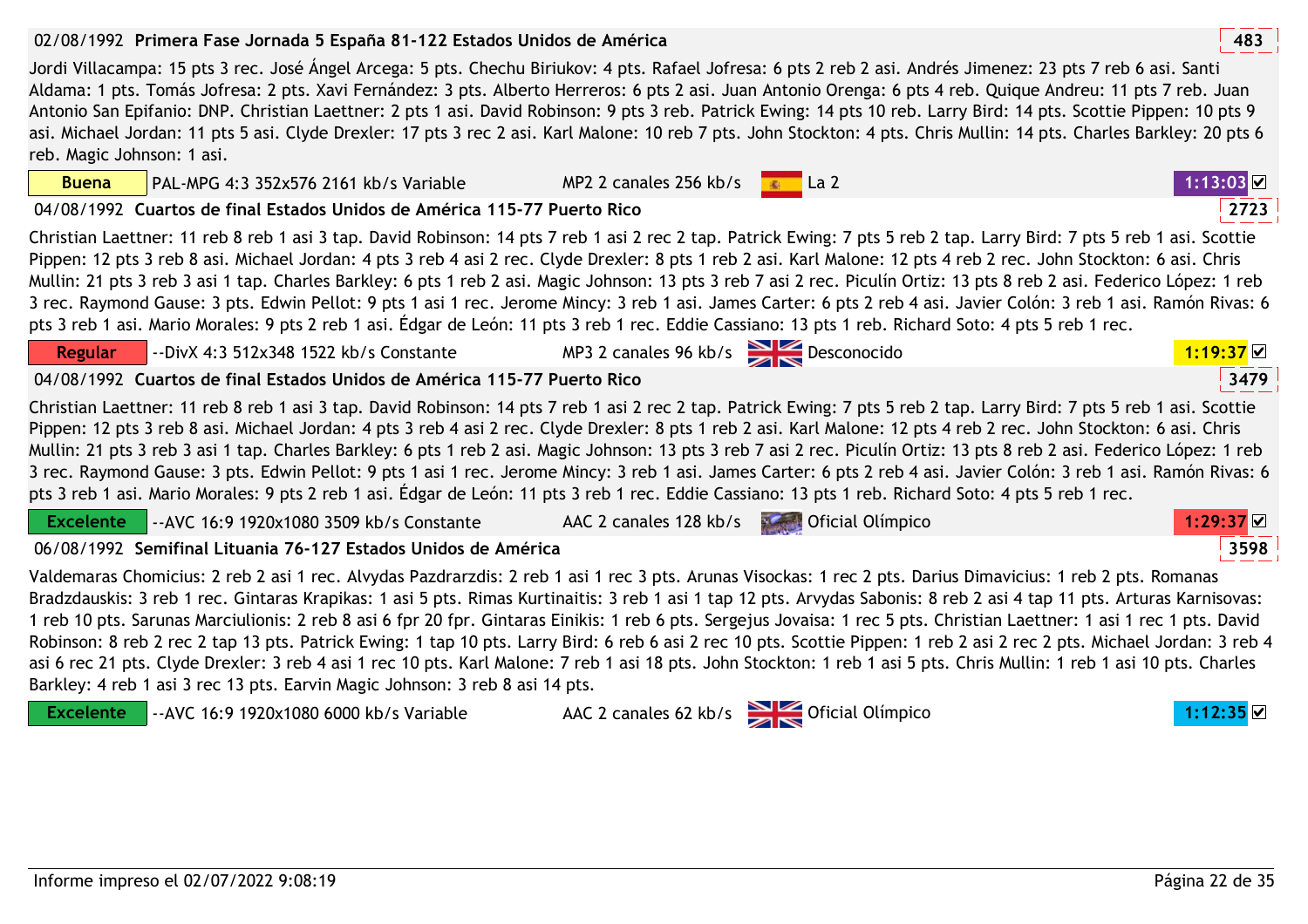**Excelente**

### 06/08/1992 **<sup>3597</sup>Semifinal Lituania 76-127 Estados Unidos de América**

--AVC 16:9 1920x1080 6000 kb/s Variable

Valdemaras Chomicius: 2 reb 2 asi 1 rec. Alvydas Pazdrarzdis: 2 reb 1 asi 1 rec 3 pts. Arunas Visockas: 1 rec 2 pts. Darius Dimavicius: 1 reb 2 pts. Romanas Bradzdauskis: 3 reb 1 rec. Gintaras Krapikas: 1 asi 5 pts. Rimas Kurtinaitis: 3 reb 1 asi 1 tap 12 pts. Arvydas Sabonis: 8 reb 2 asi 4 tap 11 pts. Arturas Karnisovas: 1 reb 10 pts. Sarunas Marciulionis: 2 reb 8 asi 6 fpr 20 fpr. Gintaras Einikis: 1 reb 6 pts. Sergejus Jovaisa: 1 rec 5 pts. Christian Laettner: 1 asi 1 rec 1 pts. David Robinson: 8 reb 2 rec 2 tap 13 pts. Patrick Ewing: 1 tap 10 pts. Larry Bird: 6 reb 6 asi 2 rec 10 pts. Scottie Pippen: 1 reb 2 asi 2 rec 2 pts. Michael Jordan: 3 reb 4 asi 6 rec 21 pts. Clyde Drexler: 3 reb 4 asi 1 rec 10 pts. Karl Malone: 7 reb 1 asi 18 pts. John Stockton: 1 reb 1 asi 5 pts. Chris Mullin: 1 reb 1 asi 10 pts. Charles Barkley: 4 reb 1 asi 3 rec 13 pts. Earvin Magic Johnson: 3 reb 8 asi 14 pts.

| Barkley: 4 reb 1 asi 3 rec 13 pts. Earvin Magic Johnson: 3 reb 8 asi 14 pts.                                                       | Valdemaras Chomicius: 2 reb 2 asi 1 rec. Alvydas Pazdrarzdis: 2 reb 1 asi 1 rec 3 pts. Arunas Visockas: 1 rec 2 pts. Darius Dimavicius: 1 reb 2 pts. Romanas<br>Bradzdauskis: 3 reb 1 rec. Gintaras Krapikas: 1 asi 5 pts. Rimas Kurtinaitis: 3 reb 1 asi 1 tap 12 pts. Arvydas Sabonis: 8 reb 2 asi 4 tap 11 pts. Arturas Karnisovas:<br>1 reb 10 pts. Sarunas Marciulionis: 2 reb 8 asi 6 fpr 20 fpr. Gintaras Einikis: 1 reb 6 pts. Sergejus Jovaisa: 1 rec 5 pts. Christian Laettner: 1 asi 1 rec 1 pts. David<br>Robinson: 8 reb 2 rec 2 tap 13 pts. Patrick Ewing: 1 tap 10 pts. Larry Bird: 6 reb 6 asi 2 rec 10 pts. Scottie Pippen: 1 reb 2 asi 2 rec 2 pts. Michael Jordan: 3 reb 4<br>asi 6 rec 21 pts. Clyde Drexler: 3 reb 4 asi 1 rec 10 pts. Karl Malone: 7 reb 1 asi 18 pts. John Stockton: 1 reb 1 asi 5 pts. Chris Mullin: 1 reb 1 asi 10 pts. Charles |             |
|------------------------------------------------------------------------------------------------------------------------------------|--------------------------------------------------------------------------------------------------------------------------------------------------------------------------------------------------------------------------------------------------------------------------------------------------------------------------------------------------------------------------------------------------------------------------------------------------------------------------------------------------------------------------------------------------------------------------------------------------------------------------------------------------------------------------------------------------------------------------------------------------------------------------------------------------------------------------------------------------------------------------|-------------|
| <b>Muy buena</b> $\vert$ P+N-MPG 4:3 720x480 8000 kb/s Constante                                                                   | MP2 2 canales 192 kb/s<br>Eurosport                                                                                                                                                                                                                                                                                                                                                                                                                                                                                                                                                                                                                                                                                                                                                                                                                                      |             |
| 08/08/1992 Final Croacia 85-117 Estados Unidos de América                                                                          |                                                                                                                                                                                                                                                                                                                                                                                                                                                                                                                                                                                                                                                                                                                                                                                                                                                                          | 3599        |
| asi. Charles Barkley: 17 pts 4 asi 4 rec. Magic Johnson 11 pts 3 reb 6 asi.                                                        | Drazen Petrovic: 24 pts 8 fpr 5 asi. Velimir Perasovic: 6 pts 2 asi. Danko Cvjeticanin: 1 asi. Tony Kukoc: 16 pts 9 asi 5 reb. Vladan Alanovic: 1 reb 1 asi 2 rec.<br>Franjo Arapovic: 7 pts 4 reb. Zan Tabak: 1 reb. Stojko Vrankovic: 1 reb. Alan Gregov: 3 pts. Arijan Komazec: 4 pts. Dino Radja: 23 pts 6 reb. Aramis Naglic: 2<br>pts. Christian Laettner: 2 pts. David Robinson: 9 pts 2 reb 1 tap. Patrick Ewing: 15 pts 6 reb 1 tap. Larry Bird: 2 reb 1 rec. Scottie Pippen: 12 pts 4 asi 2 reb 2<br>rec. Michael Jordan: 22 pts 3 reb 2 rec. Clyde Drexler: 10 pts 3 reb 3 asi. Karl Malone: 6 pts 4 reb 2 rec. John Stockton: 2 pts 1 asi. Chris Mullin: 11 pts 1 reb 4                                                                                                                                                                                      |             |
| Excelente $\vert$ --AVC 16:9 1920x1080 6000 kb/s Variable                                                                          | AAC 2 canales 160 kb/s Oficial Olímpico                                                                                                                                                                                                                                                                                                                                                                                                                                                                                                                                                                                                                                                                                                                                                                                                                                  | $1:35:17$ ⊠ |
| 08/08/1992 Final Croacia 85-117 Estados Unidos de América                                                                          |                                                                                                                                                                                                                                                                                                                                                                                                                                                                                                                                                                                                                                                                                                                                                                                                                                                                          | 734         |
| asi. Charles Barkley: 17 pts 4 asi 4 rec. Magic Johnson 11 pts 3 reb 6 asi.<br>Muy buena   PAL-MPG 4:3 720x576 6000 kb/s Constante | Drazen Petrovic: 24 pts 8 fpr 5 asi. Velimir Perasovic: 6 pts 2 asi. Danko Cvjeticanin: 1 asi. Tony Kukoc: 16 pts 9 asi 5 reb. Vladan Alanovic: 1 reb 1 asi 2 rec.<br>Franjo Arapovic: 7 pts 4 reb. Zan Tabak: 1 reb. Stojko Vrankovic: 1 reb. Alan Gregov: 3 pts. Arijan Komazec: 4 pts. Dino Radja: 23 pts 6 reb. Aramis Naglic: 2<br>pts. Christian Laettner: 2 pts. David Robinson: 9 pts 2 reb 1 tap. Patrick Ewing: 15 pts 6 reb 1 tap. Larry Bird: 2 reb 1 rec. Scottie Pippen: 12 pts 4 asi 2 reb 2<br>rec. Michael Jordan: 22 pts 3 reb 2 rec. Clyde Drexler: 10 pts 3 reb 3 asi. Karl Malone: 6 pts 4 reb 2 rec. John Stockton: 2 pts 1 asi. Chris Mullin: 11 pts 1 reb 4<br>MP2 2 canales 192 kb/s<br>Teledeporte                                                                                                                                             | 1:12:50 M   |
|                                                                                                                                    |                                                                                                                                                                                                                                                                                                                                                                                                                                                                                                                                                                                                                                                                                                                                                                                                                                                                          |             |



AAC 2 canales 62 kb/s **Canales 62 kb/s** Oficial Olímpico **1:07:30**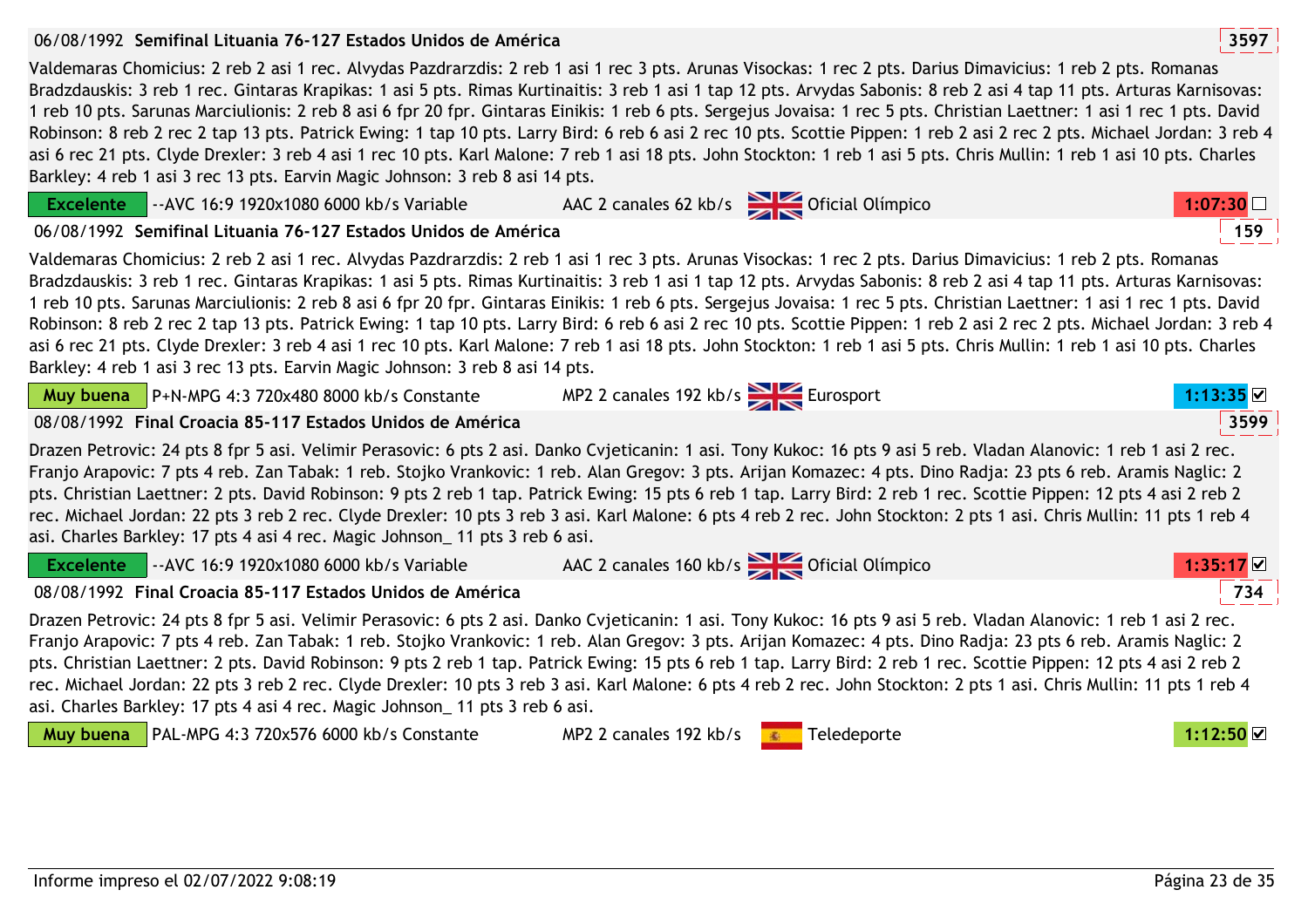### 08/08/1992 **<sup>464</sup>Final Croacia 85-117 Estados Unidos de América**

Drazen Petrovic: 24 pts 8 fpr rec 5 asi. Velimir Perasovic: 6 pts 2 asi. Danko Cvjeticanin: 1 asi. Tony Kukoc: 16 pts 9 asi 5 reb. Vladan Alanovic: 1 asi 1 reb. Franjo Arapovic: 4 reb. Zan Tabak: 1 reb. Stojan Vrankovic: 1 reb. Alan Gregov: 3 pts. Arijan Komazec: 4 pts. Dino Radja: 23 pts 6 reb. Aramis Naglic: 2 pts. Christian Laettner: 2 pts. David Robinson: 9 pts 2 reb. Patrick Ewing: 15 pts 6 reb. Larry Bird: 2 reb. Michael Jordan: 22 pts 3 reb. Clyde Drexler: 10 pts 3 asi 3 reb. Scottie Pippen: 12 pts 4 asi. Karl Malone: 6 pts 4 reb. John Stockton: 2 pts 1 asi. Chris Mullin: 11 pts 4 asi. Charles Barkley: 17 pts 4 asi 4 rec. Magic Johnson: 11 pts 6 asi 3 reb.

| Muy buena        | PAL-MPG 4:3 720x576 4000 kb/s Constante                                                                                                                                                                                                                                                                                                                                                                                                                                                                                                                                                                                                                                                                                                                                                     | MP2 2 canales 224 kb/s                | $\blacksquare$ La 2<br>高 |                                      |
|------------------|---------------------------------------------------------------------------------------------------------------------------------------------------------------------------------------------------------------------------------------------------------------------------------------------------------------------------------------------------------------------------------------------------------------------------------------------------------------------------------------------------------------------------------------------------------------------------------------------------------------------------------------------------------------------------------------------------------------------------------------------------------------------------------------------|---------------------------------------|--------------------------|--------------------------------------|
| 1992-1993        |                                                                                                                                                                                                                                                                                                                                                                                                                                                                                                                                                                                                                                                                                                                                                                                             |                                       |                          |                                      |
|                  | <b>National Basketball Asociation</b>                                                                                                                                                                                                                                                                                                                                                                                                                                                                                                                                                                                                                                                                                                                                                       |                                       |                          |                                      |
|                  | 11/11/1992 Liga Regular Chicago Bulls 98-96 Detroit Pistons                                                                                                                                                                                                                                                                                                                                                                                                                                                                                                                                                                                                                                                                                                                                 |                                       |                          | 681                                  |
|                  | Michael Jordan: 37 pts 10 reb 4 reb. B.J. Armstrong: 18 pts. Scottie Pippen: 16 pts 12 reb 10 asi. Horace Grant: 14 reb 3 asi. B.J. Armstrong: 2 reb 3 asi 18 pts.<br>Bill Cartwright: 7 reb 11 pts. Stacey King: 2 reb 8 pts. Scott Williams: 1 reb 3 asi 2 pts. John Paxson: 2 rec 2 pts. Rodney McCray: 3 reb 2 pts. Corey Williams: 2.<br>Trent Tucker: 2 pts. Isiah Thomas: 32 pts 8 asi 6 reb. Joe Dumars: 22 pts 4 asi. Orlando Woolridge: 15 pts 5 reb 3 asi. Mark Aguirre: 2 reb 1 asi 6 pts. Olden<br>Polynice: 4 reb 2 pts. Dennis Rodman: 10 reb 1 asu 4 pts. Billa Laimbeer: 6 reb 1 asi 10 pts. Darrel Walker: 1 asi 2 pts. Terry Mills: 1 asi 3 pts.                                                                                                                         |                                       |                          |                                      |
|                  | Muy buena   PAL-MPG - - - kb/s -                                                                                                                                                                                                                                                                                                                                                                                                                                                                                                                                                                                                                                                                                                                                                            | - 2 canales - kb/s                    | $\sum$ Desconocido       | 2:31:06                              |
|                  | 12/12/1992 Liga Regular Chicago Bulls 95-89 New Jersey Nets                                                                                                                                                                                                                                                                                                                                                                                                                                                                                                                                                                                                                                                                                                                                 |                                       |                          | 121                                  |
|                  | Michael Jordan: 38 pts 6 reb 3 asi. Scottie Pippen: 15 pts 7 asi 6 reb 2 tap. Horace Grant: 11 reb 2 asi 3 pts. Bill Cartwright: 4 reb 1 asi 12 pts. B.J. Armstrong: 2<br>reb 6 asi 7 pts. John Paxson: 1 reb 5 asi 2 rec 4 pts. Scott Williams: 2 reb 2 tap. Rodney McCray: 11 pts 5 reb. Will Perdue: 2 reb 2 asi 3 pts. Stacey King: 2 reb 1<br>rec 2 pts. Jo Jo English: 2'. Chris Morris: 20 pts 11 reb. Drazen Petrovic: 25 pts 9 reb 6 asi. Sam Bowie: 17 reb 13 pts. Rick Mahorn: 7 reb 1 asi 2 rec 5 pts. Kenyy<br>Anderson: 6 reb 6 asi 2 rec 12 pts. Chycky Brown: 5 reb 3 asi 6 pts. Rumeal Robinson: 1 reb 3 asi 6 pts. Chris Dudley: 1 reb 2 pts.                                                                                                                             |                                       |                          |                                      |
|                  | <b>Muy buena</b> $\vert$ P+N-MPG 4:3 720x576 5906 kb/s Variable                                                                                                                                                                                                                                                                                                                                                                                                                                                                                                                                                                                                                                                                                                                             | MP2 2 canales 192 kb/s Desconocido    |                          | 1:38:00                              |
|                  | 12/03/1993 Liga Regular Chicago Bulls 123-108 Charlotte Hornets                                                                                                                                                                                                                                                                                                                                                                                                                                                                                                                                                                                                                                                                                                                             |                                       |                          | 2705                                 |
|                  | Michael Jordan: 52 pts 9 reb 5 asi. B.J. Armstrong: 1 reb 7 asi 12 pts. Scottie Pippen: 15 pts 8 reb 6 asi. Will Purdue: 10 reb 1 tap 14 pts. Trent Tucker: 2 reb 1<br>asi 4 pts. B.J. Armstrong: 2 reb 3 asi 18 pts. Stacey King: 5 reb 10 pts. Scott Williams: 6 reb 2 asi 2 pts. Rodney McCray: 5 reb 6 asi 5 pts. Corey Williams: 1 reb 2<br>asi 4 pts. Ed Nealy: 2 pts. Kendall Gill: 4 reb 6 asi 16 pts. Alonzo Mourning: 25 pts 8 reb 1 tap. Larry Johnson: 16 pts 7 reb 3 asi. Dell Curry: 15 pts 3 asi 2 reb.<br>Muggsy Bogues: 8 pts 3 asi. David Wingate: 4 pts 2 asi 1 reb. Johnny Newman: 3 reb 1 asi 1 tap 17 pts. J.R. Reid: 15 pts 7 reb 3 asi. Tony Bennett: 2 asi 3 pts.<br>Kenny Gattison: 5 reb 4 pts 1 tap. Kevin Lynch: 1'. Sidney Green: 1 reb. Mike Gminski: 1 reb. |                                       |                          |                                      |
| Regular          | --Xvid 4:3 512x384 1901 kb/s Variable                                                                                                                                                                                                                                                                                                                                                                                                                                                                                                                                                                                                                                                                                                                                                       | MP3 2 canales 128 kb/s<br>Desconocido |                          | 1:35:59                              |
|                  | 25/05/1993 C.E. Final Partido 2 New York Knickerbockers 96-91 Chicago Bulls                                                                                                                                                                                                                                                                                                                                                                                                                                                                                                                                                                                                                                                                                                                 |                                       |                          | 1720                                 |
|                  | Charles Oakley: 16 pts 14 pts 1 asi. Patrick Ewing: 26 pts 10 reb 3 asi 3 tap. Doc Rivers: 21 pts 3 asi. John Starks: 3 reb 9 asi 2 rec 12 pts. Anthony Mason: 7 reb 1<br>asi 8 pts. Rolando Blackman: 1 reb 1 asi. Greg Anthony: 3 pts. Herb Williams: 1 tap. Michael Jordan: 36 pts 9 reb 2 rec. Scottie Pippen: 17 pts 8 reb 4 asi. B. J.<br>Armstrong: 2 asi 7 pts. Horace Grant: 2 reb 2 pts. Bill Cartwright: 3 reb 1 asi 6 pts. Scott Williams: 12 pts 7 reb 4 asi. John Paxson: 2 asi 5 pts. Will Purdue: 3<br>reb. Trent Tucker: 1 asi 6 pts. Stacey King: 2 reb 1 rec. Rodney McCray: 3'.                                                                                                                                                                                         |                                       |                          |                                      |
| <b>Excelente</b> | NTSC-MPG 4:3 720x480 4743 kb/s Variable                                                                                                                                                                                                                                                                                                                                                                                                                                                                                                                                                                                                                                                                                                                                                     | AC3 2 canales 192 kb/s<br>Desconocido |                          | $2:09:00$ $\overline{\triangledown}$ |
|                  | Informe impreso el 02/07/2022 9:08:19                                                                                                                                                                                                                                                                                                                                                                                                                                                                                                                                                                                                                                                                                                                                                       |                                       |                          | Página 24 de 35                      |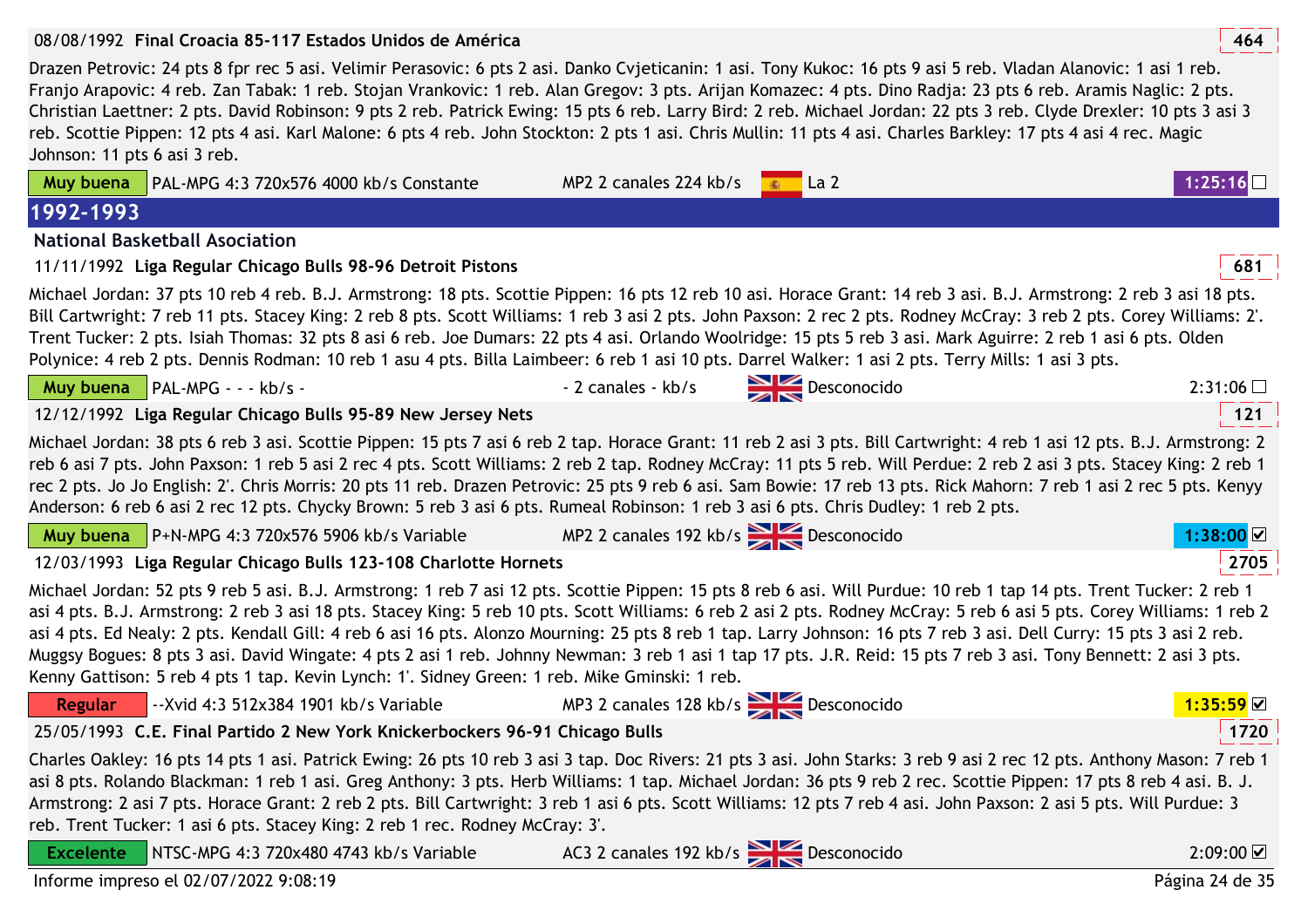# 04/06/1993 **<sup>2726</sup>C.E. Final Partido 6 Chicago Bulls 96-88 New York Knicks**

Michael Jordan: 2 reb 9 asi 2 tap 25 pts. Scottie Pippen: 6 reb 7 asi 24 pts. Horace Grant: 11 reb 2 asi 11 pts. Bill Cartwright: 4 reb 4 asi 2 rec 9 pts. B.J. Armstrong: 1 asi 1 rec 8 pts. John Paxson: 2 asi 9 pts. Scott Williams: 1 reb 1 rec 2 tap 2 pts. Stacey King: 2 reb 8 pts. Trent Tucker: 4'. Will Purdue: 2'. Darrell Walker: 1'. Patrick Ewing: 13 reb 3 rec 26 pts. John Starks: 5 reb 5 asi 14 pts. Doc Rivers: 1 reb 8 asi 3 pts. Charles Smith: 3 reb 1 asi 1 rec 14 pts. Charles Oakley: 11 reb 11 pts. Anthony Mason: 8 reb 3 asi 14 pts. Greg Anthony: 5 asi 6 pts. Rolando Blackman: 1 reb.

| PAL-MPG 4:3 352x288 1150 kb/s Constante<br><b>Regular</b>                                                                                                                                                                                                                                                                                                                                                                                                                                                                                                                                                                                                                                                                          | MP2 2 canales 224 kb/s NBC Sports         |                               | 0:51:57                          |
|------------------------------------------------------------------------------------------------------------------------------------------------------------------------------------------------------------------------------------------------------------------------------------------------------------------------------------------------------------------------------------------------------------------------------------------------------------------------------------------------------------------------------------------------------------------------------------------------------------------------------------------------------------------------------------------------------------------------------------|-------------------------------------------|-------------------------------|----------------------------------|
| 09/06/1993 Final NBA Partido 1 Phoenix Suns 92-100 Chicago Bulls                                                                                                                                                                                                                                                                                                                                                                                                                                                                                                                                                                                                                                                                   |                                           |                               | 886                              |
| Charles Barkley: 21 pts 11 reb 5 asi. Dan Majerle: 16 pts 8 reb 4 tap 2 asi. Richard Dumas: 20 pts 12 reb 4 asi 3 tap. Kevin Johnson: 2 pts 2 reb 11 pts. Oliver<br>Niller: 5 reb 3 asi 3 tap 6 pts. Danny Ainge: 1 reb 1 asi 4 pts. Frank Johnson: 1 reb 1 asi 8 pts. Tom Chambers: 3'. Horace Grant: 7 reb 5 asi 2 tap 11 pts. Michael<br>Jordan: 31 pts 7 reb 5 asi 5 rec 1 tap. Scottie Pippen: 27 pts 9 reb 5 asi. B.J. Armstrong: 16 pts 5 asi 3 reb. Bill Cartwrihgt: 3 reb 3 asi 1 tap 9 pts. Scott<br>Williams: 10 reb 2 asi 3 tap 4 pts. John Paxson: 1 reb 3 asi 1 tap 2 pts. Trent Tucker: 9'. Stacey King: 1 reb.                                                                                                     |                                           |                               |                                  |
| Muy buena   PAL-MPG 4:3 720x576 6000 kb/s Variable                                                                                                                                                                                                                                                                                                                                                                                                                                                                                                                                                                                                                                                                                 | MP2 2 canales 192 kb/s                    | $\overline{\bullet}$ La 2     | $1:35:10$ $\textstyle\rm\degree$ |
| 11/06/1993 Final NBA Partido 2 Phoenix Suns 108-111 Chicago Bulls                                                                                                                                                                                                                                                                                                                                                                                                                                                                                                                                                                                                                                                                  |                                           |                               | 897                              |
| Charles Barkley: 42 pts 13 reb 4 asi. Dan Majerle: 13 pts 9 reb 4 asi. Kevin Johnson: 6 asi 3 rec 4 pts. Richard Dumas: 8 pts. Mark West: 2 rec 1 asi. Danny Ainge:<br>20 pts 4 asi 3 reb. Tom Chambers: 7 reb 3 asi 2 tap 9 pts. Oliver Miller: 6 reb 2 asi 3 tap 8 pts. Frank Johnson: 4 asi 4 pts. Scottie Pippen: 15 pts 12 reb 12 asi.<br>B.J. Armstrong: 4 reb 4 asi 8 pts. Michael Jordan: 42 pts 12 reb 9 asi. Horace Grant: 24 pts 8 reb 2 rec 2 asi. Bill Cartwright: 2 reb 2 pts. Scott Williams: 1 reb 2<br>pts 3 tap 9 pts. Stacey King: 2 reb 1 rec 6 pts. John Paxson: 1 reb 5 pts. Trent Rucker: 1 reb 2 asi 1 rec.                                                                                                |                                           |                               |                                  |
| Muy buena   PAL-MPG 4:3 720x576 6000 kb/s Variable                                                                                                                                                                                                                                                                                                                                                                                                                                                                                                                                                                                                                                                                                 | MP2 2 canales 192 kb/s $\frac{1}{2}$ La 2 |                               | 1:38:50                          |
| 13/06/1993 Final NBA Partido 3 Chicago Bulls 121-129 Phoenix Suns                                                                                                                                                                                                                                                                                                                                                                                                                                                                                                                                                                                                                                                                  |                                           |                               | 947                              |
| B.J. Armstrong: 21 pts 7 asi 3 reb. Michael Jordan: 44 pts 9 reb 6 asi 2 rec. Scottie Pippen: 26 pts 10 reb 9 asi. Horace Grant: 17 reb 1 asi 13 pts. Bill Cartwright:<br>3 reb 2 asi 8 pts. Scott Williams: 14 reb 4 asi 1 tap 4 pts. Trent Tucker: 1 reb 1 asi 3 pts. Stacey King: 5 reb 2 asi 1 tap. John Paxson: 2 pts. Darrell Walker: 2<br>Kevin Johnson: 25 pts 9 asi 7 reb. Dan Majerle: 28 pts 7 reb 4 asi. Charles Barkley: 24 pts 19 reb 4 asi. Mark West: 5 reb 1 asi 2 tap 11 pts. Richard Dumas: 17 pts<br>5 reb 1 asi 3 rec. Danny Ainge: 5 reb 5 asi 10 pts. Tom Chambers: 2 reb 1 tap 12 pts. Oliver Miller: 2 reb 1 asi 2 tap 2 pts. Frank Johnson: 2'. Jerrod Mustaf: 1'.                                       |                                           |                               |                                  |
| Muy buena   PAL-MPG 4:3 720x576 6000 kb/s Variable                                                                                                                                                                                                                                                                                                                                                                                                                                                                                                                                                                                                                                                                                 | MP2 2 canales 192 kb/s                    | $\overline{\phantom{a}}$ La 2 | $2:05:20$ $\Box$                 |
| 16/06/1993 Final NBA Partido 4 Chicago Bulls 111-105 Phoenix Suns                                                                                                                                                                                                                                                                                                                                                                                                                                                                                                                                                                                                                                                                  |                                           |                               | 3113                             |
| Michael Jordan: 55 pts 8 reb 4 asi. Scottie Pippen: 14 pts 10 asi 6 reb. Horace Grant: 17 pts 16 reb 3 rec. B.J. Armstrong: 2 reb 6 asi 3 rec 11 pts. Bill Cartwright:<br>5 reb 2 asi 3 pts. John Paxson: 3 reb 1 asi 6 pts. Scott Williams: 1 reb 1 tap 2 pts. Stacey King: 1 rec 3 pts. Rodney McCray: 1 reb. Darrell Walker: 1 asi. Trent<br>Tucker: 1'. Charles Barkley: 32 pts 12 reb 10 asi 3 rec 1 tap. Dan Majerle: 5 reb 3 asi 14 pts. Kevin Johnson: 19 pts 4 asi 3 reb. Richard Dumas: 1 reb 17 pts. Mark<br>West: 4 reb 8 pts. Tom Chambers: 4 reb 7 pts. Danny Ainge: 3 reb 2 asi 2 pts. Oilver Miller: 2 reb 1 asi 1 rec 2 pts. Frank Johnson: 1 rec 4 pts.<br><b>Buena</b><br>--DivX 4:3 416x304 1496 kb/s Variable | MP2 2 canales 192 kb/s NBC Sports         |                               |                                  |
|                                                                                                                                                                                                                                                                                                                                                                                                                                                                                                                                                                                                                                                                                                                                    |                                           |                               |                                  |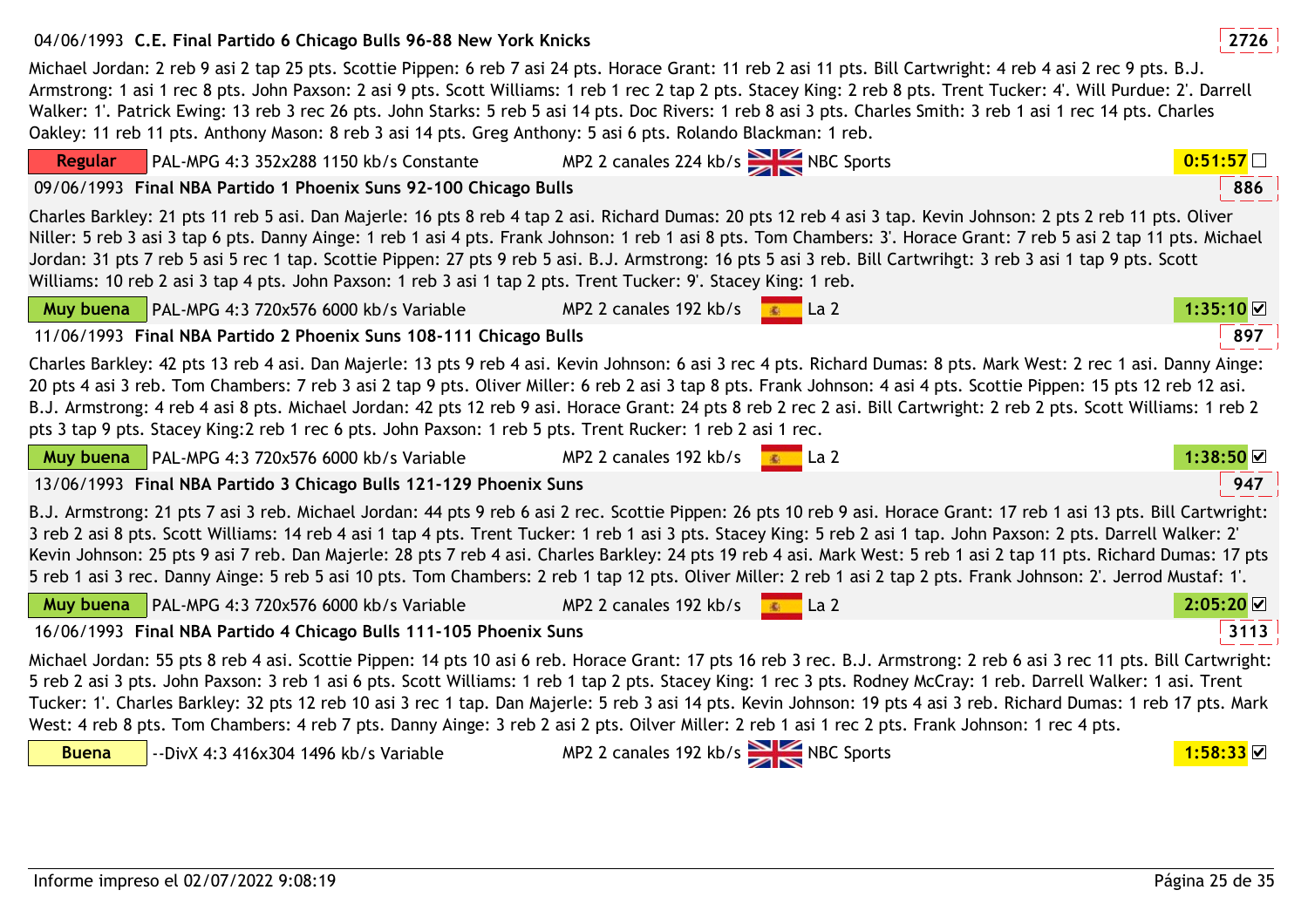| 16/06/1993 Final NBA Partido 4 Chicago Bulls 111-105 Phoenix Suns                                                                                                                                                                                                                                                                                                                                                                                                                                                                                                                                                                                                                                                                                                            |                        |                                                  | 1294           |
|------------------------------------------------------------------------------------------------------------------------------------------------------------------------------------------------------------------------------------------------------------------------------------------------------------------------------------------------------------------------------------------------------------------------------------------------------------------------------------------------------------------------------------------------------------------------------------------------------------------------------------------------------------------------------------------------------------------------------------------------------------------------------|------------------------|--------------------------------------------------|----------------|
| Michael Jordan: 55 pts 8 reb 4 asi. Scottie Pippen: 14 pts 10 asi 6 reb. Horace Grant: 17 pts 16 reb 3 rec. B.J. Armstrong: 2 reb 6 asi 3 rec 11 pts. Bill Cartwright:<br>5 reb 2 asi 3 pts. John Paxson: 3 reb 1 asi 6 pts. Scott Williams: 1 reb 1 tap 2 pts. Stacey King: 1 rec 3 pts. Rodney McCray: 1 reb. Darrell Walker: 1 asi. Trent<br>Tucker: 1'. Charles Barkley: 32 pts 12 reb 10 asi 3 rec 1 tap. Dan Majerle: 5 reb 3 asi 14 pts. Kevin Johnson: 19 pts 4 asi 3 reb. Richard Dumas: 1 reb 17 pts. Mark<br>West: 4 reb 8 pts. Tom Chambers: 4 reb 7 pts. Danny Ainge: 3 reb 2 asi 2 pts. Oilver Miller: 2 reb 1 asi 1 rec 2 pts. Frank Johnson: 1 rec 4 pts.                                                                                                    |                        |                                                  |                |
| Muy buena   PAL-MPG 4:3 720x576 5600 kb/s Constante                                                                                                                                                                                                                                                                                                                                                                                                                                                                                                                                                                                                                                                                                                                          | MP2 2 canales 192 kb/s | La <sub>2</sub>                                  | 1:41:25        |
| 18/06/1993 Final NBA Partido 5 Chicago Bulls 98-108 Phoenix Suns                                                                                                                                                                                                                                                                                                                                                                                                                                                                                                                                                                                                                                                                                                             |                        |                                                  | 1295           |
| Michael Jordan: 41 pts 7 asi 7 reb 2 tap. Scottie Pippen: 22 pts 6 reb 5 asi. Horace Grant: 7 reb 1 asi 1 pts. B.J. Armstrong: 2 reb 4 asi 7 pts. Bill Cartwright: 2<br>reb 2 asi 2 pts. John Paxson: 12 pts (4/5 en T3) 3 rec 3 reb. Scott Williams: 5 reb 1 asi 1 tap 4 pts. Stacey King: 4 pts. Will Purdue: 3 reb. Trent Tucker: 5 pts.<br>Darrell Walker: 1'. Dan Majerle: 12 reb 7 asi 2 rec 1 tap 11 pts. Charles Barkley: 24 pts 6 reb 6 asi. Kevin Johnson: 25 pts 8 asi 1 rec. Mark West: 9 reb 1 asi 5 pts.<br>Richard Dumas: 25 pts 5 reb 1 tap. Danny Ainge: 3 reb 1 asi 8 pts. Oliver Miller: 8 reb 1 asi 1 tap 8 pts. Frank Johnson: 1 reb 2 rec 2 pts. Tom Chambers: 1'.<br>Jerrod Mustaf: 1'.                                                               |                        |                                                  |                |
| Muy buena   PAL-MPG 4:3 720x576 6800 kb/s Constante                                                                                                                                                                                                                                                                                                                                                                                                                                                                                                                                                                                                                                                                                                                          | MP2 2 canales 192 kb/s | La <sub>2</sub>                                  | 1:23:34 $\vee$ |
| 1994-1995                                                                                                                                                                                                                                                                                                                                                                                                                                                                                                                                                                                                                                                                                                                                                                    |                        |                                                  |                |
| <b>National Basketball Asociation</b>                                                                                                                                                                                                                                                                                                                                                                                                                                                                                                                                                                                                                                                                                                                                        |                        |                                                  |                |
| 19/03/1995 Liga Regular Indiana Pacers 103-96 Chicago Bulls                                                                                                                                                                                                                                                                                                                                                                                                                                                                                                                                                                                                                                                                                                                  |                        |                                                  | 1027           |
| Derrick Mckey: 6 reb 3 asi 16 pts. Rik Smits: 9 reb 1 tap 12 pts. Reggie Miller: 28 pts 4 asi 3 reb 2 rec. Dale Davis: 20 reb 9 pts 5 tap. Mark Jackson: 5 reb 10 asi 4<br>rec 10 pts. Antonio Davis: 1 reb 1 asi 1 tap 2 pts. Byron Scott: 1 rec 17 pts. Vern Felming: 1 reb 3 asi 5 pts. Sam Mitchell: 1 asi 4 pts. Duane Ferrell: 1 reb.<br>Haywoode Workman: 2'. Scottie Pippen: 31 pts 4 reb 4 asi. Michael Jordan: 19 pts 6 reb 6 asi 3 rec. B. J. Armstrong: 15 pts 3 reb 3 asi. Toni Kukoc: 3 reb 1 asi 7<br>pts. Will Purdue: 6 reb 1 asi 4 pts. Corie Blount: 8 reb 1 asi 1 pts. Luc Longley: 3 reb 1 asi 7 pts. Steve Kerr: 2 asi 3 pts. Pete Myers: 5 pts. Bill Wennington: 3 reb<br>4 pts. Ron Harper: 1'.                                                      |                        |                                                  |                |
| Excelente NTSC-MPG - - - kb/s -                                                                                                                                                                                                                                                                                                                                                                                                                                                                                                                                                                                                                                                                                                                                              | - 2 canales - kb/s     | $\sum$ Desconocido                               |                |
| 24/03/1995 Liga Regular Chicago Bulls 99-106 Orlando Magic                                                                                                                                                                                                                                                                                                                                                                                                                                                                                                                                                                                                                                                                                                                   |                        |                                                  | 3138           |
| Michael Jordan: 4 reb 8 asi 5 rec 2 tap 21 pts. Scottie Pippen: 6 reb 10 asi 6 rec 2 tap 18 pts. B. J. Armstrong: 3 asi 1 rec 23 pts. Toni Kukoc: 6 reb 3 asi 12 pts.<br>Will Purdue: 3 pts 5 pts. Luc Longley: 8 reb 2 asi 8 pts. Steve Kerr: 5 pts. Pete Myers: 2 reb 1 asi 1 rec 1 pts. Corie Blount: 2 reb 1 tap 2 pts. Bill Wennington: 3<br>reb 4 pts. Ron Harper: 1 reb 1 tap. Shaquille O'Neal: 16 reb 4 asi 3 tap 24 pts. Anfernee Hardaway: 5 reb 6 asi 1 tap 22 pts. Horace Grant: 13 reb 1 asi 1 rec 19<br>pts. Nick Anderson: 7 reb 5 asi 4 rec 2 tap 21 pts. Donald Royal: 2 reb 3 asi 4 pts. Brian Shaw: 3 reb 2 asi 1 rec 10 pts. Dennis Scott: 4 reb 1 asi 2 rec. Anthony<br>Bowie: 1 reb 2 asi 1 tap 4 pts. Jeff Turner: 1 asi 2 pts. Tree Rollins: 2 reb. |                        |                                                  |                |
| <b>Buena</b><br>NTSC-MPG 4:3 352x240 1150 kb/s Constante                                                                                                                                                                                                                                                                                                                                                                                                                                                                                                                                                                                                                                                                                                                     |                        | MP2 2 canales 224 kb/s Turner Network Television | 0:44:06        |
|                                                                                                                                                                                                                                                                                                                                                                                                                                                                                                                                                                                                                                                                                                                                                                              |                        |                                                  |                |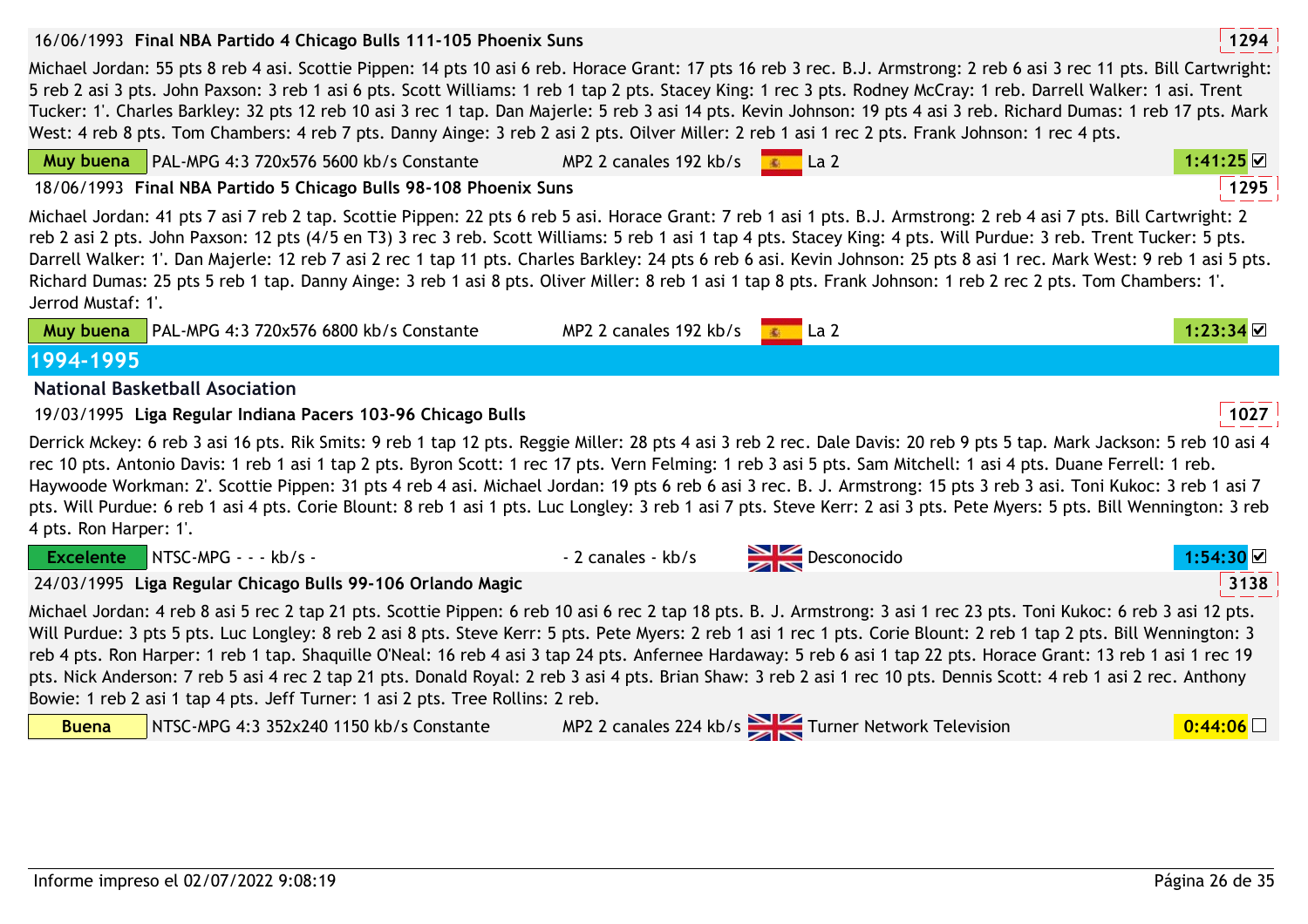758

## 28/03/1995 **<sup>1135</sup>Liga Regular New York Knicks 111-113 Chicago Bulls**

Patrick Ewing: 7 reb 2 asi 3 rec 4 tap 36 pts. Derek Harper: 3 reb 7 asi 14 pts. John Starks: 3 reb 4 asi 14 pts. Anthony Bonner: 5 reb 3 asi 3 rec 12 pts. Charles Oakley: 8 reb 2 asi 8 pts. Anthony Mason: 5 reb 4 asi 10 pts. Charles Smith: 3 reb 2 asi 2 rec 8 pts. Hubert Davis: 1 reb 1 asi 4 pts. Greg Anthony: 1 asi 3 pts. Herb Williams: 1 reb 1 tap 2 pts. B.J. Armstrong: 1 reb 2 asi 16 pts. Scottie Pippen: 9 reb 8 asi 2 rec 19 pts. Michael Jordan: 4 reb 2 asi 55 pts. Toni Kukoc: 9 reb 1 asi 3 pts. Will Purdue: 2 reb 6 pts. Luc Longley: 5 reb 2 tap 5 pts. Cori Blount: 4 reb 2 pts. Steve Kerr: 5 pts. Larry Krystkowiak: 1 rec. Bill Wennington: 2 pts. Pete Myers: 1 reb.MP2 2 canales 256 kb/s **Desconocido 2:19:58 2** 

**Muy buena**PAL-MPG - 352x576 10000 kb/s Variable

28/04/1995 **<sup>757</sup>Charlotte Hornets 100-108 Chicago Bulls**

Alonzo Mourning:32 pts 13 reb 7 tap. Larry Johnson: 18 pts 6 reb 6 asi. Muggsy Bogues: 1 reb 10 asi 6 pts. Hersey Hawkins: 6 reb 1 asi 8 pts. David Wingate: 1 reb 4 asi 2 rec 10 pts. Kenny Gattison: 7 reb 1 asi 9 pts. Dell Cury: 13 pts 2 reb 2 asi. Robert Parish: 4 reb 4 pts. Greg Sutton: 2 reb 1 asi. Darrin Hancock: 1'. Michael Jordan: 48 pts 9 reb 8 asi. Tony Kukoc: 17 pts 9 asi 7 reb. B.J. Armstrong: 2 reb 1 asi 10 pts. Scottie Pippen: 7 reb 4 asi 8 pts. Will Perdue: 6 reb. Luc Longley: 14 pts 5 reb 2 tap. Steve Kerr: 1 reb 1 asi 3 pts. Bill Wennington: 2 reb 2 asi 6 pts. Jud Buechler: 1 asi 1 rec. Pete Myers: 1 rec 2 pts. Corie Blount: 5'. Ron Harper: 1 asi.

**Buena**

# 30/04/1995 **<sup>758</sup>C.E. 1ª Ronda Partido 2 Charlotte Hornets 106-89 Chicago Bulls**

Alonzo Mourning: 23 pts 20 reb 4 asi. Larry Johnson: 25 pts 6 reb. Muggsy Bogues: 13 pts 7 asi 3 reb. Hersey Hawkins: 6 reb 1 asi 3 rec 2 tap 15 pts. David Wingate: 2 reb 5 asi 2 pts. Dell Curry: 2 reb 1 asi 12 pts. Robert Parish: 1 reb 1 asi 2 tap 6 pts. Michael Adams: 1 reb 1 asi 1 reb 2 asi 4 pts. Michael Adams: 1 reb 2 asi 4 pts. Darin Hancock: 3 reb 1 asi 4 pts. Kenny Gattison: 1 reb 2 pts. Scottie Pippen: 18 pts 8 reb 5 asi. Michael Jordan: 32 pts 7 reb 7 asi. B.J. Armstrong: 13 pts 1 asi. Toni Kukoc: 4 reb 2 asi 9 pts. Will Purdue: 5 reb 2 tap 6 pts. Luc Longley: 5 reb 1 asi 2 pts. Steve Kerr: 3 asi 5 pts. Bill Wennington: 3 reb 4 pts. Pete Myers: 9'. Jud Buechler: 1 reb. Corie Blount: 1'.

| PAL-MPG - - - kb/s -<br><b>Buena</b>                                                                                                                                                                                                                                                                                                                                                                                                                                                                                                                                                                                                                                                                                      | - 2 canales - kb/s             | $\sum$ Desconocido |           |  |
|---------------------------------------------------------------------------------------------------------------------------------------------------------------------------------------------------------------------------------------------------------------------------------------------------------------------------------------------------------------------------------------------------------------------------------------------------------------------------------------------------------------------------------------------------------------------------------------------------------------------------------------------------------------------------------------------------------------------------|--------------------------------|--------------------|-----------|--|
| 02/05/1995 C.E. 1ª Ronda Partido 3 Chicago Bulls 103-80 Charlotte Hornets                                                                                                                                                                                                                                                                                                                                                                                                                                                                                                                                                                                                                                                 |                                |                    | 759       |  |
| Michael Jordan: 25 pts 6 reb 4 rec 3 asi. Scottie Pippen: 14 pts 9 asi 5 reb. Toni Kukoc: 22 pts 5 asi 4 reb. B.J. Armstrong: 4 reb 2 aso 3 pts. Luc Longley: 3 reb 2<br>asi 6 pts. Steve Kerr: 9 pts. Will Purdue: 6 reb 3 asi 8 pts. Pete Myers: 4 reb 2 asi 8 pts. Bill Wennington: 3 reb 4 pts. Jud Buechler: 2 reb 4 pts. Corie Blount: 1<br>reb. Alonzo Mourning: 13 pts 7 reb. Larry Johnson: 22 pts 6 reb 3 asi. Hersey Hawkins: 2 reb 3 asi 7 pts. Muggsy Bogues: 11 pts 3 asi. David Wingate: 1 asi 9 pts.<br>Dell Curry: 3 reb 3 asi 12 pts. Robert Parish: 3 reb 2 pts. Kenny Gattison: 2 reb 1 asi 4 pts. Darrin Hancock: 1 reb. Greg Sutton: 1 reb. Joe Wolf: 3'.                                           |                                |                    |           |  |
| $PAL-MPG - - kb/s -$<br><b>Buena</b>                                                                                                                                                                                                                                                                                                                                                                                                                                                                                                                                                                                                                                                                                      | - 2 canales - kb/s Desconocido |                    | 1:27:53   |  |
| 04/05/1995 C.E. 1ª Ronda Partido 4 Chicago Bulls 85-84 Charlotte Hornets                                                                                                                                                                                                                                                                                                                                                                                                                                                                                                                                                                                                                                                  |                                |                    | 763       |  |
| Scottie Pippen: 24 pts 8 reb 6 asi 4 rec. Michael Jordan: 24 pts 5 asi 4 reb. Tony Kukoc: 21 pts 11 reb 3 asi. B.J. Armstrong: 1 reb 1 asi 2 pts. Luc Longley: 3 reb<br>l asi 2 tap 2 pts. Will Purdue: 5 reb 1 asi 4 pts. Steve Kerr: 1 reb 2 asi 2 pts. Bill Wennington: 5 reb 4 pts. Pete Myers: 2 rec. Jud Buechler: 2 reb 1 asi 1 reb 2<br>pts. Corie Blount: 1 reb. Larry Johnson: 18 pts 5 reb. Alonzo Mourning: 20 pts 13 reb 4 tap 3 asi. Muggsy Bogues: 1 reb 5 asi 4 pts. Hersey Hawkins: 15 pts 7 reb 3<br>asi. David Wingate: 3 reb 5 asi 11 pts. Dell Curry: 2 reb 14 pts. Kenny Gattison: 2 reb 1 rec. Robert Parish: 1 reb 1 tap 2 pts. Greg Sutton: 2 reb 2 asi.<br>$PAL-MPG - - kb/s -$<br><b>Buena</b> | - 2 canales - kb/s             | Desconocido        | 2:01:00 ⊻ |  |



**2:09:28**



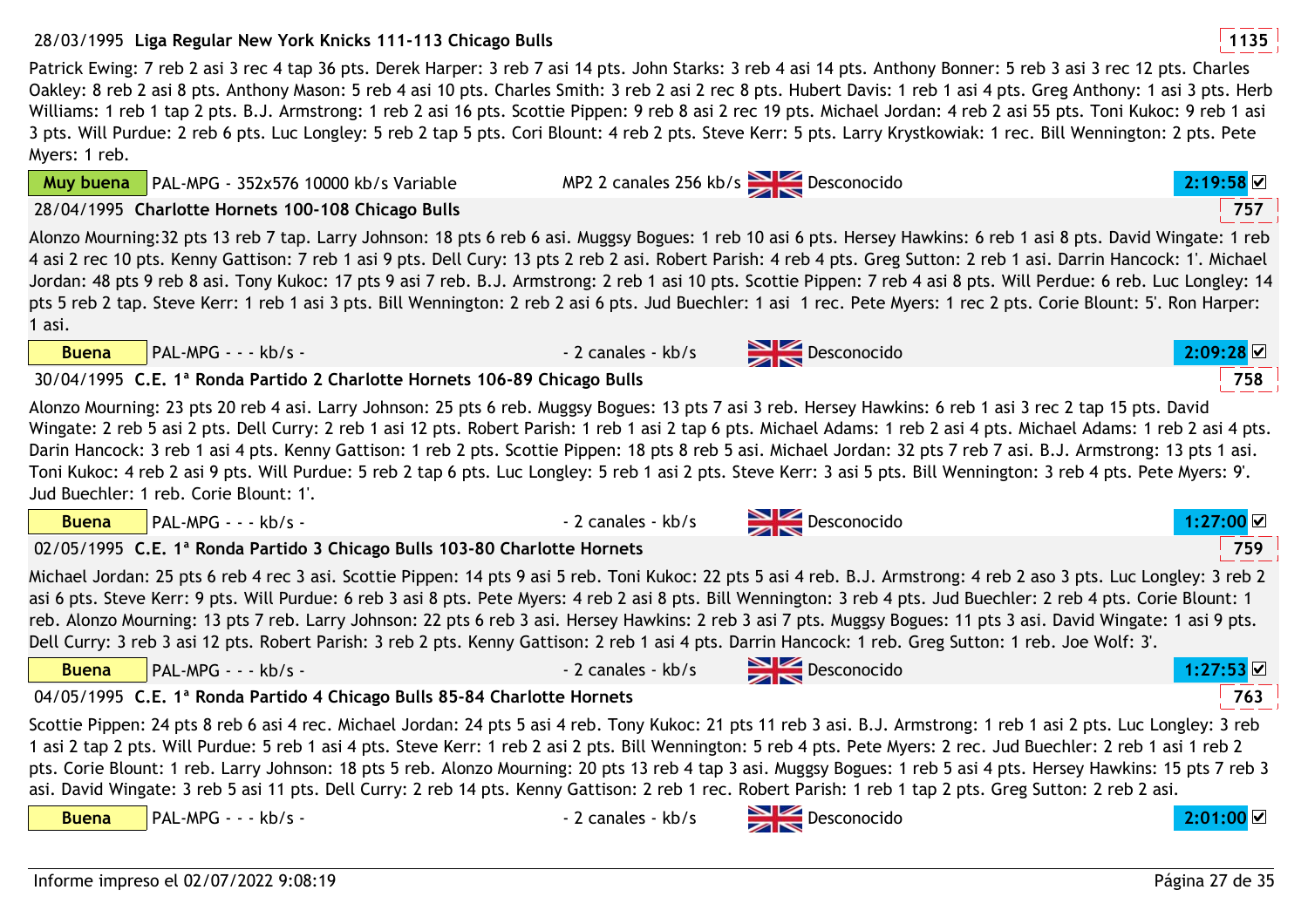|              | 10/05/1995 C.E. Semifinal Partido 2 Orlando Magic 94-104 Chicago Bulls                                                                                                                                                                                                                                                                                                                                                                                                                                                                                                                                                                                                                                                                  |                    |                                      | 784       |  |  |  |
|--------------|-----------------------------------------------------------------------------------------------------------------------------------------------------------------------------------------------------------------------------------------------------------------------------------------------------------------------------------------------------------------------------------------------------------------------------------------------------------------------------------------------------------------------------------------------------------------------------------------------------------------------------------------------------------------------------------------------------------------------------------------|--------------------|--------------------------------------|-----------|--|--|--|
|              | Horace Grant: 23 pts 15 reb. Nick Anderson: 5 reb 5 asi 16 pts. Anfernee Hardaway: 20 pts 7 asi 2 rev. Shaquille O'Neal: 25 pts 12 reb 2 asi. Donald Royal: 1 reb 2<br>asi. Dennis Scott: 1 reb 1 asi 2 pts. Brian Shaw: 3 asi 8 pts. Tree Rollins: 7'. Jeff Turner: 2 reb 1 asi. Michael Jordan: 19 pts 7 reb 4 rec 3 asi. Toni Kukoc: 11 pts 8<br>reb 4 asi. Scottie Pippen: 22 pts 7 reb 5 asi. B.J. Armstrong: 4 asi 3 pts. Luc Longley: 3 reb 2 pts. Will Purdue: 8 reb 7 pts. Steve Kerr: 1 asi 11 pts. Bill<br>Wennington: 2 reb 4 pts. Jud Buechler: 3 reb 4 pts. Pete Myers: 1 reb 2 asi 2 pts. Corie Blount: 2 reb. Ron Harper: 1'.                                                                                           |                    |                                      |           |  |  |  |
| <b>Buena</b> | $PAL-MPG - - kb/s -$                                                                                                                                                                                                                                                                                                                                                                                                                                                                                                                                                                                                                                                                                                                    | - 2 canales - kb/s | Desconocido                          | 1:35:39 ☑ |  |  |  |
|              | 14/05/1995 C.E. Semifinal Partido 2 Chicago Bulls 106-95 Orlando Magic                                                                                                                                                                                                                                                                                                                                                                                                                                                                                                                                                                                                                                                                  |                    |                                      | 798       |  |  |  |
|              | Michael Jordan: 26 pts 7 reb 4 rec 3 asi. Scottie Pippen: 24 pts 7 asi 6 reb. Toni Kukoc: 7 reb 9 asi 4 rec 13 pts. B.J. Armstrong: 18 pts 5 asi. Luc Longley: 1 reb 1<br>asi 5 pts. Will Purdue: 6 reb 1 asi 11 pts. Steve Kerr: 2 reb 2 asi 2 pts. Bill Wennington: 1 tap 4 pts. Ron Harper: 4 reb 1 rec 2 pts. Jud Buechler: 2 reb 1 asi 1 pts.<br>Pete Myers: 2 reb 1 tap. Corie Blount: 1'. Anfernee Hardaway: 16 pts 6 asi. Shaquille O'Neal: 17 pts 10 reb 9 asi. Horace Grant: 21 pts 13 reb. Dennis Scott: 20<br>pts 4 reb. Nick Anderson: 6 reb 3 asi 11 pts. Brian Shaw: 3 reb 1 asi 4 pts. Anthony Avent: 3 reb 5 pts. Anthony Bowie: 1 pts. Donald Royal: 1 reb 1 rec.                                                     |                    |                                      |           |  |  |  |
| <b>Buena</b> | $PAL-MPG - - kb/s -$                                                                                                                                                                                                                                                                                                                                                                                                                                                                                                                                                                                                                                                                                                                    | - 2 canales - kb/s | $\sum$ Desconocido                   | 1:58:22   |  |  |  |
|              | 18/05/1995 C.E. Semifinal Partido 6 Chicago Bulls 102-108 Orlando Magic                                                                                                                                                                                                                                                                                                                                                                                                                                                                                                                                                                                                                                                                 |                    |                                      | 819       |  |  |  |
|              | Scottie Pippen: 26 pts 12 reb 6 asi. Michael Jordan: 24 pts 9 reb 7 asi. Toni Kukoc: 15 pts 6 reb 5 asi. Luc Longley: 6 reb 1 asi 2 rec 6 pts. B.J. Armstrong: 1 reb 6<br>asi 14 pts. Ron Harper: 1 reb 1 asi 2 rec 8 pts. Steve Kerr: 1 reb 1 asi 2 pts. Jud Buechler: 3 reb 2 rec 1 pts. Will Purdue: 3 reb 2 rec 1 pts. Will Purdue: 1 reb 1<br>tap 4 pts. Bill Wennington: 1 reb 2 pts. Pete Myers: 1 reb. Anfernee Hardaway: 21 pts 7 asi. Shaquille O'Neal: 27 pts 13 reb 4 asi 4 rec. Dennis Scott: 21 pts 6 reb<br>2 asi. Nick Anderson: 4 reb 18 pts. Horace Grant: 6 reb 3 asi 6 pts. Brian Shaw: 5 reb 3 asi 2 rec 4 pts. Anthony Bowie: 1 reb 9 pts. Jeff Turner: 3 reb 2 pts.<br>Donald Royal: 1 asi. Tree Rollins: 1 tap. |                    |                                      |           |  |  |  |
| Muy buena    | $PAL-MPG - - kb/s -$                                                                                                                                                                                                                                                                                                                                                                                                                                                                                                                                                                                                                                                                                                                    | - 2 canales - kb/s | Desconocido                          |           |  |  |  |
| 1995-1996    |                                                                                                                                                                                                                                                                                                                                                                                                                                                                                                                                                                                                                                                                                                                                         |                    |                                      |           |  |  |  |
|              | <b>National Basketball Asociation</b>                                                                                                                                                                                                                                                                                                                                                                                                                                                                                                                                                                                                                                                                                                   |                    |                                      |           |  |  |  |
|              | 07/11/1995 Liga Regular Chicago Bulls 117-108 Toronto Raptors                                                                                                                                                                                                                                                                                                                                                                                                                                                                                                                                                                                                                                                                           |                    |                                      | 1713      |  |  |  |
|              | Dennis Rodman: 13 reb 6 asi 11 pts. Michael Jordan: 4 reb 5 asi 4 rec 26 pts. Scottie Pippen: 4 reb 8 asi 26 pts. Luc Longley: 5 reb 2 asi 2 tap 10 pts. Ron Harper:<br>4 reb 4 asi 4 rec 13 pts. Steve kerr: 3 asi 9 pts. Toni Kukoc: 1 reb 1 rec 8 pts. Bill Wennington: 1 reb 1 tap 2 pts. Randy Brown: 5'.Jud Buechler: 4'. Jason Caffey:<br>2' Damon Stoudamire: 6 reb 10 asi 22 pts. Alvin Robertson: 1 reb 6 asi 7 pts. Willie Anderson: 3 reb 3 asi 23 pts. John Salley: 2 reb 1 asi 12 pts. Zan Tabak: 4 reb<br>1 asi 4 pts. Oliver Miller: 9 reb 2 asi 3 tap 8 pts. Ed Pickney: 3 reb 12 pts. Tracy Murray: 2 reb 9 pts. Jimmy King: 1 reb 1 asi 6 pts. Carlos Rogers: 1 reb 1 asi 3<br>pts. Acie Earl: 2 pts.                |                    |                                      |           |  |  |  |
|              | Muy buena   P+N-MPG - 720x576 4179 kb/s Variable                                                                                                                                                                                                                                                                                                                                                                                                                                                                                                                                                                                                                                                                                        |                    | AC3 2 canales 128 kb/s > Desconocido |           |  |  |  |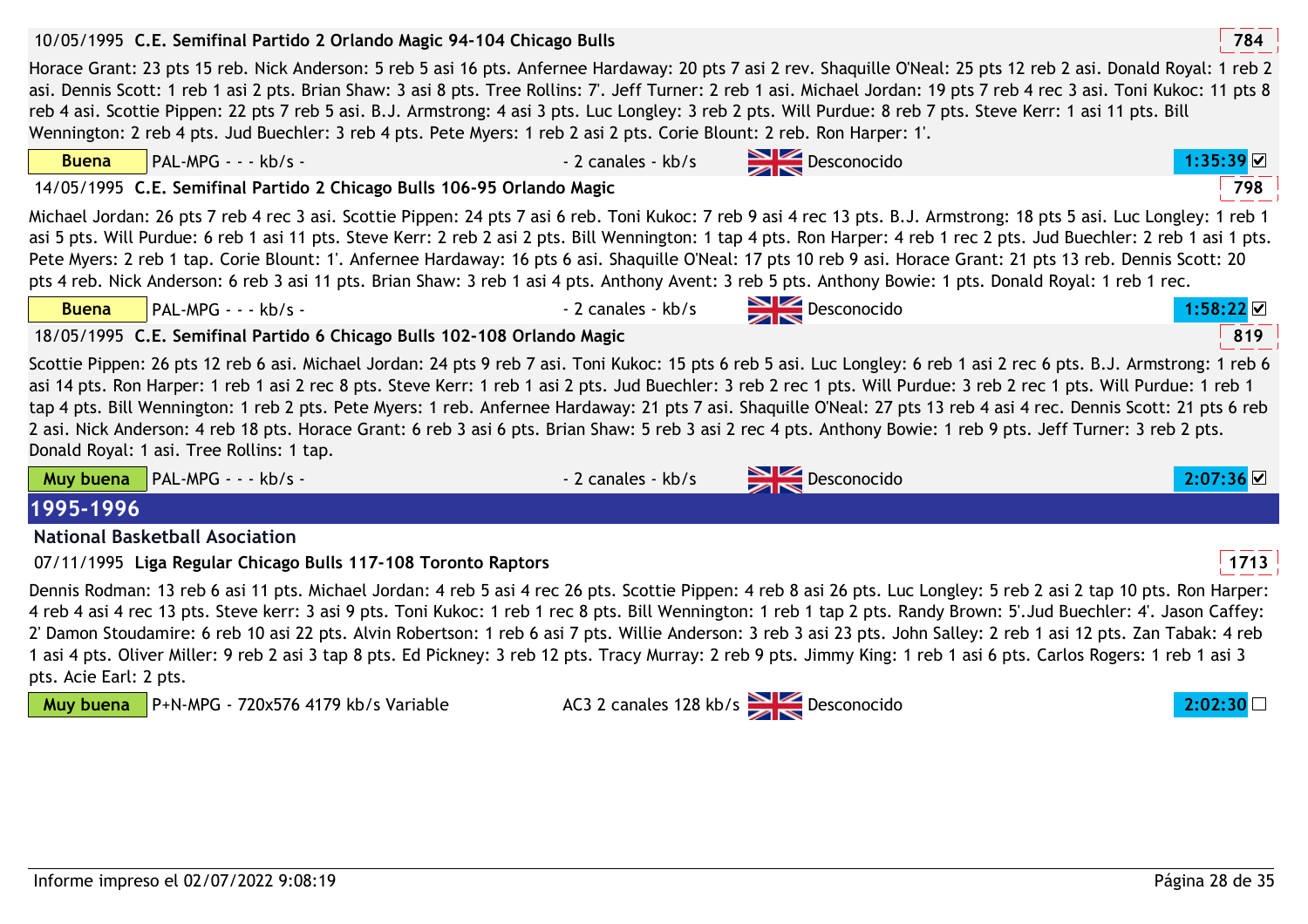**Regular**

**Buena**

#### 27/11/1995 **<sup>697</sup>Liga Regular Portland Trail Blazers 104-107 Chicago Bulls**

Rod Strickland: 3 reb 9 asi 22 pts. Clifford Robinson: 4 reb 3 asi 20 pts. Aaron Mckie: 4 reb 2 asi 13 pts. Gary Trent: 5 reb 1 asi 9 pts. Chris Dudley: 7 reb 4 pts. Arvydas Sabonis: 6 reb 3 asi 1 tap 23 pts. Buck Williams: 3 reb 3 pts. James Robinson: 2 reb 8 pts. Dontonio Wingfield: 7'. Randolph Childress: 1 reb 2 pts. Michael Jordan: 33 pts 6 asi 4 rec. Scottie Pippen: 21 pts 10 asi 5 reb. Luc Longley: 3 reb 1 asi 5 pts. Ron Harper: 1 reb 3 asi 6 pts. Dickey Simpkins: 3 reb 1 asi 4 pts. Steve Kerr: 9 pts 4 asi. Toni Kukoc: 2 reb 1 asi 9 pts. Jason Caffey: 3 reb 8 pts. Bill Wennington: 5 reb 2 rec 9 pts. James Edwards: 1 tap 2 pts. Randy Brown: 5'. Jud Buechler: 2'.

05/05/1996 **<sup>1072</sup>C.E. Semifinal Partido 1 Chicago Bulls 91-84 New York Knicks**

NTSC-MPG 4:3 720x480 5660 kb/s Variable

Scottie Pippen: 10 reb 7 asi 2 rec 1 tap 11 pts. Michael Jordan: 5 reb 2 asi 44 pts. Luc Longley: 8 reb 2 asi 2 tap 8 pts. Dennis Rodamn: 12 reb 2 asi 3 pts. Ron Harper: 7 reb 3 asi 1 tap 4 pts. Toni Kukoc: 2 reb 5 asi 2 rec 7 pts. Steve Kerr: 1 reb 8 pts. James Edwards: 2 pts. Bill Wennington: 3 reb 2 pts. Randy Brown: 2 pts. John Salley: 2'. Anthony Mason: 5 reb 2 asi 12 pts. Patrick Ewing: 16 reb 21 pts. Charles Oakley: 13 reb 2 asi 14 pts. Derek Harper: 5 asi 2 rec 19 pts. John Starks: 2 reb 2 asi 4 pts. Hubert Davis: 3 reb 8 pts. Charlie Ward: 1 asi 1 rec 4 pts. J. R. Reid: 1 reb 1 asi 2 pts.

MP2 2 canales 256 kb/s **Desconocido** 

| 12/05/1996 C.E. Semifinal Partido 4 New York Knicks 91-94 Chicago Bulls                                                                                                                                                                                                                                                                                                                                                                                                                                                                                                                                                                                                         |                                         |  | 1394             |  |
|---------------------------------------------------------------------------------------------------------------------------------------------------------------------------------------------------------------------------------------------------------------------------------------------------------------------------------------------------------------------------------------------------------------------------------------------------------------------------------------------------------------------------------------------------------------------------------------------------------------------------------------------------------------------------------|-----------------------------------------|--|------------------|--|
| Patrick Ewing: 10 reb 1 asi 4 tap 29 pts. John Starks: 3 reb 3 asi 13 pts. Charles Oakley: 5 reb 3 rec 17 pts. Anthony Mason: 5 reb 3 asi 1 pts. Derek Harper: 3 reb<br>5 asi 1 rec 15 pts. Hubert Davis: 1 reb 1 asi 8 pts. Willie Anderson: 1 reb 5 pts. Charlie Ward: 1 asi 3 pts. Herb Williams: 1 tap. Dennis Rodman: 19 reb 3 asi 1 tap<br>6 pts. Michael Jordan: 8 reb 8 asi 2 rec 1 tap 27 pts. Ron Harper: 5 reb 2 asi 18 pts. Scottie Pippen: 7 reb 5 asi 9 pts. Luc Longley: 4 reb 3 asi 3 tap 5 pts. Steve<br>Kerr: 1 rec 7 pts. Randy Brown: 1 reb 1 tap 8 pts. John Salley: 2 reb 2 pts. Bill Wennington: 1 asi 4 pts. Jud Buechler: 6 pts. James Edwards: 2 pts. |                                         |  |                  |  |
| $P+N-MPG - 704x480$ 4462 kb/s Variable $AC3$ 2 canales 256 kb/s $\geq 0$ Desconocido<br><b>Buena</b>                                                                                                                                                                                                                                                                                                                                                                                                                                                                                                                                                                            |                                         |  | 2:02:18          |  |
| 14/05/1996 C.E. Semifinal Partido 5 Chicago Bulls 94-81 New York Knickerbockers                                                                                                                                                                                                                                                                                                                                                                                                                                                                                                                                                                                                 |                                         |  | 1395             |  |
| Michael Jordan: 2 reb 5 asi 35 pts. Scottie Pippen: 11 reb 2 asi 5 rec 15 pts. Ron Harper: 5 reb 5 asi 2 rec 12 pts. Dennis Rodman: 12 reb 3 asi 11 pts. Luc<br>Longley: 3 reb 1 asi 1 tap 4 pts. Bill Wennington: 4 reb 3 asi 1 tap 4 pts. Steve Kerr: 1 reb 2 asi 4 pts. Randy Brown: 5 reb 1 asi 4 pts. John Salley: 1 asi. Jud<br>Buechler: 5 pts. Anthony Mason: 6 reb 2 asi 16 pts. Charles Oakley: 13 reb 2 asi 14 pts. Patrick Ewing: 7 reb 1 asi 3 tap 22 pts. Derek Harper: 2 reb 6 asi 6 pts.<br>John Starks: 1 reb 10 pts. Willie Anderson: 5 reb 1 asi 2 rec 6 pts. Hubert Davis: 4 pts. Charlie Ward: 2 reb 3 asi 4 rec 3 pts. Ron Grandison: 1'.                 |                                         |  |                  |  |
| Muy buena PAL-MPG - 704x576 4357 kb/s Variable                                                                                                                                                                                                                                                                                                                                                                                                                                                                                                                                                                                                                                  | AC3 2 canales 256 kb/s Desconocido      |  | $1:57:53$ ⊠      |  |
| 25/05/1996 C.E. Final Partido 3 Orlando Magic 67-86 Chicago Bulls                                                                                                                                                                                                                                                                                                                                                                                                                                                                                                                                                                                                               |                                         |  | 724              |  |
| Anfernee Hardaway: 18 pts 7 reb 3 asi. Shaquille O'Neal: 17 pts 12 reb. Nick Anderson: 14 pts 7 reb. Dennis Scott: 4 reb 2 rec 7 pts. Jon Koncak: 1 rec 1 pts.<br>Donald Royal: 1 reb 1 tap 6 pts. Brooks Thompson: 1 reb 2 asi 4 pts. Joe Wolf: 1 reb. Anthony Bowie: 2 asi. Anthony Bonner: 1 reb. Scottie Pippen: 27 pts 7 asi 6<br>reb. Dennis Rodman: 16 reb 1 tap 9 pts. Michael Jordan: 17 pts 7 reb 4 asi. Luc Longley: 10 pts 5 reb. Ron Harper: 4 reb 2 rec 2 tap 8 pts. Toni Kukoc: 5 reb 1 asi<br>3 pts. Steve Kerr: 2 asi 8 pts. Jud Buechler: 1 rec. Bill Wennington: 1 reb 4 pts. John Salley: 1 reb. Randy Brown: 4.                                            |                                         |  |                  |  |
| Muy buena NTSC-MPG - - - kb/s -                                                                                                                                                                                                                                                                                                                                                                                                                                                                                                                                                                                                                                                 | AC3 2 canales - kb/s $\sum$ Desconocido |  | $1:56:49$ $\vee$ |  |



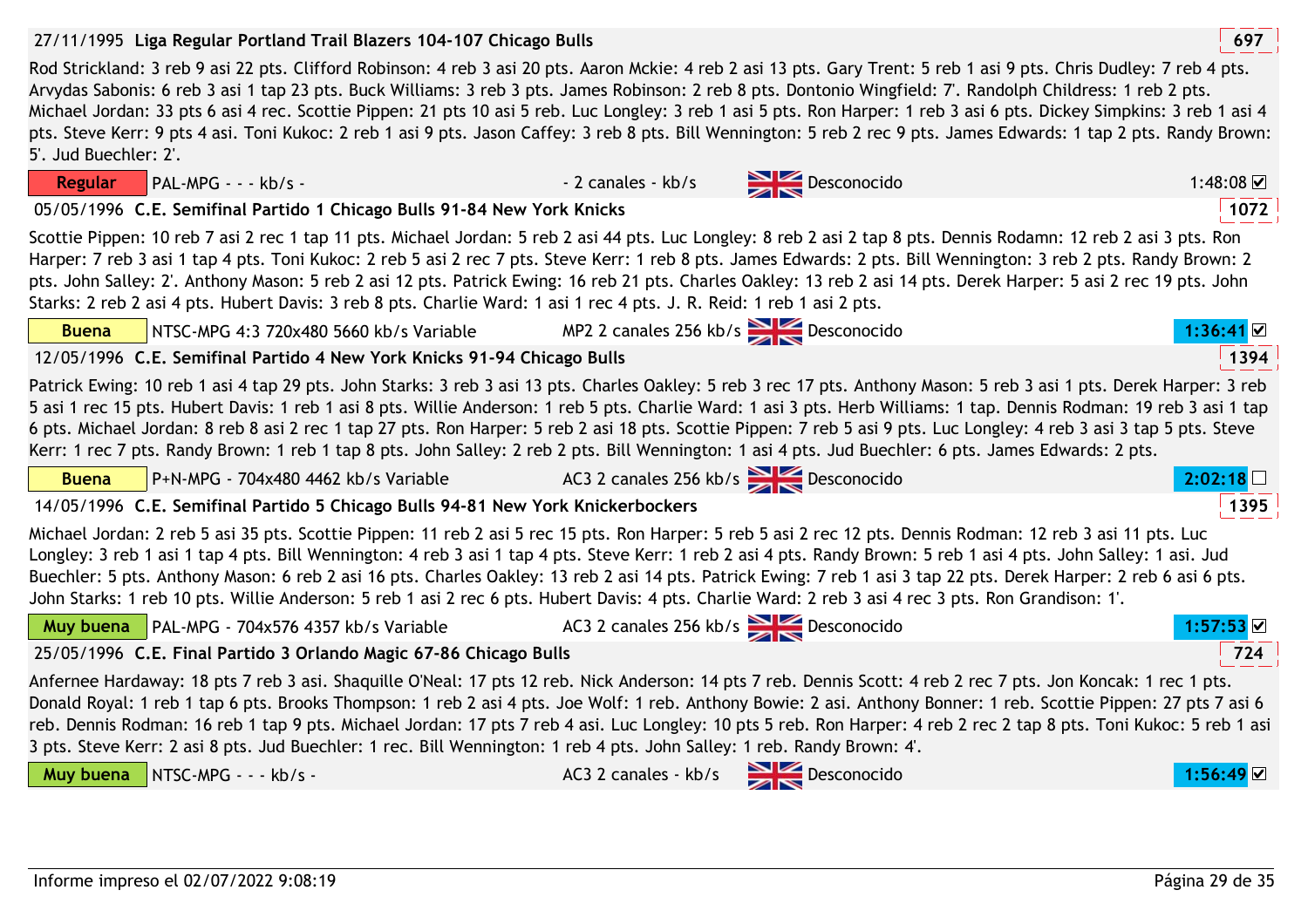# 16/06/1996 **<sup>1144</sup>Final NBA Partido 6 Chicago Bulls 87-75 Seattle Supersonics**

Michael Jordan: 9 reb 7 asi 22 pts. Scottie Pippen: 8 reb 5 asi 4 rec 17 pts. Ron Harper: 3 reb 2 asi 1 tap 10 pts. Dennis Rodman: 19 reb 5 asi 3 rec 1 tap 9 pts. Luc Longley: 8 reb 1 tap 12 pts. Toni Kukoc: 3 reb 1 asi 1 tap 10 pts. Steve Kerr: 1 reb 7 pts. Randy Brown: 1 rec. Bill Wennington: 2'. Jud Buechler: 1'. Gary Payton: 4 reb 7 asu 19 pts. Hersey Hawkins: 4 reb 4 pts. Detlef Schrempf: 5 reb 2 asi 23 pts. Shawn Kemp: 14 reb 3 asi 2 tap 18 pts. Frank Brickowski: 1 asi 1 tap. Sam Perkins: 6 reb 5 asu 7 pts. Nate McMillan: 1 reb 1 rec. David Wingate: 1 reb 4 pts. Vincent Askew: 5'. Stave Scheffer: 10. Eric Snow: 1 asi.

| <b>Excelente</b> | NTSC-MPG - 720x480 5200 kb/s Variable                                                                                                                                                                                                                                                                                                                                                                                                                                                                                                                                                                                                                                                                                                                                    |                    | AC3 2 canales 192 kb/s Desconocido | 1:38:59 $\neg$ |
|------------------|--------------------------------------------------------------------------------------------------------------------------------------------------------------------------------------------------------------------------------------------------------------------------------------------------------------------------------------------------------------------------------------------------------------------------------------------------------------------------------------------------------------------------------------------------------------------------------------------------------------------------------------------------------------------------------------------------------------------------------------------------------------------------|--------------------|------------------------------------|----------------|
| 1996-1997        |                                                                                                                                                                                                                                                                                                                                                                                                                                                                                                                                                                                                                                                                                                                                                                          |                    |                                    |                |
|                  | <b>National Basketball Asociation</b>                                                                                                                                                                                                                                                                                                                                                                                                                                                                                                                                                                                                                                                                                                                                    |                    |                                    |                |
|                  | 17/12/1996 Liga Regular Chicago Bulls 129-123 Los Ángeles Lakers                                                                                                                                                                                                                                                                                                                                                                                                                                                                                                                                                                                                                                                                                                         |                    |                                    | 684            |
|                  | Michael Jordan: 30 pts 9 reb 3 asi. Scottie Pippen: 35 pts 10 reb 6 asi. Tony Kukoc: 31 pts 6 reb 4 rec 2 asi. Dennis Rodman: 18 reb 5 asi 2 pts. Bill Wennington: 1<br>reb 2 asi 9 pts. Ron Harper: 3 reb 1 rec 3 pts. Randy Brown: 1 reb 5 asi 2 rec 13 pts. Steve Kerr: 1 reb 3 asi. Robert Parish: 4 reb 2 tap 6 pts. Dickey Simpkins: 1<br>reb 1 asi. Jason Caffey: 2 reb. Jud Buechler: 1'. Nick Van Exel: 36 pts. Shaquille O'Neal: 27 pts 13 reb. Eddie Jones: 21 pts 4 reb 3 asi. Elden Campbell: 19 pts 14<br>reb. Jerome Kersey: 8 reb 2 asi 5 pts. Byron Scott: 2 reb 2 asi 1 pts. Corie Blount: 2 reb 1 asi 1 pts. Deker Fisher: 1 reb 7 pts. Kobe Bryant: 1 reb 5 pts. Travis<br>Knight: 1 reb 1 pts. Sean Rooks: DNP. Rumeal Robinson: DNP.               |                    |                                    |                |
| <b>Regular</b>   | PAL-MPG - - - kb/s -                                                                                                                                                                                                                                                                                                                                                                                                                                                                                                                                                                                                                                                                                                                                                     | - 2 canales - kb/s | $\sum$ Desconocido                 | 1:19:46 $\Box$ |
|                  | 18/02/1997 Liga Regular Chicago Bulls 134-123 Denver Nuggets                                                                                                                                                                                                                                                                                                                                                                                                                                                                                                                                                                                                                                                                                                             |                    |                                    | 829            |
|                  | Scottie Pippen: 47 pts 5 reb 4 asi. Dennis Rodman: 13 reb 5 asi 3 pts. Michael Jordan: 24 pts 12 asi 5 reb. Luc Longley: 3 reb 1 asi 6 pts. Ron Harper: 3 reb 5 asi 2<br>rec 11 pts. Tony Kukoc: 11 pts 11 asi 3 rec. Steve Kerr: 2 asi 1 rec 18 pts. Jason Caffey: 4 reb 1 asi 10 pts. Jud Buechler: 1 reb 2 pts. Robert Parish: 3 reb 1 asi 2<br>pts. Bill Wennington: DNP. Dickey Simpkins: DNP. Antonio McDyess: 25 pts 7 reb 2 asi. Mark Jackson: 18 pts 10 asi. LaPhonso Ellis: 4 reb 3 asi 2 rec 13 pts. Bryant<br>Stith: 5 reb 1 asi 14 pts. Ervin Johnson: 5 reb 8 pts. Dale Ellis: 27 pts 2 rec 2 asi. Tom Hammonds: 3 reb 2 asi. Ricky Pierce: 6 reb 4 asi 9 pts. Kenny Smith: 2 aso<br>9 pts. Brook Thompson: 1 asi. LaSalle Thompson: DNP. Darvin Ham: DNP. |                    |                                    |                |
| <b>Excelente</b> | $\blacksquare$ PAL-MPG - - - kb/s -                                                                                                                                                                                                                                                                                                                                                                                                                                                                                                                                                                                                                                                                                                                                      | - 2 canales - kb/s | $\sum$ Desconocido                 | 2:11:31        |
|                  | 25/04/1997 Chicago Bulls 98-86 Washington Bullets                                                                                                                                                                                                                                                                                                                                                                                                                                                                                                                                                                                                                                                                                                                        |                    |                                    | 793            |
|                  | Michael Jordan: 29 pts 8 asi 8 reb. Scottie Pippen: 16 pts 10 reb. Steve Kerr: 13 pts 2 asi. Ron Harper: 4 reb 3 aso 8 pts. Luc Longley: 5 reb 6 asi 9 pts. Jason<br>Caffey: 6 reb 4 asi 1 tap 7 pts. Toni Kukoc: 3 reb 2 asi 7 pts. Dennis Rodman: 9 reb 1 pts. Steve Kerr: 1 reb 2 asi 13 pts. Bison Dele: 8 pts. Randy Brown: 1 reb 1<br>rec. Jud Buechler: 1'. Robert Parish: DNP. Rod Strickland: 10 reb 8 asi 19 pts. Juwan Howard: 21 pts 5 reb 2 asi. Calbert Cheaney: 3 reb 1 asi 11 pts. Gheorghe<br>Muresan: 9 reb 4 tap 12 pts. Chris Webber: 4 reb 3 asi 8 pts. Tracy Murray: 12 pts 2 asi 3 reb. Harvey Grant: 2 reb 2 tap. Tim Legler: 1 asi 1 pts. Chris Whitney: 1<br>pts. Lorenzo Williams: 4'. Jaren Jackson: 1 reb. Ben Wallace: DNP.                |                    |                                    |                |

Muy buena | PAL-MPG - - - kb/s -

AC3 2 canales - kb/s Desconocido

 $\sim$  3:45:43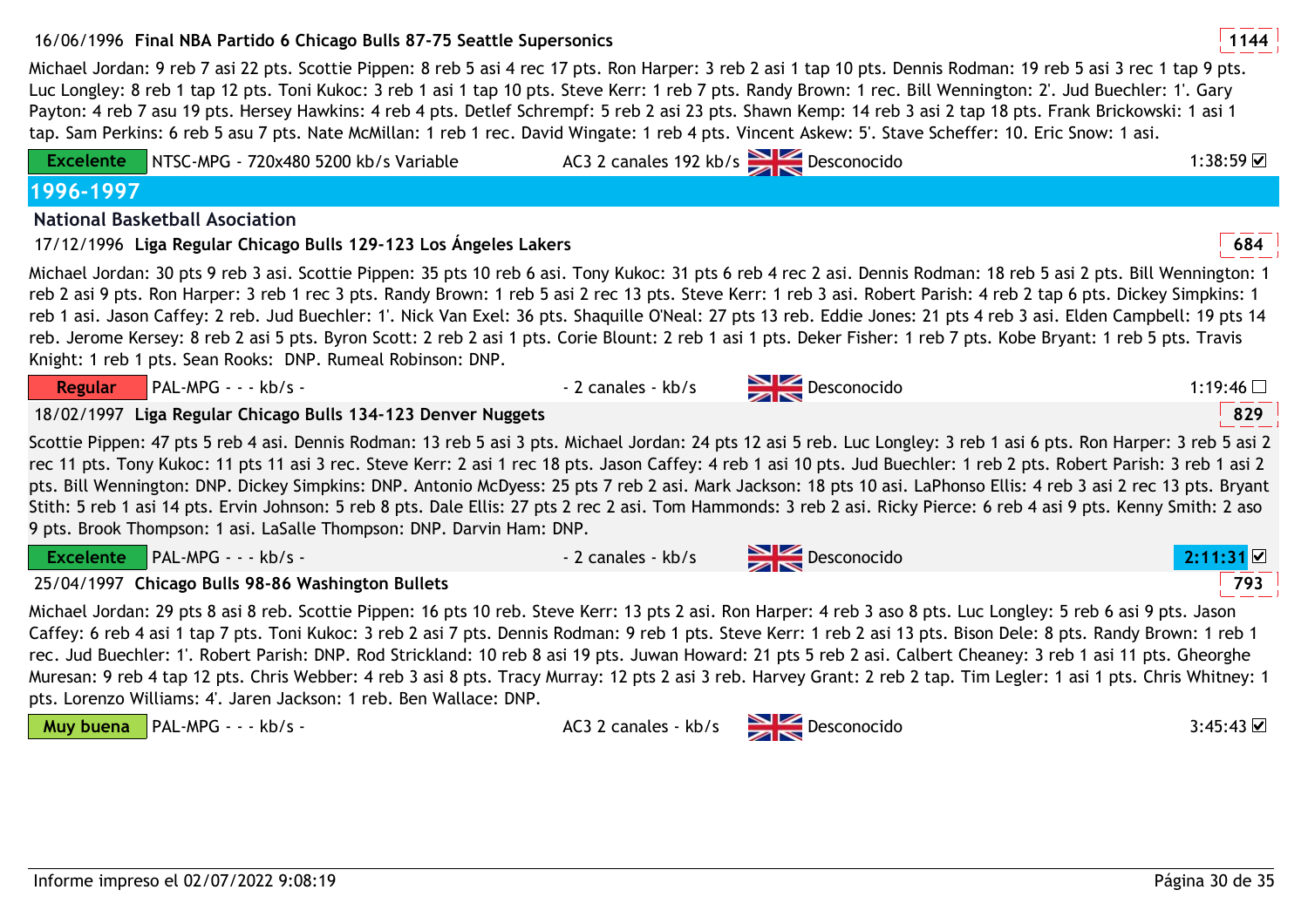#### 08/06/1997 **<sup>416</sup>Final NBA Partido 4 Utah Jazz 78-73 Chicago Bulls**

PAL-MPG 4:3 720x576 3720 kb/s Variable

**Muy buena**

**1997**

Karl Malone: 23 pts 10 reb 6 asi. John Stockton: 17 pts 12 asi 4 rec 3 reb. Jeff Hornacek: 13 pts 3 reb. Bryon Russell 8 ptos 7 reb. Greg Ostertag: 5 pts 4 reb. Greg Foster: 5 reb 4 pts. Chris Morris: 2 reb. Howard Eisley: 6 pts 2 asi. Antoine Carr: 2 reb 2 pts. Michael Jordan: 22 pts 4 reb. Scottie Pippen 16 pts 12 reb. Luc Longley: 11 pts 7 reb. Ron Harper: 5 reb 3 pts 2 tap. Dennis Rodman: 6 reb 2 asi. Tony Kukoc: 9 pts 4 asi 3 reb. Steve Kerr: 2 pts 2 asi. Bison Dele: 10 pts. Randy Brown: 1 reb.

MP2 2 canales 128 kb/s Desconocido **2:04:39**

| <b>Open McDonals</b> |                                                                                                                                                                                                                                                                                                                                                                                                                                                                                                                                                                                                                                                                                                                                                                |                                          |                   |           |
|----------------------|----------------------------------------------------------------------------------------------------------------------------------------------------------------------------------------------------------------------------------------------------------------------------------------------------------------------------------------------------------------------------------------------------------------------------------------------------------------------------------------------------------------------------------------------------------------------------------------------------------------------------------------------------------------------------------------------------------------------------------------------------------------|------------------------------------------|-------------------|-----------|
|                      | 17/10/1997 Semifinal Chicago Bulls 89-82 Paris Basket Racing                                                                                                                                                                                                                                                                                                                                                                                                                                                                                                                                                                                                                                                                                                   |                                          |                   | 2943      |
|                      | Randy Brown: 2 pts 2 asi. Tony Kukoc: 5 reb 6 asi 1 tap. Ron Harper: 8 pts 7 reb 4 asi. Luc Longley: 14 pts 14 reb 1 tap. Keith Booth: 1 reb 1 rec. Michael Jordan:<br>28 pts 7 reb 6 asi 2 tap. Scott Burrell: 13 pts 4 reb 2 rec 1 asi. Steve Kerr: 9 pts 2 reb. Jud Buechler: 1 rec. Bill Wennington: 6 pts 2 reb. Jason Caffey: 9 pts 4<br>reb. Joe Kleine: DNP. Forte: 5 pts. Eric Struelens: 11 pts 20 reb 1 tap. Truvillion: 5 pts 1 reb 2 asi. Meringuet: . Zig: 6 pts 2 reb. Stéphane Risacher: 14 pts 6 reb<br>1 asi. Richard Dacoury: 10 pts 2 reb. Nikola Loncar: 8 pts 4 reb 3 asi. Bialski: DNP. Kuturovic: 10 pts 11 reb 1 tap. Alfonso Reyes: 10 pts 7 reb. A. Mensah: 3 pts 3                                                                 |                                          |                   |           |
| rec.                 |                                                                                                                                                                                                                                                                                                                                                                                                                                                                                                                                                                                                                                                                                                                                                                |                                          |                   |           |
| <b>Regular</b>       | -- AVC 5:4 600x480 792 kb/s Constante                                                                                                                                                                                                                                                                                                                                                                                                                                                                                                                                                                                                                                                                                                                          | AAC 2 canales 128 kb/s                   | <b>Canal Plus</b> | 1:48:50 ▽ |
| 1997-1998            |                                                                                                                                                                                                                                                                                                                                                                                                                                                                                                                                                                                                                                                                                                                                                                |                                          |                   |           |
|                      | <b>National Basketball Asociation</b>                                                                                                                                                                                                                                                                                                                                                                                                                                                                                                                                                                                                                                                                                                                          |                                          |                   |           |
|                      | 29/12/1997 Liga Regular Chicago Bulls 111-105 Dallas Mavericks                                                                                                                                                                                                                                                                                                                                                                                                                                                                                                                                                                                                                                                                                                 |                                          |                   | 1716      |
|                      | Michael Jordan: 7 reb 2 tap 41 pts. Dennis Rodman: 27 reb 18 asi 11 pts. Tony Kukoc: 3 reb 6 asi 19 pts. Scott Burrell: 5 reb 1 tap 8 pts. Ron Harper: 6 reb 4 asi<br>15 pts. Steve Kerr: 4 ai 7 pts. Randy Brown: 4 reb 2 asi 4 pts. Bill Wennington: 2 reb 4 pts. Jud Buechler: 1 reb. Jason Caffey: 4'. Joe Kleine: 1 reb 2 pts. Luc<br>Longley: NWT. Michael Finley: 3 reb 2 asi 2 tap 23 pts. Dennis Scott: 6 reb 1 asu 2 rec 18 pts. Hubert Davis: 2 reb 3 asi 4 pts. Shawn Bradley: 10 reb 1 tap 18 pts.<br>Robert Pack: 1 reb 4 asi 4 rec 8 pts. Khalid Reeves: 3 reb 3 asi 22 pts. A. C. Green: 7 reb 1 asi 5 pts. Samaki Walker: 5 reb 5 pts. Bubba Wells: 2 pts. Eric Riley:<br>DNP. Martin Müürsepp: DNP. Chris Anstey: DNP.                       |                                          |                   |           |
| <b>Excelente</b>     | PAL-MPG - 352x288 2208 kb/s Variable                                                                                                                                                                                                                                                                                                                                                                                                                                                                                                                                                                                                                                                                                                                           | AC3 2 canales 256 kb/s Desconocido       |                   | 2:00:00   |
|                      | 26/04/1998 C.E. 1ª Ronda Partido 2 Chicago Bulls 96-91 New Jersey Nets                                                                                                                                                                                                                                                                                                                                                                                                                                                                                                                                                                                                                                                                                         |                                          |                   | 844       |
|                      | Denis Rodman: 16 reb 4 asi 3 tap 3 pts. Scottie Pippen: 17 pts 9 reb 3 asi 2 rec. Michael Jordan: 32 pts 4 reb 2 asi. Toni Kukoc: 19 pts 8 reb 2 rec. Ron Harper: 1<br>reb 3 asi 3 pts. Steve Kerr: 3 asi 1 rec 10 pts. Scott Burrell: 4 reb 4 asi 2 rec 4 pts. Bill Wennington: 1 reb 1 asi 1 rec 7 pts. Dickey Simpkins: 1 reb 1 rec 1 pts.<br>Jud Buechler: 1 reb. Luc Longley: DND. Randy Brown: DNP. Sherman Douglas: 20 pts 12 asi 4 rec. Kerry Kittles: 23 pts 7 reb. Jayson Williams: 10 pts 11 reb.<br>Kendall Gill: 7 reb 1 asi 12 pts. Keith van Horn: 5 reb 10 pts. Rony Seikaly: 4 reb 10 pts. Lucious Harris: 2 reb 2 pts. Chris Gatling: 4 reb 1 asi 4 pts. Sam Cassell:<br>2 reb 2 asi. Brian Evans: 5". David Vaughn: DNP. Michael Cage: DNP. |                                          |                   |           |
| Muy buena            | $\overline{\big }$ PAL-MPG 4:3 - - kb/s -                                                                                                                                                                                                                                                                                                                                                                                                                                                                                                                                                                                                                                                                                                                      | $AC3$ 2 canales - kb/s $BC3$ Desconocido |                   |           |
|                      |                                                                                                                                                                                                                                                                                                                                                                                                                                                                                                                                                                                                                                                                                                                                                                |                                          |                   |           |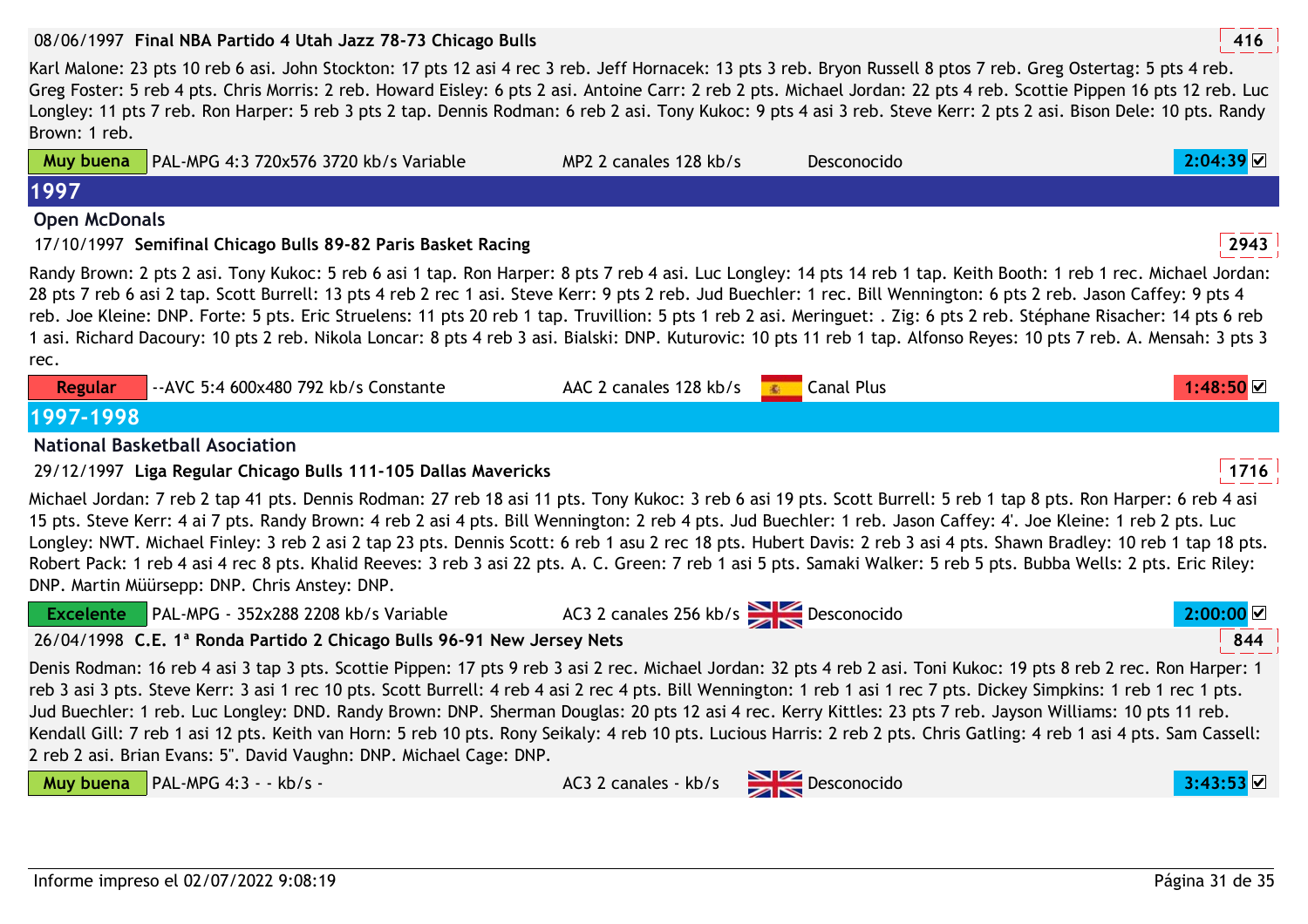#### 

**Buena**

| <b>Muy buena</b> $\vert$ P+N-MPG - 720x480 4350 kb/s Variable       | $AC3$ 2 canales 256 kb/s $256$ Desconocido                                                                                                                               | $2:02:44$ M |
|---------------------------------------------------------------------|--------------------------------------------------------------------------------------------------------------------------------------------------------------------------|-------------|
| 27/05/1998 C.E. Final Partido 5 Chicago Bulls 106-87 Indiana Pacers |                                                                                                                                                                          | 1489        |
|                                                                     | Michael Jordan: 7 reb 4 asi 1 tap 29 pts. Ron Harper: 2 reb 2 asi 1 tap 9 pts. Toni Kukoc: 5 reb 7 asi 1 tap 19 pts. Luc Longley: 7 reb 3 asi 7 pts. Socttie Pippen: 8   |             |
|                                                                     | reb 7 asi 1 tap 20 pts. Dennis Rodman: 7 reb 2 asi 2 pts. Steve Kerr: 1 reb 4 pts. Bill Wennigton: 3 reb 8 pts. Scott Burrell: 1 reb 1 asi 2 tap 4 pts. Dickey           |             |
|                                                                     | Simpkins: 3 reb 1 asi 4 pts. Jud Buechler: 1 reb 1 rec. Randy Brown: 1 reb 1 rec. Reggie Miller: 1 reb 2 asi 14 pts. Rik Smits: 7 reb 12 pts. Dale Davis: 4 reb 5 tap    |             |
|                                                                     | 8 pts. Mark Jackson: 3 reb 5 asi 5 pts. Chris Mullin: 4 reb 1 asi 8 pts. Antonio Davis: 7 reb 1 si 12 pts. Derrick McKey: 2 reb 2 asi 6 pts. Travis Best: 3 reb 1 asi 14 |             |

| Informe impreso el 02/07/2022 9:08:19 | Página 32 de 35 |
|---------------------------------------|-----------------|
|---------------------------------------|-----------------|

#### 17/05/1998 **<sup>1486</sup>C.E. Final Partido 1 Chicago Bulls 85-79 Indiana Pacers**

P+N-MPG - 704x480 4350 kb/s Variable

Michael Jordan: 6 reb 5 rec 31 pts. Scottie Pippen: 7 reb 7 asi 4 rec 4 pts. Ron Harper: 5 reb 2 rec 2 tap 15 pts. Toni Kukoc: 7 reb 5 asi 4 pts. Luc Longley: 8 reb 3 asi 12 pts. Dennis Rodman: 10 reb 11 pts. Bill Wennington: 3 rec 2 pts. Scott Burrell: 1 reb 2 pts. Steve Kerr: 2 reb 1 asi. Randy Brown: 1 asi 4 pts. Dickey Simpkins: 48". Jud Buechler: 13". Reggie Miller: 2 reb 16 pts. Mark Jackson: 7 reb 6 asi 12 pts. Rik Smits: 7 reb 1 asi 1 tap 9 pts. Chis Mullin: 3 reb 1 asi 2 pts. Dale Davis: 8 reb 10 pts. Antonio Davis: 11 reb 1 asi 3 tap 12 pts. Jalen Rose: 3 reb 2 asi 7 pts. Derrick McKey: 2 reb 1 asi 3 rec 4 pts. Travis Best: 3 asi 7 pts. Mark Pope: 1 reb. Mark West: DNP. Fred Hoiberg: DNP.

19/05/1998 **<sup>1487</sup>C.E. Final Partido 2 Chicago Bulls 104-98 Indiana Pacers**Michael Jordan: 4 reb 5 asi 4 rec 41 pts. Scottie Pippen: 6 reb 5 asi 5 rec 3 tap 21 pts. Ron Harper: 9 reb 2 asi 7 pts. Toni Kukoc: 3 reb 2 asi 16 pts. Luc Longley: 3 reb 2 asi 6 pts. Dennis Rodman: 6 reb 1 asi 2 pts. Bill Wennington: 1 reb 6 pts. Steve Kerr: 2 reb 2 asi 3 pts. Scott Burrell: 2 reb 1 asi 2 rec 2 pts. Randy Brown:

AC3 2 canales 256 kb/s **Desconocido 1:53:27 D** 

|              | 1 reb. Dickey Simpkins: 1 reb. Jud Buechler: 2'. Reggie Miller: 3 reb 3 asi 19 pts. Mark Jackson: 8 reb 8 asi 8 pts. Chris Mullin: 5 reb 2 asi 1 tap 18 pts. Rik Smits:<br>8 reb 17 pts. Dale Davis: 9 reb 2 asi 9 pts. Antonio Davis: 7 reb 2 asi 1 tap 14 pts. Derrick McKey: 2 reb 1 asi 9 pts. Travis Best: 2 reb 2 asi 2 pts. Jalen Rose: 1<br>reb 2 asi 2 pts. Mark Pope: 1 reb. Mark West: DNP. Fred Hoiberg: DNP.                                                                                                                                                                                                                                                                                                                                                                                  |                                    |           |      |
|--------------|------------------------------------------------------------------------------------------------------------------------------------------------------------------------------------------------------------------------------------------------------------------------------------------------------------------------------------------------------------------------------------------------------------------------------------------------------------------------------------------------------------------------------------------------------------------------------------------------------------------------------------------------------------------------------------------------------------------------------------------------------------------------------------------------------------|------------------------------------|-----------|------|
|              | <b>Muy buena</b> $\begin{array}{ l l l }\n\hline\n\end{array}$ P+N-MPG - 704x480 4350 kb/s Variable $\begin{array}{ l l }\n\hline\n\end{array}$ AC3 2 canales 256 kb/s $\begin{array}{ l l }\n\hline\n\end{array}$ Desconocido                                                                                                                                                                                                                                                                                                                                                                                                                                                                                                                                                                             |                                    | 1:53:49   |      |
|              | 23/05/1998 C.E. Final Partido 3 Indiana Pacers 107-105 Chicago Bulls                                                                                                                                                                                                                                                                                                                                                                                                                                                                                                                                                                                                                                                                                                                                       |                                    |           | 1488 |
|              | Reggie Miller: 1 reb 2 asi 1 rec 28 pts. Dale Davis: 8 reb 1 tap 6 pts. Rik Smits: 3 reb 1 asi 1 tap 12 pts. Mark Jackson: 6 asi 13 pts. Chris Mullin: 2 asi 5 pts. Jalen<br>Rose: 2 reb 6 asi 1 tap 15 pts. Antonio Davis: 12 reb 1 asi 1 tap 10 pts. Travis Best: 1 reb 4 asi 1 tap 11 pts. Derrick McKey: 2 reb 5 pts. Mark Pope: 1 rec 2 pts.<br>Mark West: DNP. Fred Hoiberg: DNP. Michael Jordan: 4 reb 7 asi 30 pts. Dennis Rodman: 12 reb 3 asi 2 tap 6 pys. Scottie Pippen: 9 reb 3 asi 1 tap 23 pts. Rpn<br>Harper: 2 reb 5 asi 9 pts. Luc Longley: 5 reb 1 asi 12 pts. Toni Kukoc: 2 reb 3 asi 2 rec 14 pts. Stev Kerr: 2 reb 3 asi 5 pts. Bill Wennington: 1 reb 1 rec. Scott<br>Burrell: 2 reb 1 rec. Randy Brown: 1 reb 2 pts. Jud Buechler: 13". Dickey Simpkins: DNP.                      |                                    |           |      |
|              | <b>Muy buena</b> $\left  P + N \right  MPG - 720 \times 480$ 4350 kb/s Variable $AC3$ 2 canales 256 kb/s $\left  \right $ Desconocido                                                                                                                                                                                                                                                                                                                                                                                                                                                                                                                                                                                                                                                                      |                                    | 2:02:44 ⊠ |      |
|              | 27/05/1998 C.E. Final Partido 5 Chicago Bulls 106-87 Indiana Pacers                                                                                                                                                                                                                                                                                                                                                                                                                                                                                                                                                                                                                                                                                                                                        |                                    |           | 1489 |
|              | Michael Jordan: 7 reb 4 asi 1 tap 29 pts. Ron Harper: 2 reb 2 asi 1 tap 9 pts. Toni Kukoc: 5 reb 7 asi 1 tap 19 pts. Luc Longley: 7 reb 3 asi 7 pts. Socttie Pippen: 8<br>reb 7 asi 1 tap 20 pts. Dennis Rodman: 7 reb 2 asi 2 pts. Steve Kerr: 1 reb 4 pts. Bill Wennigton: 3 reb 8 pts. Scott Burrell: 1 reb 1 asi 2 tap 4 pts. Dickey<br>Simpkins: 3 reb 1 asi 4 pts. Jud Buechler: 1 reb 1 rec. Randy Brown: 1 reb 1 rec. Reggie Miller: 1 reb 2 asi 14 pts. Rik Smits: 7 reb 12 pts. Dale Davis: 4 reb 5 tap<br>8 pts. Mark Jackson: 3 reb 5 asi 5 pts. Chris Mullin: 4 reb 1 asi 8 pts. Antonio Davis: 7 reb 1 si 12 pts. Derrick McKey: 2 reb 2 asi 6 pts. Travis Best: 3 reb 1 asi 14<br>pts. Fred Hoiberg: 3 reb 1 asi 1rec 6 pts. Make Pope: 8'. Mark West: 1 reb 2 pts. Jalen Rose: Suspendido. |                                    |           |      |
| <b>Buena</b> | P+N-MPG - 720x480 3740 kb/s Variable                                                                                                                                                                                                                                                                                                                                                                                                                                                                                                                                                                                                                                                                                                                                                                       | AC3 2 canales 256 kb/s Desconocido | 1:52:52   |      |
|              |                                                                                                                                                                                                                                                                                                                                                                                                                                                                                                                                                                                                                                                                                                                                                                                                            |                                    |           |      |

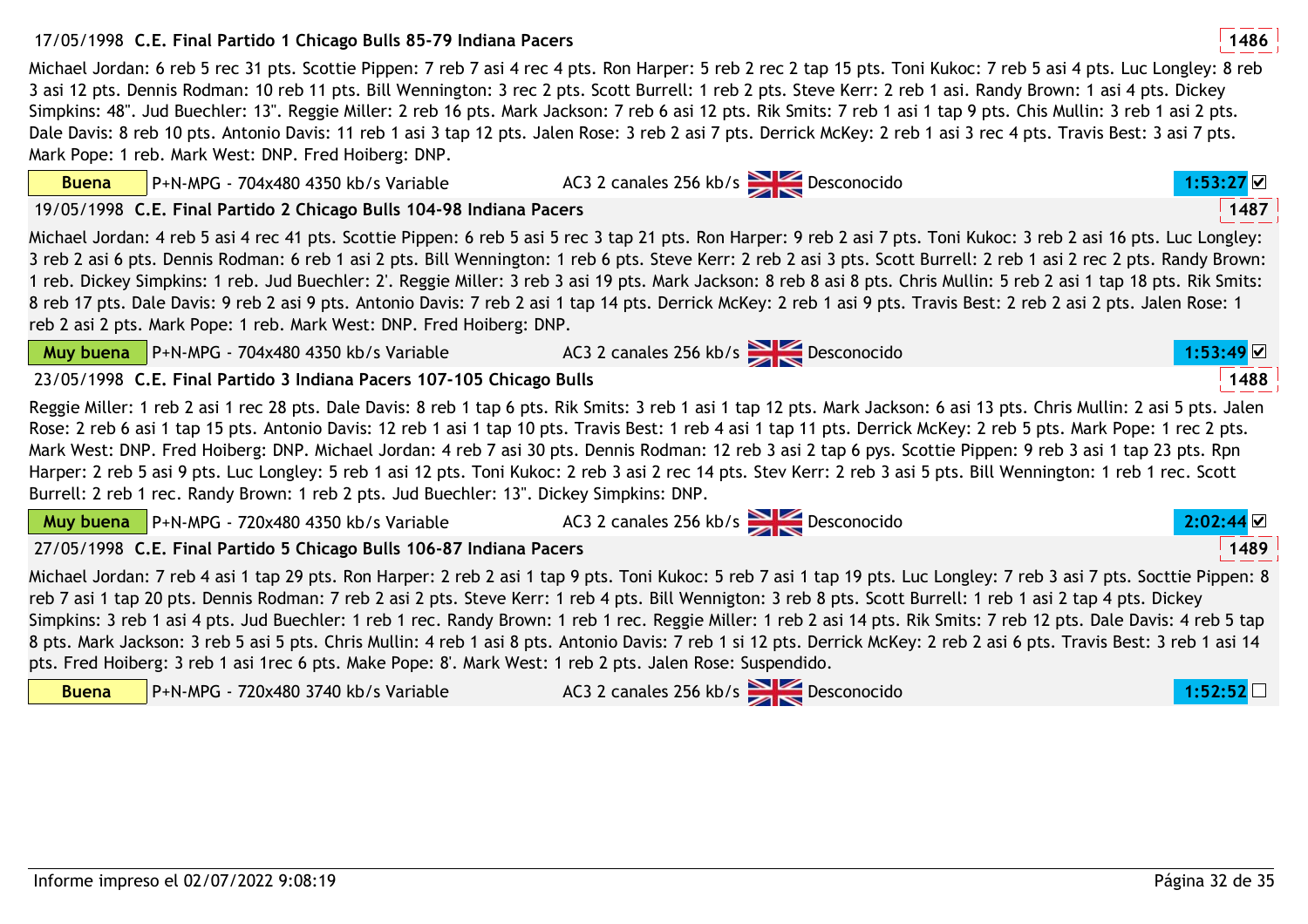# 07/06/1998 **<sup>1769</sup>Final NBA Partido 3 Chicago Bulls 96-54 Utah Jazz**

**Muy buena** PAL-MPG 4:3 720x576 4484 kb/s Variable

Scottie Pippen: 4 reb 4 asi 10 pts. Toni Kukoc: 16 pts 6 reb 4 asi. Michael Jordan: 24 pts 3 reb. Ron Harper: 10 reb 8 pts 7 asi. Luc Longley: 7 reb 3 asi 8 pts. Scott Burrell: 9 reb 2 rec 10 pts. Dennis Rodman: 6 reb 2 pts. Steve Kerr: 1 reb 2 asi 6 pts. Jud Buechler: 1 asi 6 pts. Bill Wennington: 2 reb 1 asi 2 pts. Dickey Simpkins: 1 reb 1 asi 2 pts. Randy Brown: 1 reb 1 rec 2 pts. Karl Malone: 22 pts 3 reb. Bryon Russell: 4 reb 2 asi 2 rec 5 pts. Jeff Hornacek: 3 reb 4 asi 6 pts. John Stockton: 7 asi 2 pts. Greg Ostergtag: 9 reb 2 pts. Shandon Anderson: 8 pts 3 reb. Chris Morris: 2 reb 5 pts. Greg Foster: 4 reb. Howard Eisley: 1 reb 2 asi. Antoine Carr: 2 reb. Adam Keefe: 3 reb 4 pts. Jacque Vaughn: 2 reb.

MP2 2 canales 256 kb/s **13:000 Canal Plus** 

| 12/06/1998 Final NBA Partido 5 Chicago Bulls 81-83 Utah Jazz                                                                                                                                                                                                                                                                                                                                                                                                                                                                                                                                                                                                                                           | 2772                  |
|--------------------------------------------------------------------------------------------------------------------------------------------------------------------------------------------------------------------------------------------------------------------------------------------------------------------------------------------------------------------------------------------------------------------------------------------------------------------------------------------------------------------------------------------------------------------------------------------------------------------------------------------------------------------------------------------------------|-----------------------|
| Scottie Pippen: 11 reb 11 asi 6 pts. Michael Jordan: 28 pts 4 reb 4 asi 3 rec. Tony Kukoc: 30 pts 6 reb. Ron Harper: 2 reb 1 asi 3 pts. Luc Longley: 7 reb 1 asi 6<br>pts. Dennis Rodman: 3 reb 1 rec 2 pts. Steve Kerr: 2 reb 6 pts. Scott Burrell: 2 rec. Jud Buechler: 24". Bill Wennington: DNP. Randy Brown: DNP. Dickey<br>Simpkins: DNP. Karl Malone: 39 pts 9 reb 5 asi. Jeff Hornacek: 2 reb 5 asi 2 rec 9 pts. John Stockton: 12 asi 6 pts 4 reb. Byron Russell: 6 reb 1 asi 5 pts. Adam<br>Keefe: 4 reb 2 pts. Shandon Anderson: 2 reb 6 pts. Antoine Carr: 12 pts 4 reb. Chris Morris: 1 reb 2 pts. Howard Eisley: 3 reb. Greg Foster: 2 reb. Greg Ostertag:<br>1'47". Jacque Vaughn: DNP. |                       |
| <b>Canal Plus</b><br>Muy buena   PAL-DivX 5:4 720x576 1301 kb/s Variable<br>MP3 2 canales 128 kb/s                                                                                                                                                                                                                                                                                                                                                                                                                                                                                                                                                                                                     | $1:59:02$ $\boxtimes$ |
| 12/06/1998 Final NBA Partido 5 Chicago Bulls 81-83 Utah Jazz                                                                                                                                                                                                                                                                                                                                                                                                                                                                                                                                                                                                                                           | 1721                  |
| Scottie Pippen: 11 reb 11 asi 6 pts. Michael Jordan: 28 pts 4 reb 4 asi 3 rec. Tony Kukoc: 30 pts 6 reb. Ron Harper: 2 reb 1 asi 3 pts. Luc Longley: 7 reb 1 asi 6<br>pts. Dennis Rodman: 3 reb 1 rec 2 pts. Steve Kerr: 2 reb 6 pts. Scott Burrell: 2 rec. Jud Buechler: 24". Bill Wennington: DNP. Randy Brown: DNP. Dickey<br>Simpkins: DNP. Karl Malone: 39 pts 9 reb 5 asi. Jeff Hornacek: 2 reb 5 asi 2 rec 9 pts. John Stockton: 12 asi 6 pts 4 reb. Byron Russell: 6 reb 1 asi 5 pts. Adam<br>Keefe: 4 reb 2 pts. Shandon Anderson: 2 reb 6 pts. Antoine Carr: 12 pts 4 reb. Chris Morris: 1 reb 2 pts. Howard Eisley: 3 reb. Greg Foster: 2 reb. Greg Ostertag:<br>1'47". Jacque Vaughn: DNP. |                       |
| AC3 2 canales 256 kb/s $\geq$ Desconocido<br>Muy buena   NTSC-MPG - 352x480 2002 kb/s Variable                                                                                                                                                                                                                                                                                                                                                                                                                                                                                                                                                                                                         | ☑                     |
| 14/06/1998 Final NBA Partido 6 Utah Jazz 86-87 Chicago Bulls                                                                                                                                                                                                                                                                                                                                                                                                                                                                                                                                                                                                                                           | 2690                  |
| Karl Malone: 11 reb 7 asi 31 pts. Jeff Hornacek: 6 reb 17 pts. John Stockton: 12 asi 6 pts 4 reb. Byron Russell: 4 reb 2 asi 7 pts. Adam Keefe: 1 reb 2 pts.<br>Shandon Anderson: 1 reb 5 pts. Antoine Carr: 3 reb 9 pts. Chris Morris: 2 reb 2 pts. Howard Eisley: 2 reb 3 asi 3 pts. Greg Foster: 1 rec. Greg Ostertag: DNP.<br>Jacque Vaughn: DNP. Scottie Pippen: 3 reb 4 asi 8 pts. Michael Jordan: 1 reb 1asi 4 rec 45 pts. Tony Kukoc: 3 reb 4 asi 15 pts. Ron Harper: 3 reb 2 tap 8 pts. Luc<br>Longley: 2 reb. Dennis Rodman: 8 reb 7 pts. Steve Kerr: 3 asi. Scott Burrell: 10'18". Jud Buechler: 2 reb 1 asi 2 pts. Bill Wennington: 2 pts. Randy Brown: DNP.<br>Dickey Simpkins: DNP.      |                       |
| MP3 2 canales 128 kb/s<br>NBA on NBC<br>Muy buena<br>--Xvid 4:3 480x352 2071 kb/s Constante                                                                                                                                                                                                                                                                                                                                                                                                                                                                                                                                                                                                            | 2:11:07               |
| 2001-2002                                                                                                                                                                                                                                                                                                                                                                                                                                                                                                                                                                                                                                                                                              |                       |

**National Basketball Asociation**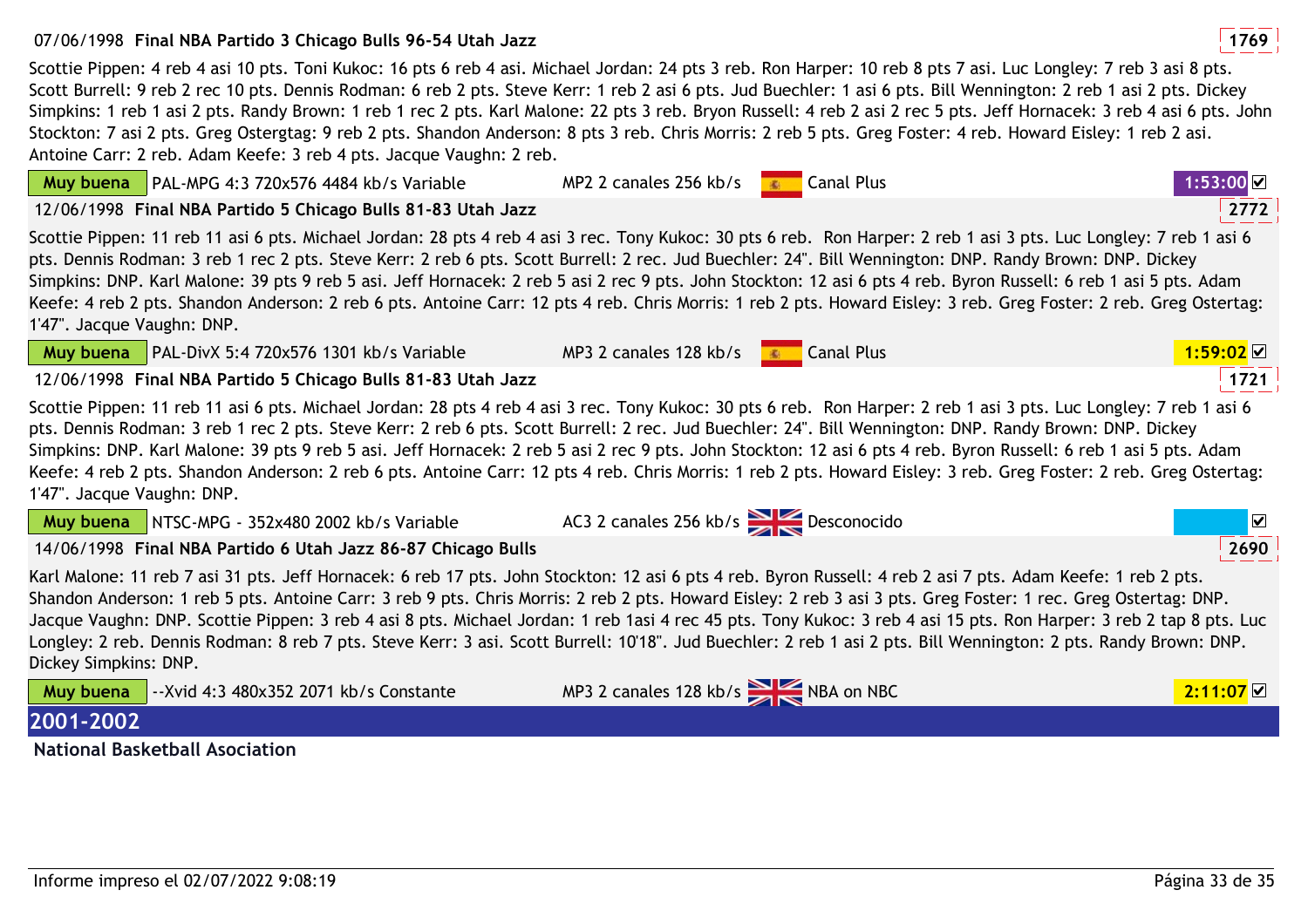# 11/12/2001 **<sup>2884</sup>Liga Regular Memphis Grizzlies 81-91 Washington Wizards**

Shane Battier: 3 reb 2 asi 14 pts. Rodney Buford: 7 reb 14 pts. Pau Gasol: 13 reb 1 asi 6 pts. Jason Williams: 3 reb 11 asi 17 pts. Isaac Austin: 10 reb 10 pts. Tony Massenburg: 7 reb 1 asi 6 pts. Brevin Knight: 5 asi 2 rec 6 pts. Grant Long: 3 reb 1 asi 8 pts. Will Solomon: 1 asi. Stromile Swift: DND. Antonis Fotsis: DNP. Nick Anderson: DND. Richard Hamilton: 3 reb 3 asi 30 pts. Michael Jordan: 6 reb 9 asi 16 pts. Christian Laettner: 4 reb 3 asi 4 pts. Chris Whitney: 1 reb 5 asi 5 pts. Jahidi White: 9 reb 1 asi 4 pts. Brendan Haywood: 15 reb 4 tap 17 pts. Tyronn Lue: 3 reb 4 asi 2 rec 9 pts. Popeye Jones: 4 reb 1 asi 4 pts. Hubert Davis: 1 reb 2 pts. Kwane Brown: 1 reb. Etan Thomas: DNP. Tyrone Nesby: DNP.

**Regular** --DivX 4:3 352x272 1130 kb/s VariableMP3 2 canales 96 kb/s Book Canal Plus **1:41:35** M 814 24/01/2002 **<sup>814</sup>Liga Regular Washington Wizards 94-85 Cleveland Cavaliers** Michael Jordan: 40 pts 8 reb 2 asi 2 rec. Hubert Davis: 2 reb 8 asi 4 pts. Chris Whitney: 15 pts 5 asi 1 reb. Popeye Jones: 8 reb 2 asi 9 pts. Jahidi White: 4 reb 1 asi 2 pts. Brendan Haywood: 11 pts 6 reb 2 asi. Tyrone Neby: 7 reb 6 pts. Etan Thomas: 3 reb 7 pts. Tyronn Lue: 2 reb 4 asi. Courney Alexander: 1 reb. Boby Simmons: 38". Kwane Brown: 38". Wesley Person: 19 pts 6 reb. Andre Miller: 12 asi 11 pts 3 asi. Brian Skinner: 10 reb 2 aso 2 tap 10 pts. Jumaine Jones: 13 pt 8 reb 2 asi. Chris Mihn: 4 reb 2 tap 4 pts. Zydrunas Ilgauskas: 7 reb 1 asi 1 tap 11 pts. Ricky Davis: 2 reb 2 asi 7 pts. Bryant Stith: 2 reb 1 asi 6 pts. Bimbo Coles: 1 reb 3 asi 2 pts. DeSagana Diop: 2 pts. Trajan Langdon: 2'. Jeff Trepagnier: DNP.**Muy buena** PAL-MPG - - - kb/s -- 2 canales - kb/s  $\overrightarrow{p}$  Desconocido o 3:34:41 01/02/2002 **<sup>1071</sup>Liga Regular Washington Wizards 97-90 Atlanta Hawks**Michael Jordan: 4 reb 8 asi 2 tap 28 pts. Courtney Alexander: 4 reb 5 asi 14 pts. Chris Whitney: 1 reb 1 asi 7 pts. Popeye Jones: 10 reb 1 asi 8 pts. Brendan Haywood: 4 reb 3 tap 5 pts. Richard Hamilton: 1 reb 2 rec 10 pts. Etan Thomas: 10 reb 2 tap 9 pts. Tyrone Nesby: 4 reb 1 asi 12 pts. Tyrone Lue: 2 reb 4 asi 4 pts. Jahidi White: PLS. Hubert Davis: NWT: . Kwane Brown: DNP. Shareef Abdul-Rahim: 8 reb 4 asi 25 pts. Jason Terry: 2 reb 1 tap 17 pts. Nazr Mohammed: 13 reb 2 asi 15 pts. Mark Strickland: 2 reb 1 asi 1 tap. Dion Glover: 1 reb 2 asi 2 pts. DerMarr Johnson: 7 reb 4 tap 11 pts. Jacque Vaughn: 5 reb 5 asi 12 pts. Ira Newble: 3 reb 5 pts. Hanno Möttölä: 2 reb 3 pts. Leon Smith: DNP. Theo Ratliff: DNP. Cal Bowdler: DNP.**Muy buena**PAL-MPG - 720x576 4500 kb/s - AC3 2 canales 384 kb/s Desconocido **1:31:002002-2003 National Basketball Asociation** 01/02/2003 **<sup>542</sup>Liga Regular Washington Wizards 109-104 New Orleans Hornets**Michael Jordan: 45 pts 6 asi. Bryon Russell: 13 pts 4 asi. Kwame Brown: 12 pts 5 reb. Tyronn Lue: 8 pts 3 asi. Cristian Laettner: 10 pts 5 asi 4 reb. Brendan Haywood: 6 reb 5 pts. Juan Dixon: 10 pts 2 reb. Etan Thomas: 6 pts 3 reb. Bobby Simmons: 2 reb. Jamal Mashburn: 39 pts 8 reb 5 asi. David Wesley: 16 pts 6 asi

4 reb. Robert Traylor: 13 pts 9 reb. P.J. Brown: 10 pts 6 reb. Robert Pack: 5 reb 4 asi 4 pts. Jammal Magloire: 7 reb 3 pts. Jerome Moiso: 4 reb 2 pts 1 tap. Courtney Alexander: 6 pts 1 reb. Elden Campbell: 6 pts 1 asi. Stacey Augmon: 5 pts. George Lynch: 7'.